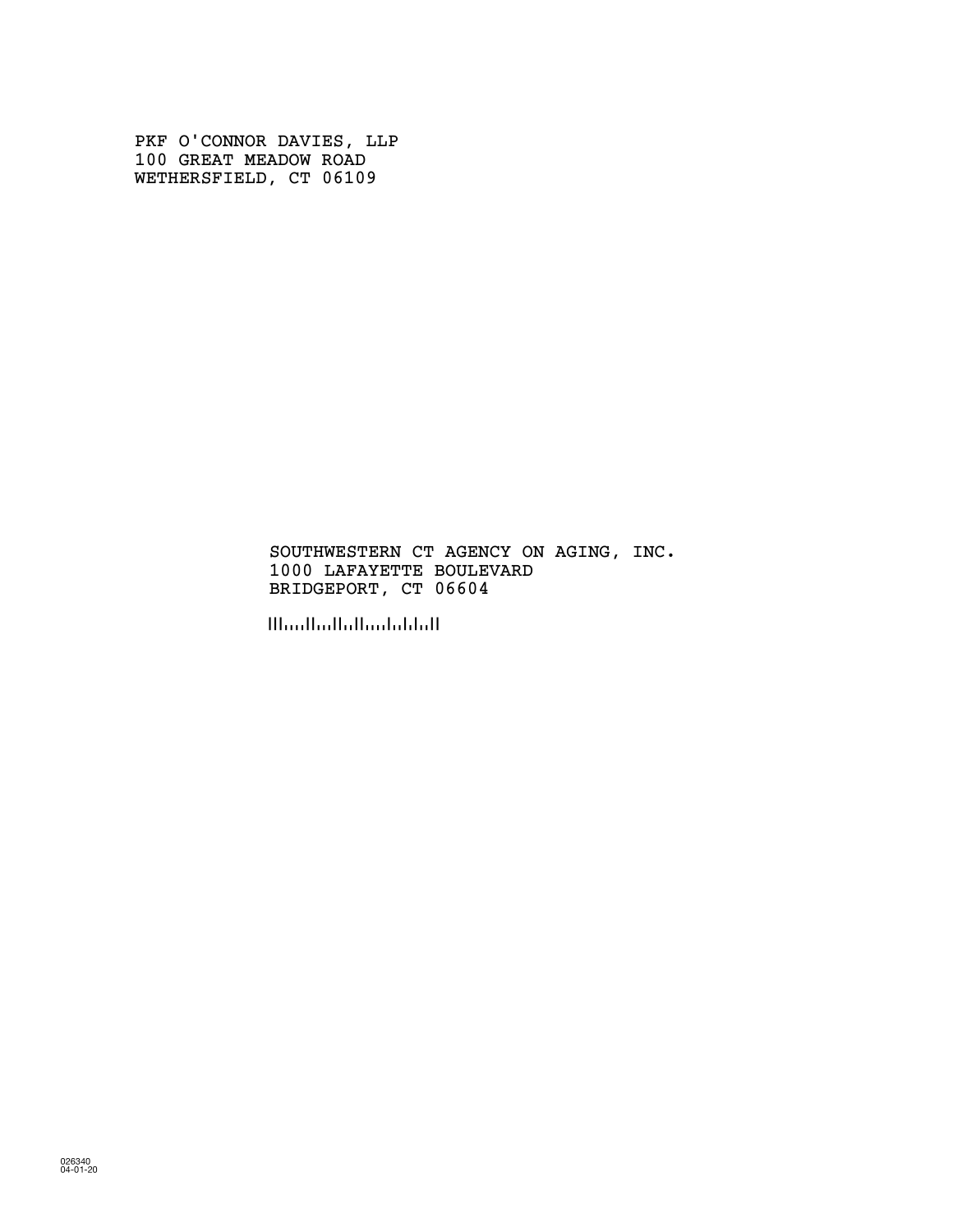| Form <b>990</b>                                     |                                      | <b>Return of Organization Exempt From Income Tax</b><br>Under section 501(c), 527, or 4947(a)(1) of the Internal Revenue Code (except private foundations) |            |                                                           | OMB No. 1545-0047                          |
|-----------------------------------------------------|--------------------------------------|------------------------------------------------------------------------------------------------------------------------------------------------------------|------------|-----------------------------------------------------------|--------------------------------------------|
| Department of the Treasury                          |                                      | Do not enter social security numbers on this form as it may be made public.<br>Go to www.irs.gov/Form990 for instructions and the latest information.      |            |                                                           | <b>Open to Public</b><br><b>Inspection</b> |
| Internal Revenue Service                            |                                      | 2020<br>OCT 1,<br>A For the 2020 calendar year, or tax year beginning                                                                                      |            | and ending SEP 30, 2021                                   |                                            |
| <b>B</b> Check if                                   |                                      | <b>C</b> Name of organization                                                                                                                              |            | D Employer identification number                          |                                            |
| applicable:                                         |                                      |                                                                                                                                                            |            |                                                           |                                            |
| Address<br>change                                   |                                      | SOUTHWESTERN CT AGENCY ON AGING, INC.                                                                                                                      |            |                                                           |                                            |
| Name<br>change                                      |                                      | Doing business as                                                                                                                                          |            | 06-0916407                                                |                                            |
| Initial<br>return                                   |                                      | Number and street (or P.O. box if mail is not delivered to street address)                                                                                 | Room/suite | E Telephone number                                        |                                            |
| Final<br>return/<br>termin-                         |                                      | 1000 LAFAYETTE BOULEVARD                                                                                                                                   |            | $(203)$ 333-9288                                          |                                            |
| ated                                                |                                      | City or town, state or province, country, and ZIP or foreign postal code                                                                                   |            | G Gross receipts \$                                       | 13,935,523.                                |
| Amended<br>return                                   |                                      | BRIDGEPORT, CT<br>06604                                                                                                                                    |            | H(a) Is this a group return                               |                                            |
| Applica-<br>tion<br>pending                         |                                      | F Name and address of principal officer: MARIE ALLEN                                                                                                       |            | for subordinates?                                         | $\exists$ Yes $\boxed{\text{X}}$ No        |
|                                                     |                                      | SAME AS C ABOVE                                                                                                                                            |            | $H(b)$ Are all subordinates included? $\Box$ Yes $\Box$   | ∣No                                        |
|                                                     |                                      | Tax-exempt status: $\boxed{\mathbf{X}}$ 501(c)(3)<br>$501(c)$ (<br>$\sqrt{\bullet}$ (insert no.)<br>$4947(a)(1)$ or                                        |            | 527<br>If "No," attach a list. See instructions           |                                            |
|                                                     |                                      | J Website: WWW.SWCAA.ORG                                                                                                                                   |            | $H(c)$ Group exemption number $\blacktriangleright$       |                                            |
|                                                     |                                      | K Form of organization: $X$ Corporation<br>Trust<br>Association<br>Other $\blacktriangleright$                                                             |            | L Year of formation: $1974$ M State of legal domicile: CT |                                            |
| Part I                                              | <b>Summary</b>                       |                                                                                                                                                            |            |                                                           |                                            |
| 1.                                                  |                                      | Briefly describe the organization's mission or most significant activities: TO PROVIDE LEADERSHIP AND                                                      |            |                                                           |                                            |
| Activities & Governance                             |                                      | RESOURCES TO MEET THE NEEDS OF THE RAPIDLY GROWING OLDER ADULT                                                                                             |            |                                                           |                                            |
| 2                                                   | Check this box $\blacktriangleright$ | if the organization discontinued its operations or disposed of more than 25% of its net assets.                                                            |            |                                                           |                                            |
| 3                                                   |                                      | Number of voting members of the governing body (Part VI, line 1a)                                                                                          | 3          | 19                                                        |                                            |
| 4                                                   |                                      |                                                                                                                                                            |            | 4                                                         | $\overline{19}$                            |
| 5                                                   |                                      |                                                                                                                                                            |            | 5                                                         | 107                                        |
| 6                                                   |                                      |                                                                                                                                                            |            | 6                                                         | 151                                        |
|                                                     |                                      | 7 a Total unrelated business revenue from Part VIII, column (C), line 12                                                                                   |            | 7a                                                        | 0.                                         |
|                                                     |                                      |                                                                                                                                                            |            | 7 <sub>b</sub>                                            | $\overline{0}$ .                           |
|                                                     |                                      |                                                                                                                                                            |            | <b>Prior Year</b>                                         | <b>Current Year</b>                        |
| 8                                                   |                                      | Contributions and grants (Part VIII, line 1h)                                                                                                              |            | 7,337,780.                                                | 7,401,938.                                 |
| 9                                                   |                                      | Program service revenue (Part VIII, line 2g)                                                                                                               |            | 6,473,473.                                                | 6,487,356.                                 |
| Revenue<br>10                                       |                                      |                                                                                                                                                            |            | 28,294.                                                   | 30,649.                                    |
| 11                                                  |                                      | Other revenue (Part VIII, column (A), lines 5, 6d, 8c, 9c, 10c, and 11e)                                                                                   |            | 16,497.                                                   | 15,580.                                    |
| 12                                                  |                                      | Total revenue - add lines 8 through 11 (must equal Part VIII, column (A), line 12)                                                                         |            | 13,856,044.                                               | 13,935,523.                                |
| 13                                                  |                                      | Grants and similar amounts paid (Part IX, column (A), lines 1-3)                                                                                           |            | $\overline{4,308,667}$ .                                  | 3,270,033.                                 |
| 14                                                  |                                      | Benefits paid to or for members (Part IX, column (A), line 4)                                                                                              |            | 0.                                                        | 0.                                         |
| w                                                   |                                      | 15 Salaries, other compensation, employee benefits (Part IX, column (A), lines 5-10)                                                                       |            | 6,509,560.                                                | 6,661,678.                                 |
|                                                     |                                      |                                                                                                                                                            |            | 0.                                                        | $0$ .                                      |
| Expense                                             |                                      | <b>b</b> Total fundraising expenses (Part IX, column (D), line 25)                                                                                         | $0$ .      |                                                           |                                            |
| 17                                                  |                                      | Other expenses (Part IX, column (A), lines 11a-11d, 11f-24e)                                                                                               |            | 2,832,134.                                                | 2,836,282.                                 |
| 18                                                  |                                      | Total expenses. Add lines 13-17 (must equal Part IX, column (A), line 25)                                                                                  |            | 13,650,361.                                               | 12,767,993.                                |
| 19                                                  |                                      |                                                                                                                                                            |            | 205,683.                                                  | 1, 167, 530.                               |
|                                                     |                                      |                                                                                                                                                            |            | <b>Beginning of Current Year</b>                          | <b>End of Year</b>                         |
|                                                     |                                      | Total assets (Part X, line 16)                                                                                                                             |            | 5,944,423.                                                | 6, 265, 850.                               |
|                                                     |                                      |                                                                                                                                                            |            |                                                           |                                            |
| 20                                                  |                                      |                                                                                                                                                            |            |                                                           |                                            |
| t Assets or<br>d Balances<br>21<br><u> 호텔</u><br>22 |                                      | Total liabilities (Part X, line 26)                                                                                                                        |            | 3,449,882.<br>$\overline{2,494},541.$                     | 2,535,205.<br>$\overline{3,730,645}$ .     |

| Sign     | Signature of officer                                                                                         |                      | Date    |                          |                                        |             |  |  |  |  |
|----------|--------------------------------------------------------------------------------------------------------------|----------------------|---------|--------------------------|----------------------------------------|-------------|--|--|--|--|
| Here     | MARIE ALLEN.<br>PRESIDENT                                                                                    |                      |         |                          |                                        |             |  |  |  |  |
|          | Type or print name and title                                                                                 |                      |         |                          |                                        |             |  |  |  |  |
|          | Print/Type preparer's name                                                                                   | Preparer's signature |         | Date                     | Check                                  | <b>PTIN</b> |  |  |  |  |
| Paid     | GARRETT M.<br>HIGGINS                                                                                        | GARRETT M.           | HIGGINS | $02/10/22$ self-employed |                                        | P00543209   |  |  |  |  |
| Preparer | PKF O'CONNOR DAVIES, LLP<br>Firm's name                                                                      |                      |         |                          | Firm's EIN $\triangleright$ 27-1728945 |             |  |  |  |  |
| Use Only | Firm's address 100 GREAT MEADOW ROAD                                                                         |                      |         |                          |                                        |             |  |  |  |  |
|          | WETHERSFIELD, CT 06109                                                                                       |                      |         |                          | Phone no. $860 - 257 - 1870$           |             |  |  |  |  |
|          | x<br><b>No</b><br>Yes<br>May the IRS discuss this return with the preparer shown above? See instructions     |                      |         |                          |                                        |             |  |  |  |  |
|          | Form 990 (2020)<br>LHA For Paperwork Reduction Act Notice, see the separate instructions.<br>032001 12-23-20 |                      |         |                          |                                        |             |  |  |  |  |

SEE SCHEDULE O FOR ORGANIZATION MISSION STATEMENT CONTINUATION

true, correct, and complete. Declaration of preparer (other than officer) is based on all information of which preparer has any knowledge.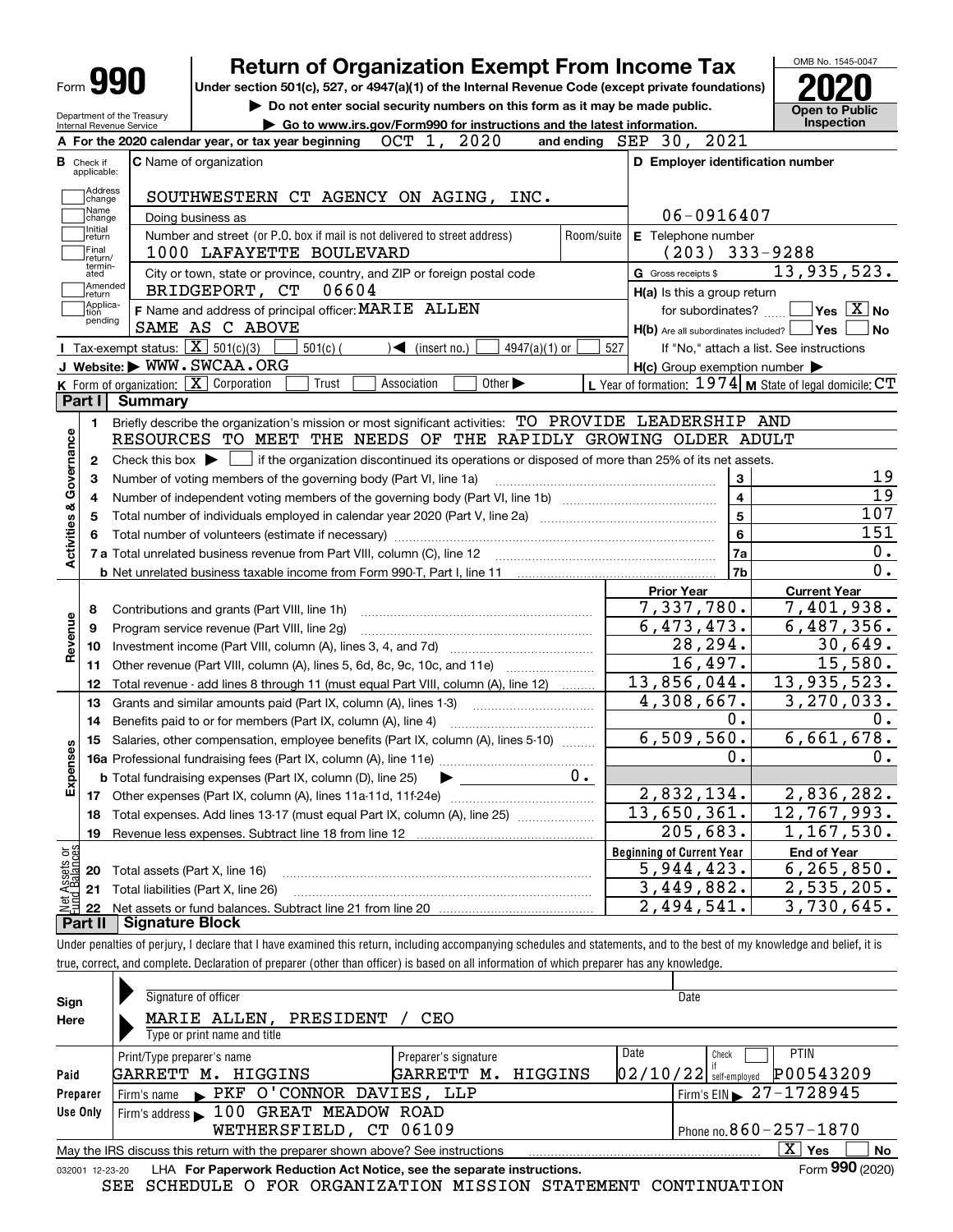|              | $\overline{\mathbf{X}}$<br>Check if Schedule O contains a response or note to any line in this Part III                                                                                 |
|--------------|-----------------------------------------------------------------------------------------------------------------------------------------------------------------------------------------|
| 1            | Briefly describe the organization's mission:                                                                                                                                            |
|              | TO PROVIDE LEADERSHIP AND RESOURCES TO MEET THE NEEDS OF THE RAPIDLY                                                                                                                    |
|              | GROWING OLDER ADULT POPULATION AND TO MAINTAIN AND IMPROVE THE QUALITY                                                                                                                  |
|              | OF LIFE AND INDEPENDENCE OF OLDER PERSONS AND PERSONS WITH                                                                                                                              |
|              |                                                                                                                                                                                         |
|              | DISABILITIES.                                                                                                                                                                           |
| $\mathbf{2}$ | Did the organization undertake any significant program services during the year which were not listed on the                                                                            |
|              | $]$ Yes $[\overline{\mathrm{X}}]$ No<br>prior Form 990 or 990-EZ?                                                                                                                       |
|              | If "Yes," describe these new services on Schedule O.                                                                                                                                    |
| 3            | $\sqrt{\phantom{a}}$ Yes $\sqrt{\phantom{a}}$ X $\sqrt{\phantom{a}}$ No<br>Did the organization cease conducting, or make significant changes in how it conducts, any program services? |
|              | If "Yes," describe these changes on Schedule O.                                                                                                                                         |
| 4            | Describe the organization's program service accomplishments for each of its three largest program services, as measured by expenses.                                                    |
|              | Section 501(c)(3) and 501(c)(4) organizations are required to report the amount of grants and allocations to others, the total expenses, and                                            |
|              | revenue, if any, for each program service reported.                                                                                                                                     |
| 4a           | 8, 346, 262. including grants of \$<br>$0.$ (Revenue \$<br>1, 108, 498.<br>(Expenses \$<br>(Code:                                                                                       |
|              | SOCIAL SERVICES: SWCAA IS RESPONSIBLE FOR THE DISTRIBUTION OF FEDERAL                                                                                                                   |
|              | OLDER AMERICANS ACT AND STATE MATCHING FUNDS TO ENSURE A NETWORK OF                                                                                                                     |
|              | SERVICES THAT SUPPORT OLDER ADULTS AND CAREGIVERS. SWCAA HAS A HIGHLY                                                                                                                   |
|              | UNIFORM AND EQUITABLE PROCUREMENT PROCESS THAT ENCOURAGES AGING-NETWORK                                                                                                                 |
|              | PROVIDERS TO SUBMIT APPLICATIONS IN RESPONSE TO THE NEEDS IDENTIFIED IN                                                                                                                 |
|              | THE AREA PLAN'S ASSESSMENT OF NEED. PROGRAMS SUPPORT LONG TERM CARE                                                                                                                     |
|              |                                                                                                                                                                                         |
|              | SERVICES, CAREGIVER SERVICES, RESPITE CARE, ASSISTIVE TECHNOLOGY,                                                                                                                       |
|              | SUPPORT GROUPS AND NAVIGATION SERVICES. THE GRANTS DEPARTMENT HAS                                                                                                                       |
|              | OVERSIGHT OF ALL GRANTS AWARDED. APPLICANTS MUST SUBMIT MONTHLY REPORTS                                                                                                                 |
|              | INCLUDING MINIMAL DATA SET FOR ALL CLIENTS SERVED AND MONTHLY                                                                                                                           |
|              | ASSESSMENTS OF THE NUMBER OF SERVICE UNITS PROVIDED.<br>APPLICANTS                                                                                                                      |
|              | RECEIVE MONTHLY CHECKS BASED ON THE PROVISION OF THIS INFORMATION.                                                                                                                      |
| 4b           | $\overline{3}$ , 658, 450. including grants of \$<br>$3,270,033.$ ) (Revenue \$<br>5,378,858.<br>) (Expenses \$<br>(Code:                                                               |
|              | CARE MANAGEMENT: SWCAA IS DESIGNATED BY THE DEPARTMENT OF SOCIAL                                                                                                                        |
|              | SERVICES (DSS) TO PROVIDE CARE MANAGEMENT SERVICES TO INDIVIDUALS                                                                                                                       |
|              | ENROLLED IN THE CONNECTICUT HOME CARE PROGRAMS. THIS MEDICAID WAIVER                                                                                                                    |
|              | PROGRAMS SUPPORTS OLDER ADULTS AND YOUNGER PERSONS WITH DISABILITIES TO                                                                                                                 |
|              | REMAIN IN THEIR HOME AND FOREGO PREMATURE INSTITUTIONAL PLACEMENT.                                                                                                                      |
|              | SWCAA'S SOCIAL SERVICE PROFESSIONALS ARE RESPONSIBLE TO ASSESS THE                                                                                                                      |
|              | APPLICANT'S FINANCIAL AND FUNCTIONAL ELIGIBILITY FOR THE PROGRAM. THE                                                                                                                   |
|              | ASSESSMENT INFORMATION IS SUBMITTED TO THE DSS FOR APPROVAL.<br>ONCE                                                                                                                    |
|              | APPROVED, SWCAA DEVELOPS A CARE PLAN BY AUTHORIZING SERVICES FROM                                                                                                                       |
|              | MEDICAID PROVIDERS THAT WILL SUPPORT THE INDEPENDENCE AND IMPROVE THE                                                                                                                   |
|              | QUALITY OF LIFE FOR CLIENTS. CLIENTS ARE MONITORED AND CARE PLAN                                                                                                                        |
|              | AUTHORIZATIONS ARE ADJUSTED BASED ON EMERGENT CHANGES OR NEEDS.                                                                                                                         |
|              |                                                                                                                                                                                         |
| 4c           | including grants of \$<br>) (Expenses \$<br>) (Revenue \$<br>(Code:                                                                                                                     |
|              |                                                                                                                                                                                         |
|              |                                                                                                                                                                                         |
|              |                                                                                                                                                                                         |
|              |                                                                                                                                                                                         |
|              |                                                                                                                                                                                         |
|              |                                                                                                                                                                                         |
|              |                                                                                                                                                                                         |
|              |                                                                                                                                                                                         |
|              |                                                                                                                                                                                         |
|              |                                                                                                                                                                                         |
|              |                                                                                                                                                                                         |
|              |                                                                                                                                                                                         |
|              | 4d Other program services (Describe on Schedule O.)                                                                                                                                     |
|              | Expenses \$<br>including grants of \$<br>Revenue \$                                                                                                                                     |
| 4е           | 12,004,712.<br>Total program service expenses                                                                                                                                           |
|              |                                                                                                                                                                                         |
|              | Form 990 (2020)                                                                                                                                                                         |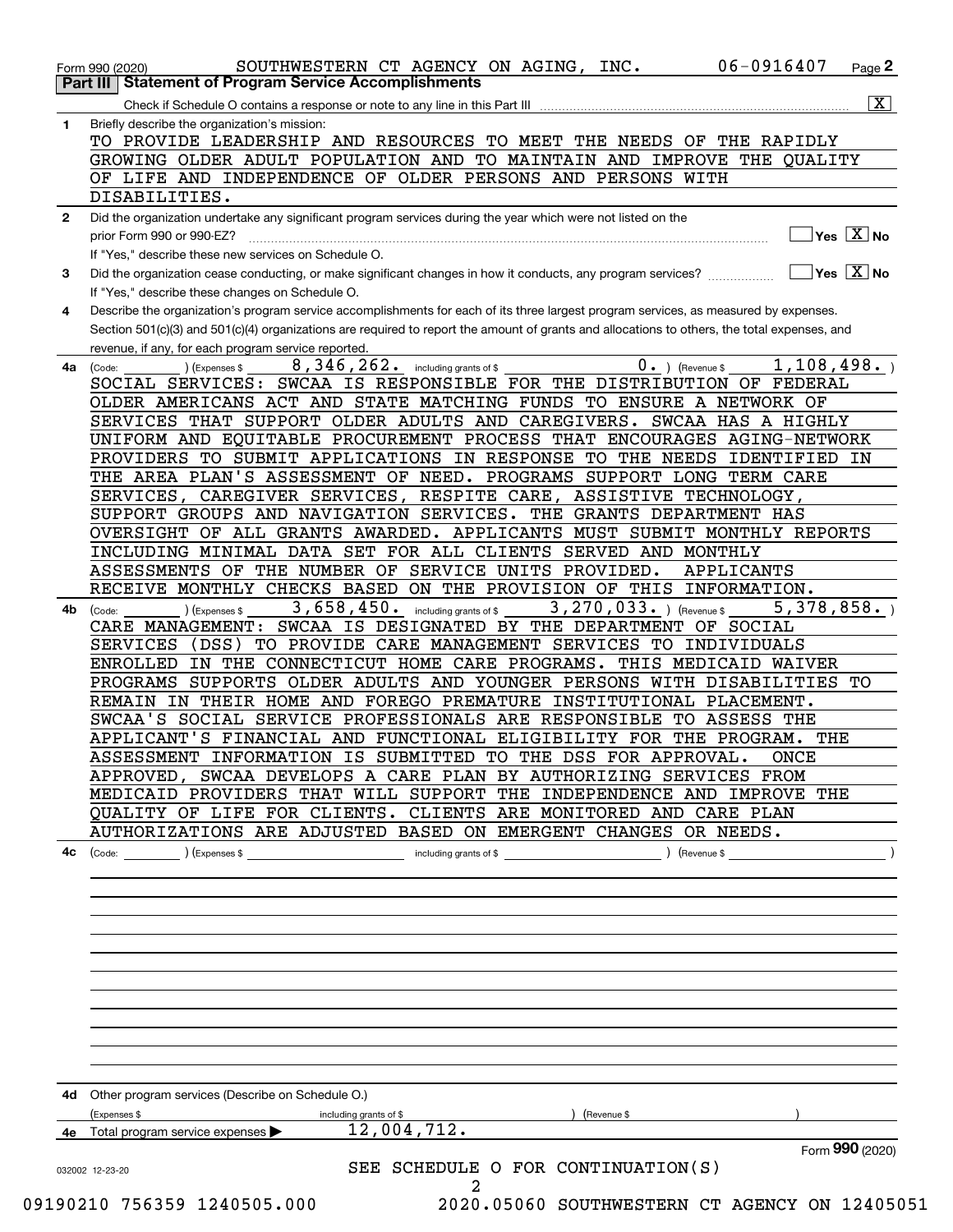|  | Form 990 (2020) |
|--|-----------------|
|  |                 |

|     |                                                                                                                                  |                 | Yes                     | No               |
|-----|----------------------------------------------------------------------------------------------------------------------------------|-----------------|-------------------------|------------------|
| 1   | Is the organization described in section $501(c)(3)$ or $4947(a)(1)$ (other than a private foundation)?                          |                 |                         |                  |
|     |                                                                                                                                  | 1.              | X                       |                  |
| 2   |                                                                                                                                  | $\overline{2}$  | $\overline{\mathbf{x}}$ |                  |
| 3   | Did the organization engage in direct or indirect political campaign activities on behalf of or in opposition to candidates for  |                 |                         | x                |
|     |                                                                                                                                  | 3               |                         |                  |
| 4   | Section 501(c)(3) organizations. Did the organization engage in lobbying activities, or have a section 501(h) election in effect | 4               |                         | x                |
| 5   | Is the organization a section 501(c)(4), 501(c)(5), or 501(c)(6) organization that receives membership dues, assessments, or     |                 |                         |                  |
|     |                                                                                                                                  | 5               |                         | x                |
| 6   | Did the organization maintain any donor advised funds or any similar funds or accounts for which donors have the right to        |                 |                         |                  |
|     | provide advice on the distribution or investment of amounts in such funds or accounts? If "Yes," complete Schedule D, Part I     | 6               |                         | x                |
| 7   | Did the organization receive or hold a conservation easement, including easements to preserve open space,                        |                 |                         |                  |
|     |                                                                                                                                  | $\overline{7}$  |                         | x                |
| 8   | Did the organization maintain collections of works of art, historical treasures, or other similar assets? If "Yes," complete     |                 |                         |                  |
|     |                                                                                                                                  | 8               |                         | х                |
| 9   | Did the organization report an amount in Part X, line 21, for escrow or custodial account liability, serve as a custodian for    |                 |                         |                  |
|     | amounts not listed in Part X; or provide credit counseling, debt management, credit repair, or debt negotiation services?        |                 |                         |                  |
|     |                                                                                                                                  | 9               |                         | x                |
| 10  | Did the organization, directly or through a related organization, hold assets in donor-restricted endowments                     |                 |                         |                  |
|     |                                                                                                                                  | 10              |                         | x                |
| 11  | If the organization's answer to any of the following questions is "Yes," then complete Schedule D, Parts VI, VII, VIII, IX, or X |                 |                         |                  |
|     | as applicable.                                                                                                                   |                 |                         |                  |
|     | a Did the organization report an amount for land, buildings, and equipment in Part X, line 10? If "Yes," complete Schedule D,    | 11a             | X                       |                  |
|     | Did the organization report an amount for investments - other securities in Part X, line 12, that is 5% or more of its total     |                 |                         |                  |
|     |                                                                                                                                  | 11 <sub>b</sub> |                         | x                |
|     | Did the organization report an amount for investments - program related in Part X, line 13, that is 5% or more of its total      |                 |                         |                  |
|     |                                                                                                                                  | 11c             |                         | x                |
| d   | Did the organization report an amount for other assets in Part X, line 15, that is 5% or more of its total assets reported in    |                 |                         |                  |
|     |                                                                                                                                  | 11d             |                         | x                |
|     | Did the organization report an amount for other liabilities in Part X, line 25? If "Yes," complete Schedule D, Part X            | 11e             | $\mathbf X$             |                  |
|     | Did the organization's separate or consolidated financial statements for the tax year include a footnote that addresses          |                 |                         |                  |
|     | the organization's liability for uncertain tax positions under FIN 48 (ASC 740)? If "Yes," complete Schedule D, Part X           | 11f             | X                       |                  |
|     | 12a Did the organization obtain separate, independent audited financial statements for the tax year? If "Yes," complete          |                 |                         |                  |
|     |                                                                                                                                  | 12a             | X                       |                  |
|     | <b>b</b> Was the organization included in consolidated, independent audited financial statements for the tax year?               |                 |                         |                  |
| 13  | If "Yes," and if the organization answered "No" to line 12a, then completing Schedule D, Parts XI and XII is optional            | 12b<br>13       |                         | ᅀ<br>$\mathbf X$ |
| 14a | Did the organization maintain an office, employees, or agents outside of the United States?                                      | 14a             |                         | X                |
| b   | Did the organization have aggregate revenues or expenses of more than \$10,000 from grantmaking, fundraising, business,          |                 |                         |                  |
|     | investment, and program service activities outside the United States, or aggregate foreign investments valued at \$100,000       |                 |                         |                  |
|     |                                                                                                                                  | 14b             |                         | x                |
| 15  | Did the organization report on Part IX, column (A), line 3, more than \$5,000 of grants or other assistance to or for any        |                 |                         |                  |
|     |                                                                                                                                  | 15              |                         | x                |
| 16  | Did the organization report on Part IX, column (A), line 3, more than \$5,000 of aggregate grants or other assistance to         |                 |                         |                  |
|     |                                                                                                                                  | 16              |                         | x                |
| 17  | Did the organization report a total of more than \$15,000 of expenses for professional fundraising services on Part IX,          |                 |                         |                  |
|     |                                                                                                                                  | 17              |                         | x                |
| 18  | Did the organization report more than \$15,000 total of fundraising event gross income and contributions on Part VIII, lines     |                 |                         |                  |
|     |                                                                                                                                  | 18              |                         | x                |
| 19  | Did the organization report more than \$15,000 of gross income from gaming activities on Part VIII, line 9a? If "Yes."           |                 |                         | x                |
| 20a |                                                                                                                                  | 19<br>20a       |                         | X                |
| b   | If "Yes" to line 20a, did the organization attach a copy of its audited financial statements to this return?                     | 20 <sub>b</sub> |                         |                  |
| 21  | Did the organization report more than \$5,000 of grants or other assistance to any domestic organization or                      |                 |                         |                  |
|     |                                                                                                                                  | 21              | X                       |                  |
|     | 032003 12-23-20                                                                                                                  |                 |                         | Form 990 (2020)  |

3

032003 12-23-20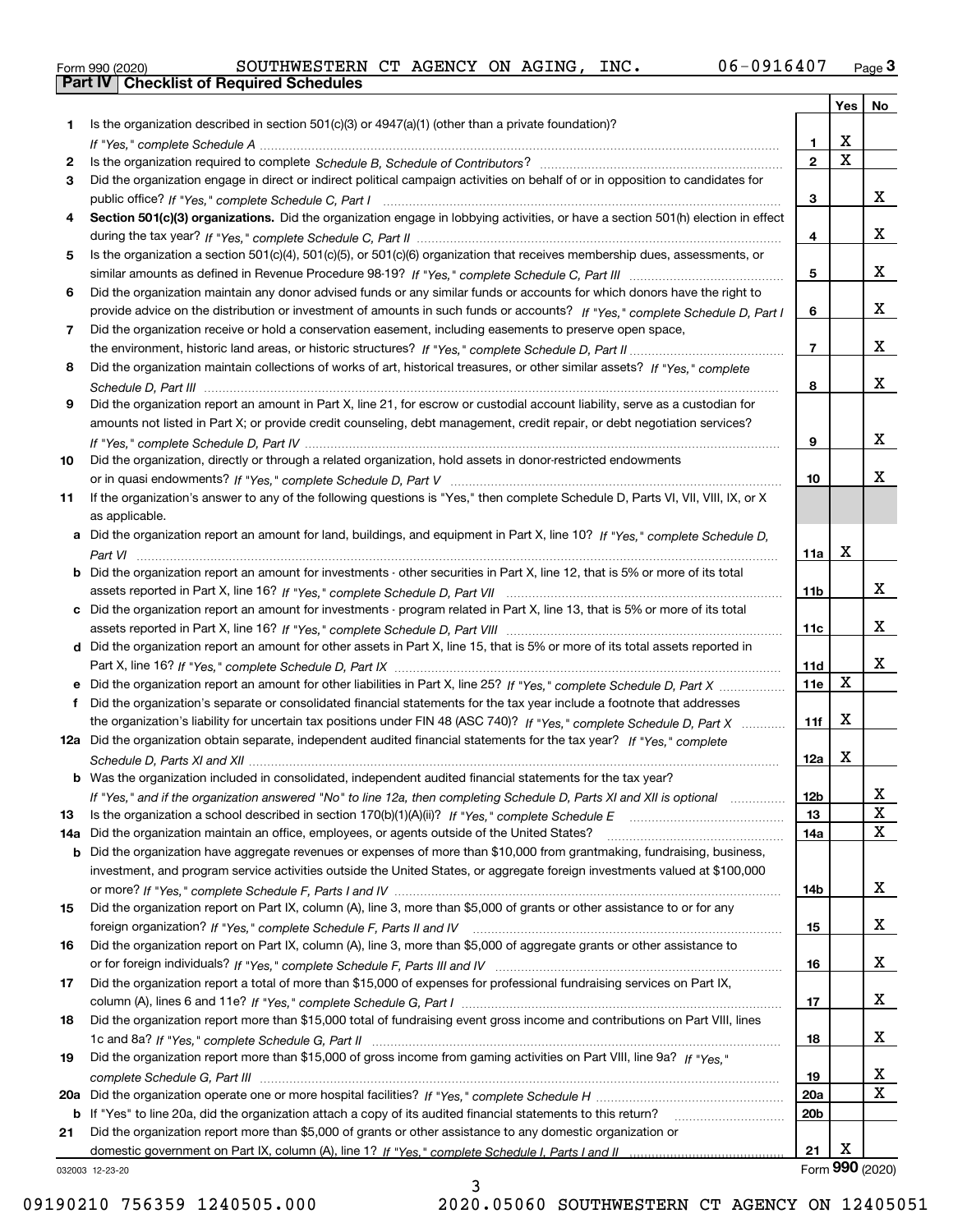|  | Form 990 (2020) |
|--|-----------------|

*(continued)*

|               |                                                                                                                                       |            | Yes | No                      |
|---------------|---------------------------------------------------------------------------------------------------------------------------------------|------------|-----|-------------------------|
| 22            | Did the organization report more than \$5,000 of grants or other assistance to or for domestic individuals on                         |            |     |                         |
|               |                                                                                                                                       | 22         | X   |                         |
| 23            | Did the organization answer "Yes" to Part VII, Section A, line 3, 4, or 5 about compensation of the organization's current            |            |     |                         |
|               | and former officers, directors, trustees, key employees, and highest compensated employees? If "Yes." complete                        |            |     |                         |
|               |                                                                                                                                       | 23         | X   |                         |
|               | 24a Did the organization have a tax-exempt bond issue with an outstanding principal amount of more than \$100,000 as of the           |            |     |                         |
|               | last day of the year, that was issued after December 31, 2002? If "Yes," answer lines 24b through 24d and complete                    |            |     |                         |
|               |                                                                                                                                       | 24a        |     | x                       |
|               | <b>b</b> Did the organization invest any proceeds of tax-exempt bonds beyond a temporary period exception?                            | 24b        |     |                         |
|               | c Did the organization maintain an escrow account other than a refunding escrow at any time during the year to defease                |            |     |                         |
|               |                                                                                                                                       | 24c        |     |                         |
|               |                                                                                                                                       | 24d        |     |                         |
|               | 25a Section 501(c)(3), 501(c)(4), and 501(c)(29) organizations. Did the organization engage in an excess benefit                      |            |     |                         |
|               |                                                                                                                                       | 25a        |     | X                       |
|               | b Is the organization aware that it engaged in an excess benefit transaction with a disqualified person in a prior year, and          |            |     |                         |
|               | that the transaction has not been reported on any of the organization's prior Forms 990 or 990-EZ? If "Yes," complete                 |            |     |                         |
|               |                                                                                                                                       | 25b        |     | x                       |
|               | Schedule L, Part I<br>Did the organization report any amount on Part X, line 5 or 22, for receivables from or payables to any current |            |     |                         |
| 26            |                                                                                                                                       |            |     |                         |
|               | or former officer, director, trustee, key employee, creator or founder, substantial contributor, or 35%                               |            |     | x                       |
|               |                                                                                                                                       | 26         |     |                         |
| 27            | Did the organization provide a grant or other assistance to any current or former officer, director, trustee, key employee,           |            |     |                         |
|               | creator or founder, substantial contributor or employee thereof, a grant selection committee member, or to a 35% controlled           |            |     |                         |
|               | entity (including an employee thereof) or family member of any of these persons? If "Yes," complete Schedule L, Part III              | 27         |     | x                       |
| 28            | Was the organization a party to a business transaction with one of the following parties (see Schedule L, Part IV                     |            |     |                         |
|               | instructions, for applicable filing thresholds, conditions, and exceptions):                                                          |            |     |                         |
|               | a A current or former officer, director, trustee, key employee, creator or founder, or substantial contributor? If                    |            |     |                         |
|               |                                                                                                                                       | 28a        |     | x                       |
|               |                                                                                                                                       | 28b        |     | $\overline{\text{x}}$   |
|               | c A 35% controlled entity of one or more individuals and/or organizations described in lines 28a or 28b? If                           |            |     |                         |
|               |                                                                                                                                       | 28c        |     | х                       |
| 29            |                                                                                                                                       | 29         |     | $\overline{\text{x}}$   |
| 30            | Did the organization receive contributions of art, historical treasures, or other similar assets, or qualified conservation           |            |     |                         |
|               |                                                                                                                                       | 30         |     | x                       |
| 31            | Did the organization liquidate, terminate, or dissolve and cease operations? If "Yes," complete Schedule N, Part I                    | 31         |     | $\overline{\mathbf{x}}$ |
| 32            | Did the organization sell, exchange, dispose of, or transfer more than 25% of its net assets? If "Yes," complete                      |            |     |                         |
|               |                                                                                                                                       | 32         |     | х                       |
| 33            | Did the organization own 100% of an entity disregarded as separate from the organization under Regulations                            |            |     |                         |
|               |                                                                                                                                       | 33         |     | х                       |
| 34            | Was the organization related to any tax-exempt or taxable entity? If "Yes," complete Schedule R, Part II, III, or IV, and             |            |     |                         |
|               |                                                                                                                                       | 34         |     | x                       |
|               | 35a Did the organization have a controlled entity within the meaning of section 512(b)(13)?                                           | <b>35a</b> |     | $\overline{\mathbf{X}}$ |
|               | b If "Yes" to line 35a, did the organization receive any payment from or engage in any transaction with a controlled entity           |            |     |                         |
|               |                                                                                                                                       | 35b        |     |                         |
| 36            | Section 501(c)(3) organizations. Did the organization make any transfers to an exempt non-charitable related organization?            |            |     |                         |
|               |                                                                                                                                       | 36         |     | x                       |
|               |                                                                                                                                       |            |     |                         |
| 37            | Did the organization conduct more than 5% of its activities through an entity that is not a related organization                      |            |     |                         |
|               | and that is treated as a partnership for federal income tax purposes? If "Yes," complete Schedule R, Part VI                          | 37         |     | x                       |
| 38            | Did the organization complete Schedule O and provide explanations in Schedule O for Part VI, lines 11b and 19?                        |            | х   |                         |
| <b>Part V</b> | Note: All Form 990 filers are required to complete Schedule O<br><b>Statements Regarding Other IRS Filings and Tax Compliance</b>     | 38         |     |                         |
|               |                                                                                                                                       |            |     |                         |
|               | Check if Schedule O contains a response or note to any line in this Part V                                                            |            |     |                         |
|               |                                                                                                                                       |            | Yes | No                      |
|               | 1a Enter the number reported in Box 3 of Form 1096. Enter -0- if not applicable<br>1a                                                 |            |     |                         |
|               | 0<br><b>b</b> Enter the number of Forms W-2G included in line 1a. Enter -0- if not applicable <i>manumenome</i><br>1b                 |            |     |                         |
|               | c Did the organization comply with backup withholding rules for reportable payments to vendors and reportable gaming                  |            |     |                         |
|               | (gambling) winnings to prize winners?                                                                                                 | 1c         |     |                         |
|               | 032004 12-23-20                                                                                                                       |            |     | Form 990 (2020)         |
|               | 4                                                                                                                                     |            |     |                         |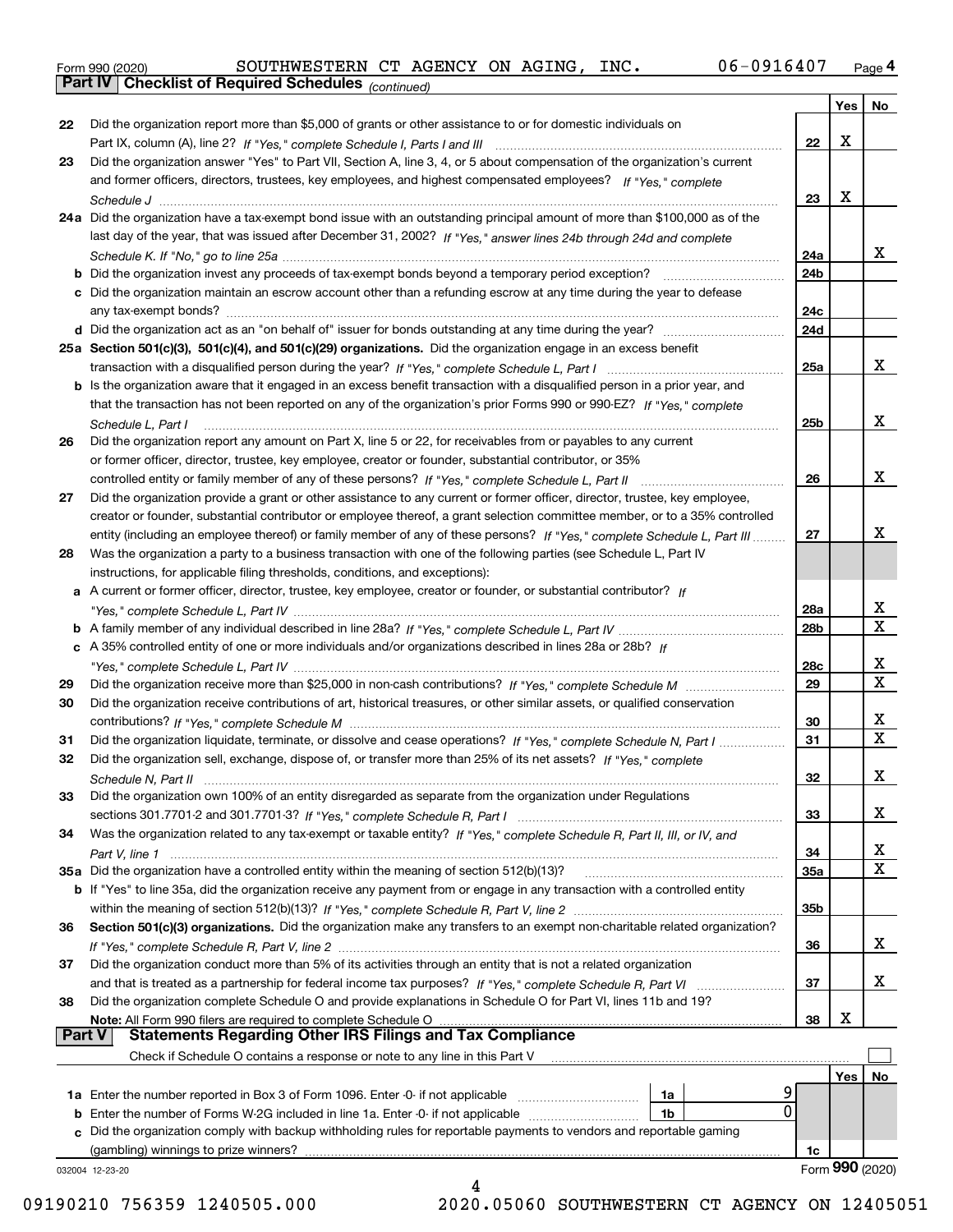|               |                                                                                                                                | SOUTHWESTERN CT AGENCY ON AGING, INC.<br>Form 990 (2020)                                                                                                            | 06-0916407      |     |     | $_{\text{Page}}$ 5 |  |
|---------------|--------------------------------------------------------------------------------------------------------------------------------|---------------------------------------------------------------------------------------------------------------------------------------------------------------------|-----------------|-----|-----|--------------------|--|
| <b>Part V</b> |                                                                                                                                | Statements Regarding Other IRS Filings and Tax Compliance (continued)                                                                                               |                 |     |     |                    |  |
|               |                                                                                                                                |                                                                                                                                                                     |                 |     | Yes | No                 |  |
|               |                                                                                                                                | 2a Enter the number of employees reported on Form W-3, Transmittal of Wage and Tax Statements,                                                                      |                 |     |     |                    |  |
|               |                                                                                                                                | filed for the calendar year ending with or within the year covered by this return                                                                                   | 107<br>2a       |     |     |                    |  |
|               |                                                                                                                                |                                                                                                                                                                     |                 | 2b  | х   |                    |  |
|               |                                                                                                                                |                                                                                                                                                                     |                 |     |     |                    |  |
| За            |                                                                                                                                | Did the organization have unrelated business gross income of \$1,000 or more during the year?                                                                       |                 | 3a  |     | x                  |  |
|               |                                                                                                                                |                                                                                                                                                                     |                 | 3b  |     |                    |  |
|               |                                                                                                                                | 4a At any time during the calendar year, did the organization have an interest in, or a signature or other authority over, a                                        |                 |     |     |                    |  |
|               |                                                                                                                                | financial account in a foreign country (such as a bank account, securities account, or other financial account)?                                                    |                 | 4a  |     | x                  |  |
|               |                                                                                                                                | <b>b</b> If "Yes," enter the name of the foreign country $\blacktriangleright$                                                                                      |                 |     |     |                    |  |
|               |                                                                                                                                | See instructions for filing requirements for FinCEN Form 114, Report of Foreign Bank and Financial Accounts (FBAR).                                                 |                 |     |     |                    |  |
| 5a            |                                                                                                                                | Was the organization a party to a prohibited tax shelter transaction at any time during the tax year?                                                               |                 | 5a  |     | х<br>X             |  |
| b             |                                                                                                                                |                                                                                                                                                                     |                 |     |     |                    |  |
| с             |                                                                                                                                |                                                                                                                                                                     |                 | 5c  |     |                    |  |
|               | 6a Does the organization have annual gross receipts that are normally greater than \$100,000, and did the organization solicit |                                                                                                                                                                     |                 |     |     |                    |  |
|               |                                                                                                                                | any contributions that were not tax deductible as charitable contributions?                                                                                         |                 | 6a  |     | x                  |  |
|               |                                                                                                                                | <b>b</b> If "Yes," did the organization include with every solicitation an express statement that such contributions or gifts                                       |                 |     |     |                    |  |
|               |                                                                                                                                | were not tax deductible?                                                                                                                                            |                 | 6b  |     |                    |  |
| 7             |                                                                                                                                | Organizations that may receive deductible contributions under section 170(c).                                                                                       |                 |     |     |                    |  |
| а             |                                                                                                                                | Did the organization receive a payment in excess of \$75 made partly as a contribution and partly for goods and services provided to the payor?                     |                 | 7a  |     | x                  |  |
| b             |                                                                                                                                | If "Yes," did the organization notify the donor of the value of the goods or services provided?                                                                     |                 | 7b  |     |                    |  |
| с             |                                                                                                                                | Did the organization sell, exchange, or otherwise dispose of tangible personal property for which it was required                                                   |                 |     |     |                    |  |
|               |                                                                                                                                |                                                                                                                                                                     |                 | 7c  |     | х                  |  |
|               |                                                                                                                                | d If "Yes," indicate the number of Forms 8282 filed during the year [11,111] The set response to the number of Forms 8282 filed during the year                     | 7d              |     |     |                    |  |
| е             |                                                                                                                                |                                                                                                                                                                     |                 | 7e  |     | х                  |  |
| f             |                                                                                                                                | Did the organization, during the year, pay premiums, directly or indirectly, on a personal benefit contract?                                                        |                 | 7f  |     | X                  |  |
| g             |                                                                                                                                | If the organization received a contribution of qualified intellectual property, did the organization file Form 8899 as required?                                    |                 | 7g  |     |                    |  |
| h             |                                                                                                                                | If the organization received a contribution of cars, boats, airplanes, or other vehicles, did the organization file a Form 1098-C?                                  |                 | 7h  |     |                    |  |
| 8             |                                                                                                                                | Sponsoring organizations maintaining donor advised funds. Did a donor advised fund maintained by the                                                                |                 |     |     |                    |  |
|               |                                                                                                                                | sponsoring organization have excess business holdings at any time during the year?                                                                                  |                 | 8   |     |                    |  |
| 9             |                                                                                                                                | Sponsoring organizations maintaining donor advised funds.                                                                                                           |                 |     |     |                    |  |
| а             |                                                                                                                                | Did the sponsoring organization make any taxable distributions under section 4966?                                                                                  |                 | 9а  |     |                    |  |
| b             |                                                                                                                                | Did the sponsoring organization make a distribution to a donor, donor advisor, or related person?                                                                   |                 | 9b  |     |                    |  |
| 10            |                                                                                                                                | Section 501(c)(7) organizations. Enter:                                                                                                                             |                 |     |     |                    |  |
|               |                                                                                                                                | a Initiation fees and capital contributions included on Part VIII, line 12 [111] [11] [11] Initiation fees and capital contributions included on Part VIII, line 12 | 10a             |     |     |                    |  |
|               |                                                                                                                                | Gross receipts, included on Form 990, Part VIII, line 12, for public use of club facilities                                                                         | 10 <sub>b</sub> |     |     |                    |  |
| 11            |                                                                                                                                | Section 501(c)(12) organizations. Enter:                                                                                                                            |                 |     |     |                    |  |
| a             |                                                                                                                                | Gross income from members or shareholders                                                                                                                           | 11a             |     |     |                    |  |
| b             |                                                                                                                                | Gross income from other sources (Do not net amounts due or paid to other sources against                                                                            |                 |     |     |                    |  |
|               |                                                                                                                                |                                                                                                                                                                     | 11b             |     |     |                    |  |
|               |                                                                                                                                | 12a Section 4947(a)(1) non-exempt charitable trusts. Is the organization filing Form 990 in lieu of Form 1041?                                                      |                 | 12a |     |                    |  |
|               |                                                                                                                                | <b>b</b> If "Yes," enter the amount of tax-exempt interest received or accrued during the year                                                                      | 12 <sub>b</sub> |     |     |                    |  |
| 13            |                                                                                                                                | Section 501(c)(29) qualified nonprofit health insurance issuers.                                                                                                    |                 |     |     |                    |  |
| a             |                                                                                                                                | Is the organization licensed to issue qualified health plans in more than one state?                                                                                |                 | 13a |     |                    |  |
|               |                                                                                                                                | Note: See the instructions for additional information the organization must report on Schedule O.                                                                   |                 |     |     |                    |  |
| b             |                                                                                                                                | Enter the amount of reserves the organization is required to maintain by the states in which the                                                                    |                 |     |     |                    |  |
|               |                                                                                                                                |                                                                                                                                                                     | 13 <sub>b</sub> |     |     |                    |  |
|               |                                                                                                                                |                                                                                                                                                                     | 13 <sub>c</sub> |     |     | x                  |  |
| 14a           |                                                                                                                                | Did the organization receive any payments for indoor tanning services during the tax year?                                                                          |                 | 14a |     |                    |  |
|               |                                                                                                                                | <b>b</b> If "Yes," has it filed a Form 720 to report these payments? If "No," provide an explanation on Schedule O                                                  |                 | 14b |     |                    |  |
| 15            |                                                                                                                                | Is the organization subject to the section 4960 tax on payment(s) of more than \$1,000,000 in remuneration or                                                       |                 |     |     | х                  |  |
|               |                                                                                                                                |                                                                                                                                                                     |                 | 15  |     |                    |  |
|               |                                                                                                                                | If "Yes," see instructions and file Form 4720, Schedule N.                                                                                                          |                 |     |     | х                  |  |
| 16            |                                                                                                                                | Is the organization an educational institution subject to the section 4968 excise tax on net investment income?                                                     |                 | 16  |     |                    |  |
|               |                                                                                                                                | If "Yes," complete Form 4720, Schedule O.                                                                                                                           |                 |     |     | Form 990 (2020)    |  |
|               |                                                                                                                                |                                                                                                                                                                     |                 |     |     |                    |  |

5

032005 12-23-20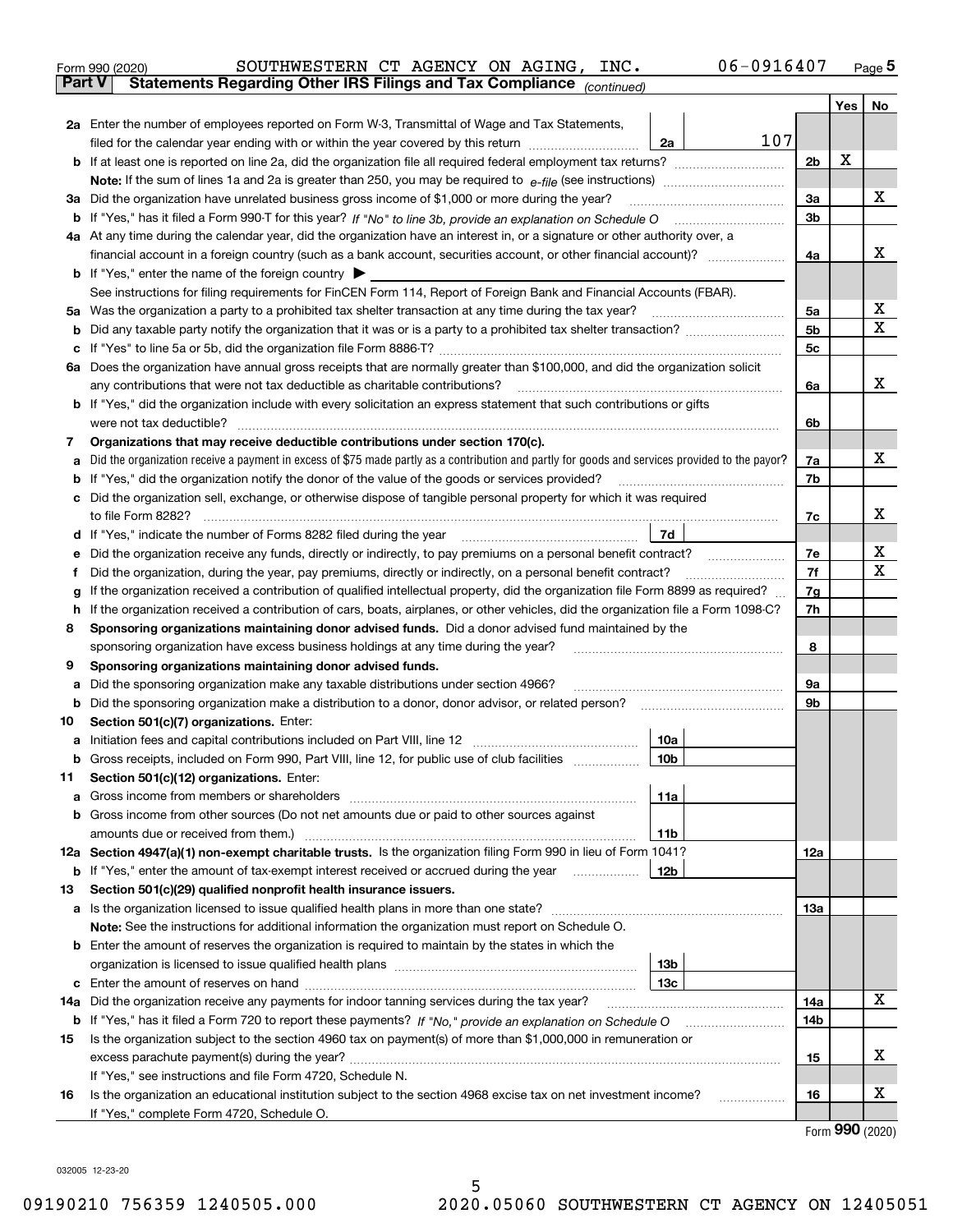|  | Form 990 (2020) |
|--|-----------------|
|  |                 |

| Form 990 (2020) | SOUTHWESTERN CT AGENCY ON AGING,                                                                                 |  |  | INC. | 06-0916407                                                                                                                    | $P$ <sub>age</sub> 6 |
|-----------------|------------------------------------------------------------------------------------------------------------------|--|--|------|-------------------------------------------------------------------------------------------------------------------------------|----------------------|
|                 |                                                                                                                  |  |  |      | Part VI   Governance, Management, and Disclosure For each "Yes" response to lines 2 through 7b below, and for a "No" response |                      |
|                 | to line 8a, 8b, or 10b below, describe the circumstances, processes, or changes on Schedule O. See instructions. |  |  |      |                                                                                                                               |                      |

|    | Check if Schedule O contains a response or note to any line in this Part VI                                                                                           |    |    |                         |                 | X  |
|----|-----------------------------------------------------------------------------------------------------------------------------------------------------------------------|----|----|-------------------------|-----------------|----|
|    | <b>Section A. Governing Body and Management</b>                                                                                                                       |    |    |                         |                 |    |
|    |                                                                                                                                                                       |    |    |                         | Yes             | No |
|    | <b>1a</b> Enter the number of voting members of the governing body at the end of the tax year                                                                         | 1a | 19 |                         |                 |    |
|    | If there are material differences in voting rights among members of the governing body, or if the governing                                                           |    |    |                         |                 |    |
|    | body delegated broad authority to an executive committee or similar committee, explain on Schedule O.                                                                 |    |    |                         |                 |    |
| b  | Enter the number of voting members included on line 1a, above, who are independent                                                                                    | 1b | 19 |                         |                 |    |
| 2  | Did any officer, director, trustee, or key employee have a family relationship or a business relationship with any other                                              |    |    |                         |                 |    |
|    | officer, director, trustee, or key employee?                                                                                                                          |    |    | $\mathbf{2}$            |                 | X  |
| 3  | Did the organization delegate control over management duties customarily performed by or under the direct supervision                                                 |    |    |                         |                 |    |
|    | of officers, directors, trustees, or key employees to a management company or other person?                                                                           |    |    | 3                       |                 | x  |
| 4  | Did the organization make any significant changes to its governing documents since the prior Form 990 was filed?                                                      |    |    | $\overline{\mathbf{4}}$ | $\mathbf X$     |    |
| 5  |                                                                                                                                                                       |    |    | 5                       |                 | X  |
| 6  | Did the organization have members or stockholders?                                                                                                                    |    |    | 6                       |                 | X  |
| 7a | Did the organization have members, stockholders, or other persons who had the power to elect or appoint one or                                                        |    |    |                         |                 |    |
|    | more members of the governing body?                                                                                                                                   |    |    | 7a                      |                 | x  |
|    | <b>b</b> Are any governance decisions of the organization reserved to (or subject to approval by) members, stockholders, or                                           |    |    |                         |                 |    |
|    | persons other than the governing body?                                                                                                                                |    |    | 7b                      |                 | x  |
|    |                                                                                                                                                                       |    |    |                         |                 |    |
| 8  | Did the organization contemporaneously document the meetings held or written actions undertaken during the year by the following:                                     |    |    |                         | х               |    |
| a  |                                                                                                                                                                       |    |    | 8a                      | X               |    |
| b  |                                                                                                                                                                       |    |    | 8b                      |                 |    |
| 9  | Is there any officer, director, trustee, or key employee listed in Part VII, Section A, who cannot be reached at the                                                  |    |    |                         |                 |    |
|    |                                                                                                                                                                       |    |    | 9                       |                 | x  |
|    | <b>Section B. Policies</b> (This Section B requests information about policies not required by the Internal Revenue Code.)                                            |    |    |                         |                 |    |
|    |                                                                                                                                                                       |    |    |                         | Yes             | No |
|    |                                                                                                                                                                       |    |    | 10a                     |                 | x  |
|    | <b>b</b> If "Yes," did the organization have written policies and procedures governing the activities of such chapters, affiliates,                                   |    |    |                         |                 |    |
|    | and branches to ensure their operations are consistent with the organization's exempt purposes?                                                                       |    |    | 10 <sub>b</sub>         |                 |    |
|    | 11a Has the organization provided a complete copy of this Form 990 to all members of its governing body before filing the form?                                       |    |    | 11a                     | X               |    |
| b  | Describe in Schedule O the process, if any, used by the organization to review this Form 990.                                                                         |    |    |                         |                 |    |
|    |                                                                                                                                                                       |    |    | 12a                     | X               |    |
| b  |                                                                                                                                                                       |    |    | 12 <sub>b</sub>         | $\mathbf X$     |    |
| c  | Did the organization regularly and consistently monitor and enforce compliance with the policy? If "Yes." describe                                                    |    |    |                         |                 |    |
|    | in Schedule O how this was done measured and contain an account of the state of the state of the state of the                                                         |    |    | 12c                     | X               |    |
| 13 | Did the organization have a written whistleblower policy?                                                                                                             |    |    | 13                      | X               |    |
| 14 | Did the organization have a written document retention and destruction policy?                                                                                        |    |    | 14                      | X               |    |
| 15 | Did the process for determining compensation of the following persons include a review and approval by independent                                                    |    |    |                         |                 |    |
|    | persons, comparability data, and contemporaneous substantiation of the deliberation and decision?                                                                     |    |    |                         |                 |    |
| a  | The organization's CEO, Executive Director, or top management official manufactured content of the organization's CEO, Executive Director, or top management official |    |    | 15a                     | х               |    |
|    | <b>b</b> Other officers or key employees of the organization                                                                                                          |    |    | 15b                     | X               |    |
|    | If "Yes" to line 15a or 15b, describe the process in Schedule O (see instructions).                                                                                   |    |    |                         |                 |    |
|    | 16a Did the organization invest in, contribute assets to, or participate in a joint venture or similar arrangement with a                                             |    |    |                         |                 |    |
|    | taxable entity during the year?                                                                                                                                       |    |    | 16a                     |                 | X  |
|    | b If "Yes," did the organization follow a written policy or procedure requiring the organization to evaluate its participation                                        |    |    |                         |                 |    |
|    | in joint venture arrangements under applicable federal tax law, and take steps to safeguard the organization's                                                        |    |    |                         |                 |    |
|    | exempt status with respect to such arrangements?                                                                                                                      |    |    | 16b                     |                 |    |
|    | <b>Section C. Disclosure</b>                                                                                                                                          |    |    |                         |                 |    |
| 17 | <b>NONE</b><br>List the states with which a copy of this Form 990 is required to be filed $\blacktriangleright$                                                       |    |    |                         |                 |    |
|    | Section 6104 requires an organization to make its Forms 1023 (1024 or 1024-A, if applicable), 990, and 990-T (Section 501(c)(3)s only) available                      |    |    |                         |                 |    |
| 18 |                                                                                                                                                                       |    |    |                         |                 |    |
|    | for public inspection. Indicate how you made these available. Check all that apply.                                                                                   |    |    |                         |                 |    |
|    | $X$ Upon request<br>Another's website<br>Own website<br>Other (explain on Schedule O)                                                                                 |    |    |                         |                 |    |
| 19 | Describe on Schedule O whether (and if so, how) the organization made its governing documents, conflict of interest policy, and financial                             |    |    |                         |                 |    |
|    | statements available to the public during the tax year.                                                                                                               |    |    |                         |                 |    |
| 20 | State the name, address, and telephone number of the person who possesses the organization's books and records                                                        |    |    |                         |                 |    |
|    | RACHAEL HARVEY - (203) 333-9288                                                                                                                                       |    |    |                         |                 |    |
|    | 06604<br>C <sub>T</sub><br>1000 LAFAYETTE BOULEVARD, BRIDGEPORT,                                                                                                      |    |    |                         |                 |    |
|    | 032006 12-23-20                                                                                                                                                       |    |    |                         | Form 990 (2020) |    |
|    | 6                                                                                                                                                                     |    |    |                         |                 |    |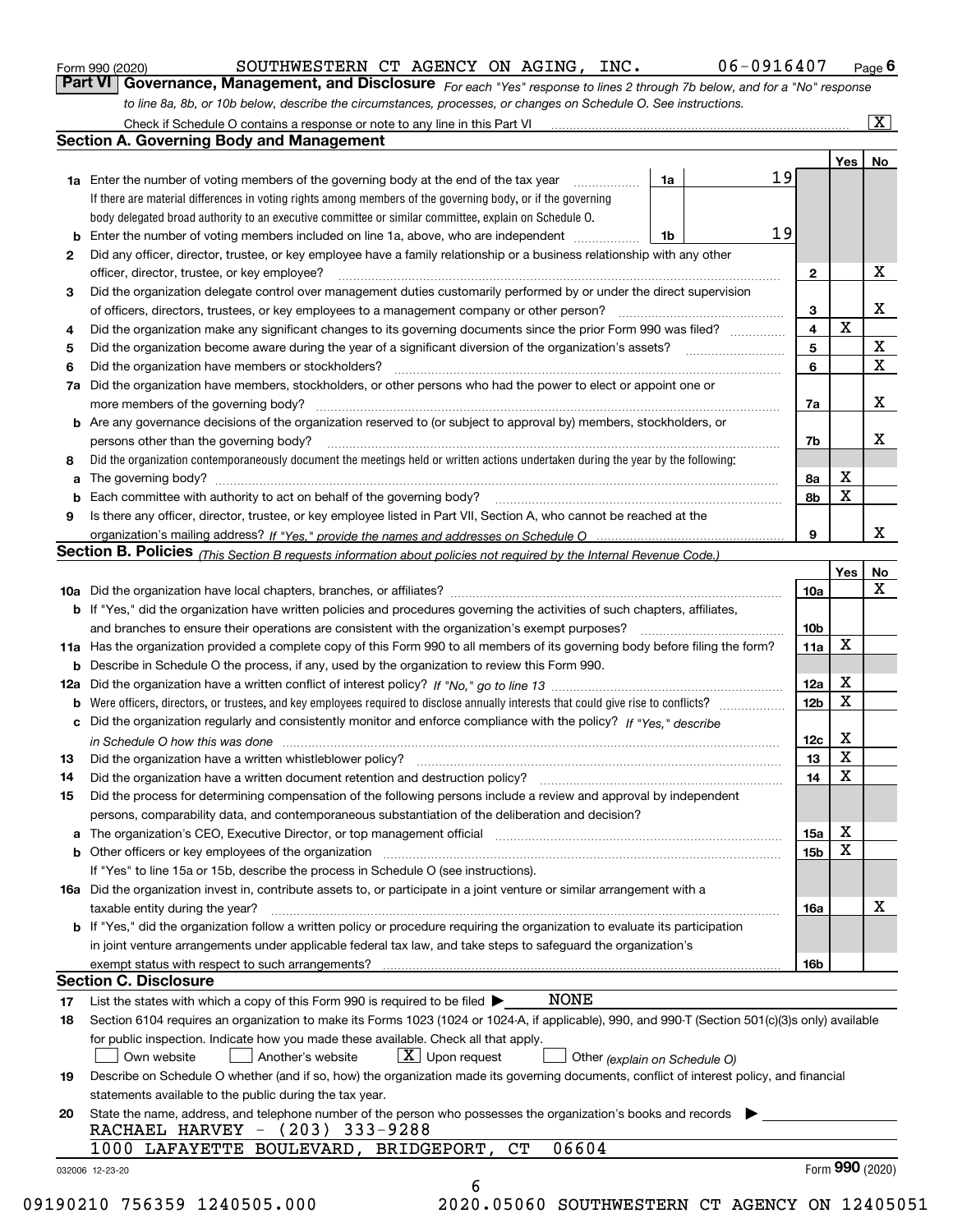| Form 990 (2020)                                                                                                                                            | SOUTHWESTERN CT AGENCY ON AGING.<br>INC.                                                          | $06 - 0916407$ | Page |  |  |  |  |
|------------------------------------------------------------------------------------------------------------------------------------------------------------|---------------------------------------------------------------------------------------------------|----------------|------|--|--|--|--|
|                                                                                                                                                            | <b>Part VII</b> Compensation of Officers, Directors, Trustees, Key Employees, Highest Compensated |                |      |  |  |  |  |
|                                                                                                                                                            | <b>Employees, and Independent Contractors</b>                                                     |                |      |  |  |  |  |
|                                                                                                                                                            | Check if Schedule O contains a response or note to any line in this Part VII                      |                |      |  |  |  |  |
| Section A.                                                                                                                                                 | Officers, Directors, Trustees, Key Employees, and Highest Compensated Employees                   |                |      |  |  |  |  |
| 1a Complete this table for all persons required to be listed. Report compensation for the calendar year ending with or within the organization's tay year. |                                                                                                   |                |      |  |  |  |  |

**1a •** List all of the organization's current officers, directors, trustees (whether individuals or organizations), regardless of amount of compensation. ed to be listed. Report compensation for the calendar year ending with or within the organization for the calendar year.

Enter -0- in columns (D), (E), and (F) if no compensation was paid.

 $\bullet$  List all of the organization's  $\,$ current key employees, if any. See instructions for definition of "key employee."

**•** List the organization's five current highest compensated employees (other than an officer, director, trustee, or key employee) who received reportable compensation (Box 5 of Form W-2 and/or Box 7 of Form 1099-MISC) of more than \$100,000 from the organization and any related organizations.

**•** List all of the organization's former officers, key employees, and highest compensated employees who received more than \$100,000 of reportable compensation from the organization and any related organizations.

**former directors or trustees**  ¥ List all of the organization's that received, in the capacity as a former director or trustee of the organization, more than \$10,000 of reportable compensation from the organization and any related organizations.

See instructions for the order in which to list the persons above.

Check this box if neither the organization nor any related organization compensated any current officer, director, or trustee.  $\mathcal{L}^{\text{max}}$ 

| Position<br>Reportable<br>Reportable<br>Name and title<br>Average<br>Estimated<br>(do not check more than one<br>hours per<br>compensation<br>compensation<br>amount of<br>box, unless person is both an<br>officer and a director/trustee)<br>from related<br>week<br>from<br>other<br>ndividual trustee or director<br>(list any<br>the<br>organizations<br>compensation<br>(W-2/1099-MISC)<br>hours for<br>organization<br>from the<br>  Highest compensated<br>  employee<br>nstitutional trustee<br>(W-2/1099-MISC)<br>related<br>organization<br>Key employee<br>organizations<br>and related<br>below<br>organizations<br>Former<br>Officer<br>line)<br>40.00<br><b>MARIE ALLEN</b><br>153,825.<br>0.<br>X<br>16,450.<br>40.00<br>MARY DONNELLY<br>0.<br>14,692.<br>X<br>108,764.<br>40.00<br>RACHAEL HARVEY<br>107,198.<br>0.<br>14,627.<br>X<br>2.00<br>JOHN OSTASZEWSKI<br>$0$ .<br>0.<br>X<br>X<br>0.<br>2.00<br>A. MARJOLIJN BAXENDALE<br>0.<br>0.<br>$0_{\cdot}$<br>$\mathbf X$<br>X<br>2.00<br>SUE BRANNELLY MARTIN<br>0.<br>$\overline{\text{X}}$<br>X<br>0.<br>$0_{.}$<br>$\overline{2.00}$<br>PAM HOFFMAN<br>0.<br>$\mathbf X$<br>X<br>0.<br>0.<br>1.00<br>ELLEN ABEND<br>$\overline{\textbf{X}}$<br>0.<br>0.<br>0.<br>1.00<br>$\rm X$<br>0.<br>0.<br>0.<br>1.00<br>0.<br>$\overline{\text{X}}$<br>0.<br>$0_{.}$<br>1.00<br>0.<br>$\mathbf X$<br>0.<br>$0_{.}$<br>1.00<br>$\overline{\mathbf{X}}$<br>0.<br>0.<br>$0_{.}$<br>1.00<br>$\rm X$<br>0.<br>0.<br>$0_{.}$<br>1.00<br>$\overline{\textbf{X}}$<br>0.<br>0.<br>0.<br>1.00<br>$\rm X$<br>0.<br>0.<br>0.<br>1.00<br>0.<br>X<br>0.<br>$\mathbf 0$ .<br>1.00 | (A)                       | (B) |   |  | (C) |  | (D) | (E) | (F)           |
|---------------------------------------------------------------------------------------------------------------------------------------------------------------------------------------------------------------------------------------------------------------------------------------------------------------------------------------------------------------------------------------------------------------------------------------------------------------------------------------------------------------------------------------------------------------------------------------------------------------------------------------------------------------------------------------------------------------------------------------------------------------------------------------------------------------------------------------------------------------------------------------------------------------------------------------------------------------------------------------------------------------------------------------------------------------------------------------------------------------------------------------------------------------------------------------------------------------------------------------------------------------------------------------------------------------------------------------------------------------------------------------------------------------------------------------------------------------------------------------------------------------------------------------------------------------------------------------------------------------------------------|---------------------------|-----|---|--|-----|--|-----|-----|---------------|
|                                                                                                                                                                                                                                                                                                                                                                                                                                                                                                                                                                                                                                                                                                                                                                                                                                                                                                                                                                                                                                                                                                                                                                                                                                                                                                                                                                                                                                                                                                                                                                                                                                 |                           |     |   |  |     |  |     |     |               |
|                                                                                                                                                                                                                                                                                                                                                                                                                                                                                                                                                                                                                                                                                                                                                                                                                                                                                                                                                                                                                                                                                                                                                                                                                                                                                                                                                                                                                                                                                                                                                                                                                                 |                           |     |   |  |     |  |     |     |               |
|                                                                                                                                                                                                                                                                                                                                                                                                                                                                                                                                                                                                                                                                                                                                                                                                                                                                                                                                                                                                                                                                                                                                                                                                                                                                                                                                                                                                                                                                                                                                                                                                                                 |                           |     |   |  |     |  |     |     |               |
|                                                                                                                                                                                                                                                                                                                                                                                                                                                                                                                                                                                                                                                                                                                                                                                                                                                                                                                                                                                                                                                                                                                                                                                                                                                                                                                                                                                                                                                                                                                                                                                                                                 |                           |     |   |  |     |  |     |     |               |
|                                                                                                                                                                                                                                                                                                                                                                                                                                                                                                                                                                                                                                                                                                                                                                                                                                                                                                                                                                                                                                                                                                                                                                                                                                                                                                                                                                                                                                                                                                                                                                                                                                 |                           |     |   |  |     |  |     |     |               |
|                                                                                                                                                                                                                                                                                                                                                                                                                                                                                                                                                                                                                                                                                                                                                                                                                                                                                                                                                                                                                                                                                                                                                                                                                                                                                                                                                                                                                                                                                                                                                                                                                                 |                           |     |   |  |     |  |     |     |               |
|                                                                                                                                                                                                                                                                                                                                                                                                                                                                                                                                                                                                                                                                                                                                                                                                                                                                                                                                                                                                                                                                                                                                                                                                                                                                                                                                                                                                                                                                                                                                                                                                                                 |                           |     |   |  |     |  |     |     |               |
|                                                                                                                                                                                                                                                                                                                                                                                                                                                                                                                                                                                                                                                                                                                                                                                                                                                                                                                                                                                                                                                                                                                                                                                                                                                                                                                                                                                                                                                                                                                                                                                                                                 |                           |     |   |  |     |  |     |     |               |
|                                                                                                                                                                                                                                                                                                                                                                                                                                                                                                                                                                                                                                                                                                                                                                                                                                                                                                                                                                                                                                                                                                                                                                                                                                                                                                                                                                                                                                                                                                                                                                                                                                 | (1)                       |     |   |  |     |  |     |     |               |
|                                                                                                                                                                                                                                                                                                                                                                                                                                                                                                                                                                                                                                                                                                                                                                                                                                                                                                                                                                                                                                                                                                                                                                                                                                                                                                                                                                                                                                                                                                                                                                                                                                 | PRESIDENT / CEO           |     |   |  |     |  |     |     |               |
|                                                                                                                                                                                                                                                                                                                                                                                                                                                                                                                                                                                                                                                                                                                                                                                                                                                                                                                                                                                                                                                                                                                                                                                                                                                                                                                                                                                                                                                                                                                                                                                                                                 | (2)                       |     |   |  |     |  |     |     |               |
|                                                                                                                                                                                                                                                                                                                                                                                                                                                                                                                                                                                                                                                                                                                                                                                                                                                                                                                                                                                                                                                                                                                                                                                                                                                                                                                                                                                                                                                                                                                                                                                                                                 | DIRECTOR, CARE MANAGEMENT |     |   |  |     |  |     |     |               |
|                                                                                                                                                                                                                                                                                                                                                                                                                                                                                                                                                                                                                                                                                                                                                                                                                                                                                                                                                                                                                                                                                                                                                                                                                                                                                                                                                                                                                                                                                                                                                                                                                                 | (3)                       |     |   |  |     |  |     |     |               |
|                                                                                                                                                                                                                                                                                                                                                                                                                                                                                                                                                                                                                                                                                                                                                                                                                                                                                                                                                                                                                                                                                                                                                                                                                                                                                                                                                                                                                                                                                                                                                                                                                                 | FINANCE DIRECTOR          |     |   |  |     |  |     |     |               |
|                                                                                                                                                                                                                                                                                                                                                                                                                                                                                                                                                                                                                                                                                                                                                                                                                                                                                                                                                                                                                                                                                                                                                                                                                                                                                                                                                                                                                                                                                                                                                                                                                                 | (4)                       |     |   |  |     |  |     |     |               |
|                                                                                                                                                                                                                                                                                                                                                                                                                                                                                                                                                                                                                                                                                                                                                                                                                                                                                                                                                                                                                                                                                                                                                                                                                                                                                                                                                                                                                                                                                                                                                                                                                                 | CHAIRMAN                  |     |   |  |     |  |     |     |               |
|                                                                                                                                                                                                                                                                                                                                                                                                                                                                                                                                                                                                                                                                                                                                                                                                                                                                                                                                                                                                                                                                                                                                                                                                                                                                                                                                                                                                                                                                                                                                                                                                                                 | (5)                       |     |   |  |     |  |     |     |               |
|                                                                                                                                                                                                                                                                                                                                                                                                                                                                                                                                                                                                                                                                                                                                                                                                                                                                                                                                                                                                                                                                                                                                                                                                                                                                                                                                                                                                                                                                                                                                                                                                                                 | VICE CHAIRMAN             |     |   |  |     |  |     |     |               |
|                                                                                                                                                                                                                                                                                                                                                                                                                                                                                                                                                                                                                                                                                                                                                                                                                                                                                                                                                                                                                                                                                                                                                                                                                                                                                                                                                                                                                                                                                                                                                                                                                                 | (6)                       |     |   |  |     |  |     |     |               |
|                                                                                                                                                                                                                                                                                                                                                                                                                                                                                                                                                                                                                                                                                                                                                                                                                                                                                                                                                                                                                                                                                                                                                                                                                                                                                                                                                                                                                                                                                                                                                                                                                                 | <b>TREASURER</b>          |     |   |  |     |  |     |     |               |
|                                                                                                                                                                                                                                                                                                                                                                                                                                                                                                                                                                                                                                                                                                                                                                                                                                                                                                                                                                                                                                                                                                                                                                                                                                                                                                                                                                                                                                                                                                                                                                                                                                 | (7)                       |     |   |  |     |  |     |     |               |
|                                                                                                                                                                                                                                                                                                                                                                                                                                                                                                                                                                                                                                                                                                                                                                                                                                                                                                                                                                                                                                                                                                                                                                                                                                                                                                                                                                                                                                                                                                                                                                                                                                 | <b>SECRETARY</b>          |     |   |  |     |  |     |     |               |
|                                                                                                                                                                                                                                                                                                                                                                                                                                                                                                                                                                                                                                                                                                                                                                                                                                                                                                                                                                                                                                                                                                                                                                                                                                                                                                                                                                                                                                                                                                                                                                                                                                 | (8)                       |     |   |  |     |  |     |     |               |
|                                                                                                                                                                                                                                                                                                                                                                                                                                                                                                                                                                                                                                                                                                                                                                                                                                                                                                                                                                                                                                                                                                                                                                                                                                                                                                                                                                                                                                                                                                                                                                                                                                 | <b>DIRECTOR</b>           |     |   |  |     |  |     |     |               |
|                                                                                                                                                                                                                                                                                                                                                                                                                                                                                                                                                                                                                                                                                                                                                                                                                                                                                                                                                                                                                                                                                                                                                                                                                                                                                                                                                                                                                                                                                                                                                                                                                                 | (9) CAROL BLAUVELT        |     |   |  |     |  |     |     |               |
|                                                                                                                                                                                                                                                                                                                                                                                                                                                                                                                                                                                                                                                                                                                                                                                                                                                                                                                                                                                                                                                                                                                                                                                                                                                                                                                                                                                                                                                                                                                                                                                                                                 | <b>DIRECTOR</b>           |     |   |  |     |  |     |     |               |
|                                                                                                                                                                                                                                                                                                                                                                                                                                                                                                                                                                                                                                                                                                                                                                                                                                                                                                                                                                                                                                                                                                                                                                                                                                                                                                                                                                                                                                                                                                                                                                                                                                 | (10) JEANETTE BOGDAN      |     |   |  |     |  |     |     |               |
|                                                                                                                                                                                                                                                                                                                                                                                                                                                                                                                                                                                                                                                                                                                                                                                                                                                                                                                                                                                                                                                                                                                                                                                                                                                                                                                                                                                                                                                                                                                                                                                                                                 | <b>DIRECTOR</b>           |     |   |  |     |  |     |     |               |
|                                                                                                                                                                                                                                                                                                                                                                                                                                                                                                                                                                                                                                                                                                                                                                                                                                                                                                                                                                                                                                                                                                                                                                                                                                                                                                                                                                                                                                                                                                                                                                                                                                 | (11) CHRIS CRAIN          |     |   |  |     |  |     |     |               |
|                                                                                                                                                                                                                                                                                                                                                                                                                                                                                                                                                                                                                                                                                                                                                                                                                                                                                                                                                                                                                                                                                                                                                                                                                                                                                                                                                                                                                                                                                                                                                                                                                                 | <b>DIRECTOR</b>           |     |   |  |     |  |     |     |               |
|                                                                                                                                                                                                                                                                                                                                                                                                                                                                                                                                                                                                                                                                                                                                                                                                                                                                                                                                                                                                                                                                                                                                                                                                                                                                                                                                                                                                                                                                                                                                                                                                                                 | (12) ANN DYKE             |     |   |  |     |  |     |     |               |
|                                                                                                                                                                                                                                                                                                                                                                                                                                                                                                                                                                                                                                                                                                                                                                                                                                                                                                                                                                                                                                                                                                                                                                                                                                                                                                                                                                                                                                                                                                                                                                                                                                 | <b>DIRECTOR</b>           |     |   |  |     |  |     |     |               |
|                                                                                                                                                                                                                                                                                                                                                                                                                                                                                                                                                                                                                                                                                                                                                                                                                                                                                                                                                                                                                                                                                                                                                                                                                                                                                                                                                                                                                                                                                                                                                                                                                                 | (13) VIVIENNE FRIDAY      |     |   |  |     |  |     |     |               |
|                                                                                                                                                                                                                                                                                                                                                                                                                                                                                                                                                                                                                                                                                                                                                                                                                                                                                                                                                                                                                                                                                                                                                                                                                                                                                                                                                                                                                                                                                                                                                                                                                                 | <b>DIRECTOR</b>           |     |   |  |     |  |     |     |               |
|                                                                                                                                                                                                                                                                                                                                                                                                                                                                                                                                                                                                                                                                                                                                                                                                                                                                                                                                                                                                                                                                                                                                                                                                                                                                                                                                                                                                                                                                                                                                                                                                                                 | (14) CARL GLAD, ESQ.      |     |   |  |     |  |     |     |               |
|                                                                                                                                                                                                                                                                                                                                                                                                                                                                                                                                                                                                                                                                                                                                                                                                                                                                                                                                                                                                                                                                                                                                                                                                                                                                                                                                                                                                                                                                                                                                                                                                                                 | <b>DIRECTOR</b>           |     |   |  |     |  |     |     |               |
|                                                                                                                                                                                                                                                                                                                                                                                                                                                                                                                                                                                                                                                                                                                                                                                                                                                                                                                                                                                                                                                                                                                                                                                                                                                                                                                                                                                                                                                                                                                                                                                                                                 | (15) STEPHEN GRAMPS       |     |   |  |     |  |     |     |               |
|                                                                                                                                                                                                                                                                                                                                                                                                                                                                                                                                                                                                                                                                                                                                                                                                                                                                                                                                                                                                                                                                                                                                                                                                                                                                                                                                                                                                                                                                                                                                                                                                                                 | <b>DIRECTOR</b>           |     |   |  |     |  |     |     |               |
|                                                                                                                                                                                                                                                                                                                                                                                                                                                                                                                                                                                                                                                                                                                                                                                                                                                                                                                                                                                                                                                                                                                                                                                                                                                                                                                                                                                                                                                                                                                                                                                                                                 | (16) BARBARA GREEN        |     |   |  |     |  |     |     |               |
|                                                                                                                                                                                                                                                                                                                                                                                                                                                                                                                                                                                                                                                                                                                                                                                                                                                                                                                                                                                                                                                                                                                                                                                                                                                                                                                                                                                                                                                                                                                                                                                                                                 | <b>DIRECTOR</b>           |     |   |  |     |  |     |     |               |
|                                                                                                                                                                                                                                                                                                                                                                                                                                                                                                                                                                                                                                                                                                                                                                                                                                                                                                                                                                                                                                                                                                                                                                                                                                                                                                                                                                                                                                                                                                                                                                                                                                 | (17) FRAN HODGES          |     |   |  |     |  |     |     |               |
|                                                                                                                                                                                                                                                                                                                                                                                                                                                                                                                                                                                                                                                                                                                                                                                                                                                                                                                                                                                                                                                                                                                                                                                                                                                                                                                                                                                                                                                                                                                                                                                                                                 | <b>DIRECTOR</b>           |     | X |  |     |  | 0.  | 0.  | $\mathbf 0$ . |

032007 12-23-20

Form (2020) **990**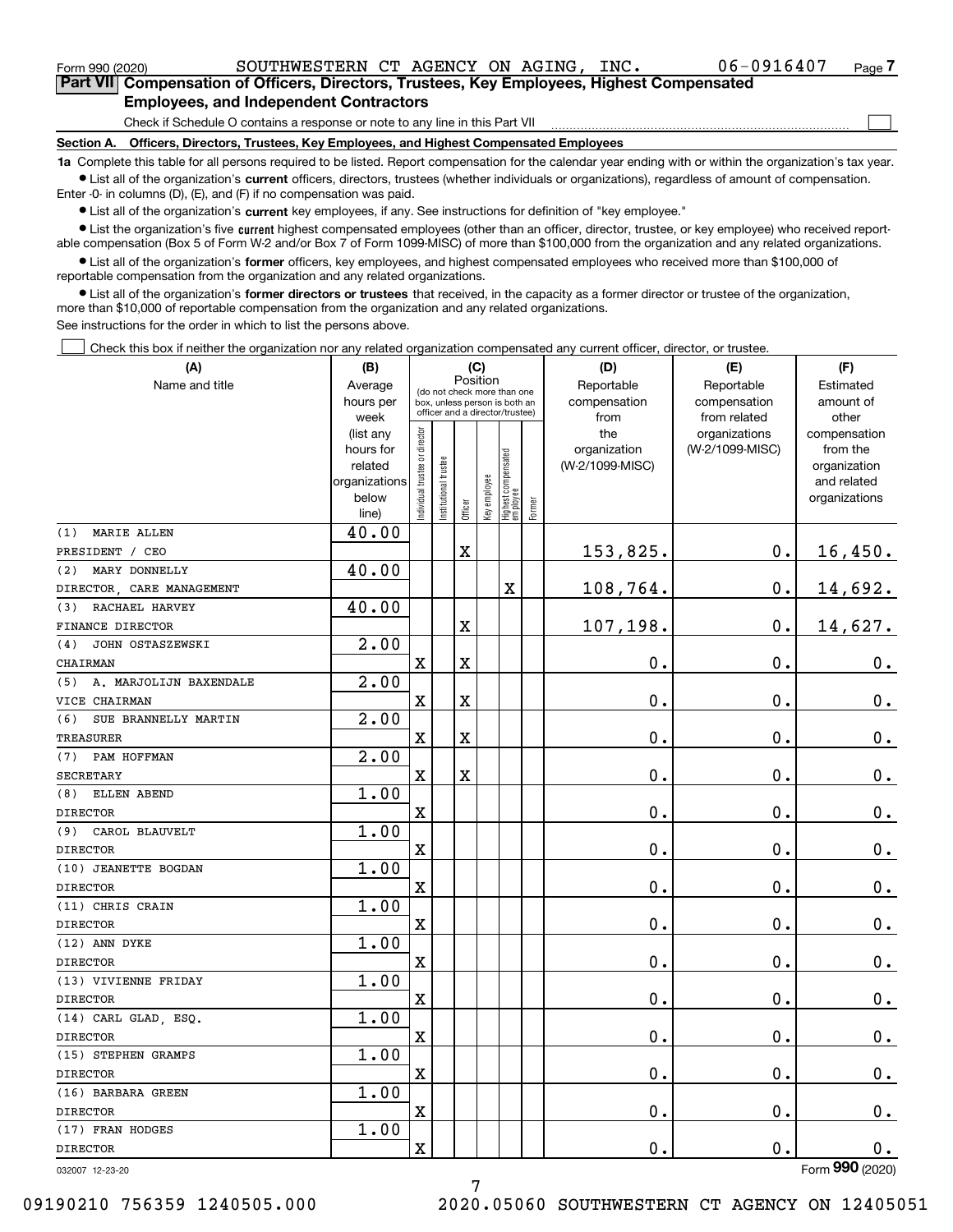| Form 990 (2020)                                                                                                                                                          |                                                                      |                                |                      |          |              |                                                                                                 |        | SOUTHWESTERN CT AGENCY ON AGING, INC.     | 06-0916407                                        |          |              | Page 8                                                                   |
|--------------------------------------------------------------------------------------------------------------------------------------------------------------------------|----------------------------------------------------------------------|--------------------------------|----------------------|----------|--------------|-------------------------------------------------------------------------------------------------|--------|-------------------------------------------|---------------------------------------------------|----------|--------------|--------------------------------------------------------------------------|
| Part VI <br>Section A. Officers, Directors, Trustees, Key Employees, and Highest Compensated Employees (continued)                                                       |                                                                      |                                |                      |          |              |                                                                                                 |        |                                           |                                                   |          |              |                                                                          |
| (A)<br>Name and title                                                                                                                                                    | (B)<br>Average<br>hours per<br>week                                  |                                |                      | Position | (C)          | (do not check more than one<br>box, unless person is both an<br>officer and a director/trustee) |        | (D)<br>Reportable<br>compensation<br>from | (E)<br>Reportable<br>compensation<br>from related |          |              | (F)<br>Estimated<br>amount of<br>other                                   |
|                                                                                                                                                                          | (list any<br>hours for<br>related<br>organizations<br>below<br>line) | Individual trustee or director | nstitutional trustee | Officer  | Key employee | Highest compensated<br> employee                                                                | Former | the<br>organization<br>(W-2/1099-MISC)    | organizations<br>(W-2/1099-MISC)                  |          |              | compensation<br>from the<br>organization<br>and related<br>organizations |
| (18) ANN MARIE HYNES, ESQ.<br><b>DIRECTOR</b>                                                                                                                            | 1.00                                                                 | $\mathbf X$                    |                      |          |              |                                                                                                 |        | 0.                                        |                                                   | Ο.       |              | 0.                                                                       |
| (19) KEVIN KELLY, ESQ.                                                                                                                                                   | 1.00                                                                 |                                |                      |          |              |                                                                                                 |        |                                           |                                                   |          |              |                                                                          |
| <b>DIRECTOR</b>                                                                                                                                                          |                                                                      | $\mathbf X$                    |                      |          |              |                                                                                                 |        | 0.                                        |                                                   | Ο.       |              | 0.                                                                       |
| (20) STEPHANIE PAULMENO<br><b>DIRECTOR</b>                                                                                                                               | 1.00                                                                 | $\mathbf X$                    |                      |          |              |                                                                                                 |        | 0.                                        |                                                   | Ο.       |              | 0.                                                                       |
| (21) STEPHANIE ROSS                                                                                                                                                      | 1.00                                                                 |                                |                      |          |              |                                                                                                 |        |                                           |                                                   |          |              |                                                                          |
| <b>DIRECTOR</b>                                                                                                                                                          |                                                                      | $\mathbf X$                    |                      |          |              |                                                                                                 |        | 0.                                        |                                                   | Ο.       |              | 0.                                                                       |
| (22) PENNY YOUNG<br><b>DIRECTOR</b>                                                                                                                                      | 1.00                                                                 | $\mathbf X$                    |                      |          |              |                                                                                                 |        | 0.                                        |                                                   | Ο.       |              | 0.                                                                       |
|                                                                                                                                                                          |                                                                      |                                |                      |          |              |                                                                                                 |        |                                           |                                                   |          |              |                                                                          |
|                                                                                                                                                                          |                                                                      |                                |                      |          |              |                                                                                                 |        |                                           |                                                   |          |              |                                                                          |
|                                                                                                                                                                          |                                                                      |                                |                      |          |              |                                                                                                 |        |                                           |                                                   |          |              |                                                                          |
|                                                                                                                                                                          |                                                                      |                                |                      |          |              |                                                                                                 |        |                                           |                                                   |          |              |                                                                          |
|                                                                                                                                                                          |                                                                      |                                |                      |          |              |                                                                                                 |        |                                           |                                                   |          |              |                                                                          |
| 1b Subtotal                                                                                                                                                              |                                                                      |                                |                      |          |              |                                                                                                 |        | 369,787.                                  |                                                   | 0.       |              | 45,769.                                                                  |
| c Total from continuation sheets to Part VII, Section A                                                                                                                  |                                                                      |                                |                      |          |              |                                                                                                 |        | 0.<br>369,787.                            |                                                   | 0.<br>0. |              | 0.<br>45,769.                                                            |
| Total number of individuals (including but not limited to those listed above) who received more than \$100,000 of reportable<br>2                                        |                                                                      |                                |                      |          |              |                                                                                                 |        |                                           |                                                   |          |              |                                                                          |
| compensation from the organization $\blacktriangleright$                                                                                                                 |                                                                      |                                |                      |          |              |                                                                                                 |        |                                           |                                                   |          |              | 3                                                                        |
| Did the organization list any former officer, director, trustee, key employee, or highest compensated employee on                                                        |                                                                      |                                |                      |          |              |                                                                                                 |        |                                           |                                                   |          |              | No<br>Yes                                                                |
| 3<br>line 1a? If "Yes," complete Schedule J for such individual manufactured contained and the 1a? If "Yes," complete Schedule J for such individual                     |                                                                      |                                |                      |          |              |                                                                                                 |        |                                           |                                                   |          | 3            | x                                                                        |
| For any individual listed on line 1a, is the sum of reportable compensation and other compensation from the organization<br>4                                            |                                                                      |                                |                      |          |              |                                                                                                 |        |                                           |                                                   |          |              |                                                                          |
|                                                                                                                                                                          |                                                                      |                                |                      |          |              |                                                                                                 |        |                                           |                                                   |          | 4            | х                                                                        |
| Did any person listed on line 1a receive or accrue compensation from any unrelated organization or individual for services<br>5                                          |                                                                      |                                |                      |          |              |                                                                                                 |        |                                           |                                                   |          | 5            | x                                                                        |
| <b>Section B. Independent Contractors</b>                                                                                                                                |                                                                      |                                |                      |          |              |                                                                                                 |        |                                           |                                                   |          |              |                                                                          |
| Complete this table for your five highest compensated independent contractors that received more than \$100,000 of compensation from<br>1                                |                                                                      |                                |                      |          |              |                                                                                                 |        |                                           |                                                   |          |              |                                                                          |
| the organization. Report compensation for the calendar year ending with or within the organization's tax year.<br>(A)                                                    |                                                                      |                                |                      |          |              |                                                                                                 |        | (B)                                       |                                                   |          | (C)          |                                                                          |
| Name and business address                                                                                                                                                |                                                                      |                                |                      |          |              |                                                                                                 |        | Description of services                   |                                                   |          | Compensation |                                                                          |
| CMIT SOLUTIONS                                                                                                                                                           |                                                                      |                                |                      |          |              |                                                                                                 |        |                                           |                                                   |          |              |                                                                          |
| 150 EAST 69TH STREET, NEW YORK, NY 10021<br>IN TANDEM, LLC                                                                                                               |                                                                      |                                |                      |          |              |                                                                                                 |        | MANAGED IT SERVICES<br>COMPUTER SYSTEM    |                                                   |          |              | 160, 227.                                                                |
| 22 HAVERHILL ROAD, TRUMBULL, CT 06611                                                                                                                                    |                                                                      |                                |                      |          |              |                                                                                                 |        | ARCHITECTURE                              |                                                   |          |              | 126,753.                                                                 |
|                                                                                                                                                                          |                                                                      |                                |                      |          |              |                                                                                                 |        |                                           |                                                   |          |              |                                                                          |
|                                                                                                                                                                          |                                                                      |                                |                      |          |              |                                                                                                 |        |                                           |                                                   |          |              |                                                                          |
|                                                                                                                                                                          |                                                                      |                                |                      |          |              |                                                                                                 |        |                                           |                                                   |          |              |                                                                          |
|                                                                                                                                                                          |                                                                      |                                |                      |          |              |                                                                                                 |        |                                           |                                                   |          |              |                                                                          |
| Total number of independent contractors (including but not limited to those listed above) who received more than<br>2<br>\$100,000 of compensation from the organization |                                                                      |                                |                      |          |              | 2                                                                                               |        |                                           |                                                   |          |              |                                                                          |
|                                                                                                                                                                          |                                                                      |                                |                      |          |              |                                                                                                 |        |                                           |                                                   |          |              | Form 990 (2020)                                                          |

032008 12-23-20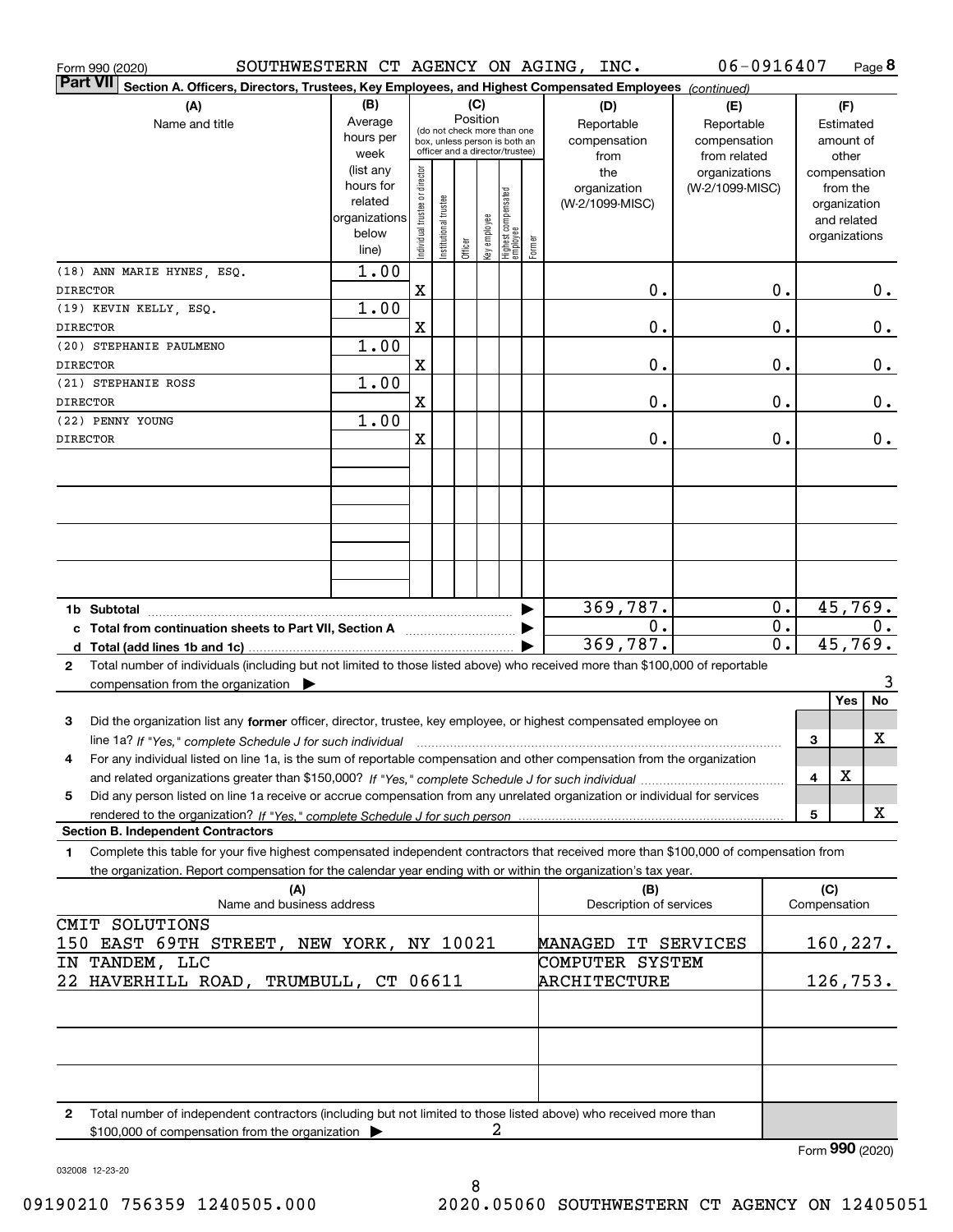|                                                           |    |     | SOUTHWESTERN CT AGENCY ON AGING,<br>Form 990 (2020)                                |                      |                        | INC.                                         | 06-0916407                                      | Page 9                                                          |
|-----------------------------------------------------------|----|-----|------------------------------------------------------------------------------------|----------------------|------------------------|----------------------------------------------|-------------------------------------------------|-----------------------------------------------------------------|
| <b>Part VIII</b>                                          |    |     | <b>Statement of Revenue</b>                                                        |                      |                        |                                              |                                                 |                                                                 |
|                                                           |    |     | Check if Schedule O contains a response or note to any line in this Part VIII      |                      |                        |                                              |                                                 |                                                                 |
|                                                           |    |     |                                                                                    |                      | (A)<br>Total revenue   | (B)<br>Related or exempt<br>function revenue | $\overline{C}$<br>Unrelated<br>business revenue | (D)<br>Revenue excluded<br>from tax under<br>sections 512 - 514 |
|                                                           |    |     | 1 a Federated campaigns<br>1a                                                      |                      |                        |                                              |                                                 |                                                                 |
| Contributions, Gifts, Grants<br>and Other Similar Amounts |    |     | 1 <sub>b</sub><br><b>b</b> Membership dues<br>$\ldots \ldots \ldots \ldots \ldots$ |                      |                        |                                              |                                                 |                                                                 |
|                                                           |    |     | 1 <sub>c</sub><br>c Fundraising events                                             |                      |                        |                                              |                                                 |                                                                 |
|                                                           |    |     | 1 <sub>d</sub><br>d Related organizations                                          |                      |                        |                                              |                                                 |                                                                 |
|                                                           |    |     | e Government grants (contributions)<br>1e                                          | 7,358,427.           |                        |                                              |                                                 |                                                                 |
|                                                           |    |     | f All other contributions, gifts, grants, and                                      |                      |                        |                                              |                                                 |                                                                 |
|                                                           |    |     | 1f<br>similar amounts not included above                                           | 43,511.              |                        |                                              |                                                 |                                                                 |
|                                                           |    |     | $1g$ $\frac{1}{3}$<br>g Noncash contributions included in lines 1a-1f              |                      |                        |                                              |                                                 |                                                                 |
|                                                           |    |     |                                                                                    |                      | 7,401,938.             |                                              |                                                 |                                                                 |
|                                                           |    |     |                                                                                    | <b>Business Code</b> |                        |                                              |                                                 |                                                                 |
|                                                           |    | 2 a | HOME CARE SERVICES                                                                 | 621610               | 5, 375, 858.           | 5, 375, 858.                                 |                                                 |                                                                 |
|                                                           |    | b   | VA SWCAA ASSESSMENTS                                                               | 621610               | 1,072,962.             | 1,072,962.                                   |                                                 |                                                                 |
|                                                           |    | C.  | OTHER PROGRAM REVENUES                                                             | 621610               | 22,468.                | 22,468.                                      |                                                 |                                                                 |
|                                                           |    | d   | RESPITE CO-PAYS                                                                    | 621610               | 16,068.                | 16,068.                                      |                                                 |                                                                 |
| Program Service<br>Revenue                                |    | е   |                                                                                    |                      |                        |                                              |                                                 |                                                                 |
|                                                           |    | f   | All other program service revenue                                                  |                      |                        |                                              |                                                 |                                                                 |
|                                                           |    | a   |                                                                                    |                      | 6,487,356.             |                                              |                                                 |                                                                 |
|                                                           | З  |     | Investment income (including dividends, interest, and                              |                      |                        |                                              |                                                 | 30,649.                                                         |
|                                                           |    |     |                                                                                    |                      | 30,649.                |                                              |                                                 |                                                                 |
|                                                           | 4  |     | Income from investment of tax-exempt bond proceeds                                 |                      |                        |                                              |                                                 |                                                                 |
|                                                           | 5  |     | (i) Real                                                                           | (ii) Personal        |                        |                                              |                                                 |                                                                 |
|                                                           |    |     |                                                                                    |                      |                        |                                              |                                                 |                                                                 |
|                                                           |    |     | 6 a Gross rents<br>l 6a<br>.<br><b>b</b> Less: rental expenses $\ldots$<br>6b      |                      |                        |                                              |                                                 |                                                                 |
|                                                           |    |     | c Rental income or (loss)<br>6с                                                    |                      |                        |                                              |                                                 |                                                                 |
|                                                           |    |     | d Net rental income or (loss)                                                      |                      |                        |                                              |                                                 |                                                                 |
|                                                           |    |     | (i) Securities<br>7 a Gross amount from sales of                                   | (ii) Other           |                        |                                              |                                                 |                                                                 |
|                                                           |    |     | assets other than inventory<br>7a                                                  |                      |                        |                                              |                                                 |                                                                 |
|                                                           |    |     | <b>b</b> Less: cost or other basis                                                 |                      |                        |                                              |                                                 |                                                                 |
|                                                           |    |     | 7b<br>and sales expenses                                                           |                      |                        |                                              |                                                 |                                                                 |
| evenue                                                    |    |     | 7c<br>c Gain or (loss)                                                             |                      |                        |                                              |                                                 |                                                                 |
|                                                           |    |     |                                                                                    |                      |                        |                                              |                                                 |                                                                 |
| Other R                                                   |    |     | 8 a Gross income from fundraising events (not<br>including \$<br><u>of</u> of      |                      |                        |                                              |                                                 |                                                                 |
|                                                           |    |     | contributions reported on line 1c). See                                            |                      |                        |                                              |                                                 |                                                                 |
|                                                           |    |     |                                                                                    | 8a                   |                        |                                              |                                                 |                                                                 |
|                                                           |    |     |                                                                                    | 8b                   |                        |                                              |                                                 |                                                                 |
|                                                           |    |     | c Net income or (loss) from fundraising events                                     |                      |                        |                                              |                                                 |                                                                 |
|                                                           |    |     | 9 a Gross income from gaming activities. See                                       |                      |                        |                                              |                                                 |                                                                 |
|                                                           |    |     |                                                                                    | 9a                   |                        |                                              |                                                 |                                                                 |
|                                                           |    |     | <b>b</b> Less: direct expenses <b>manually</b>                                     | 9 <sub>b</sub>       |                        |                                              |                                                 |                                                                 |
|                                                           |    |     | c Net income or (loss) from gaming activities                                      |                      |                        |                                              |                                                 |                                                                 |
|                                                           |    |     | 10 a Gross sales of inventory, less returns                                        |                      |                        |                                              |                                                 |                                                                 |
|                                                           |    |     |                                                                                    | 10a                  |                        |                                              |                                                 |                                                                 |
|                                                           |    |     |                                                                                    | 10 <sub>b</sub>      |                        |                                              |                                                 |                                                                 |
|                                                           |    |     | c Net income or (loss) from sales of inventory                                     |                      |                        |                                              |                                                 |                                                                 |
|                                                           |    |     |                                                                                    | <b>Business Code</b> |                        |                                              |                                                 |                                                                 |
|                                                           |    |     | 11 a REFUNDS AND REDEMPTIONS                                                       | 900099               | 15,580.                |                                              |                                                 | 15,580.                                                         |
| Revenue                                                   |    | b   |                                                                                    |                      |                        |                                              |                                                 |                                                                 |
| Miscellaneous                                             |    | c   |                                                                                    |                      |                        |                                              |                                                 |                                                                 |
|                                                           |    |     |                                                                                    |                      |                        |                                              |                                                 |                                                                 |
|                                                           | 12 |     |                                                                                    | ▶                    | 15,580.<br>13,935,523. | 6,487,356.                                   | 0.                                              | 46,229.                                                         |
|                                                           |    |     |                                                                                    |                      |                        |                                              |                                                 |                                                                 |

9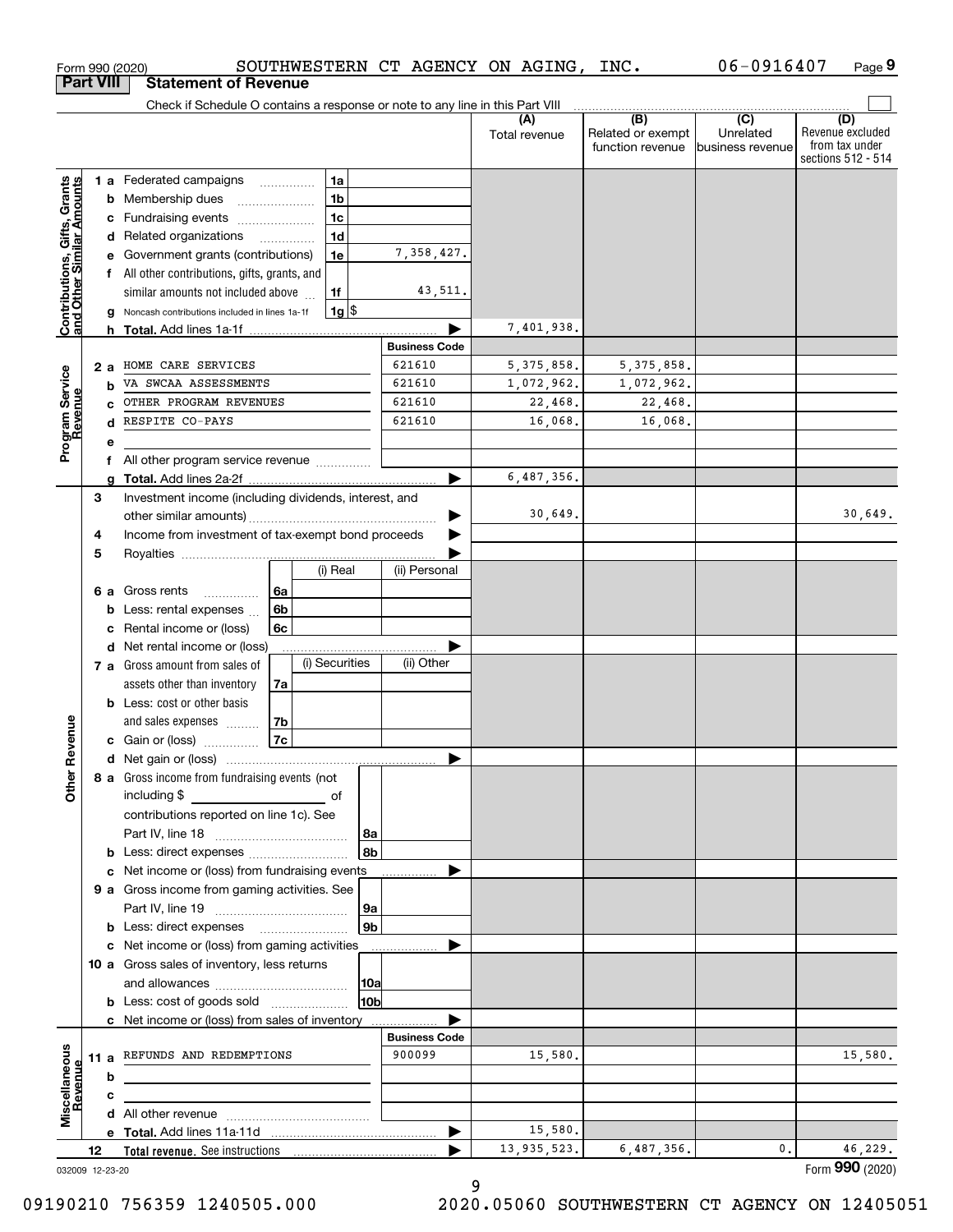$_{\rm Form}$   $_{990}$  (2020) SOUTHWESTERN CT AGENCY ON AGING, INC.  $06$  -  $0916407$   $_{\rm Page}$ **Part IX Statement of Functional Expenses**

*Section 501(c)(3) and 501(c)(4) organizations must complete all columns. All other organizations must complete column (A).*

|                | Check if Schedule O contains a response or note to any line in this Part IX                                                                                |                             |                                    |                                           |                                |
|----------------|------------------------------------------------------------------------------------------------------------------------------------------------------------|-----------------------------|------------------------------------|-------------------------------------------|--------------------------------|
|                | Do not include amounts reported on lines 6b,<br>7b, 8b, 9b, and 10b of Part VIII.                                                                          | Total expenses              | (B)<br>Program service<br>expenses | (C)<br>Management and<br>general expenses | (D)<br>Fundraising<br>expenses |
| $\mathbf 1$    | Grants and other assistance to domestic organizations                                                                                                      |                             |                                    |                                           |                                |
|                | and domestic governments. See Part IV, line 21                                                                                                             | <u>3,131,142.</u>           | 3, 131, 142.                       |                                           |                                |
| $\mathbf{2}$   | Grants and other assistance to domestic                                                                                                                    |                             |                                    |                                           |                                |
|                | individuals. See Part IV, line 22                                                                                                                          | 138,891.                    | 138,891.                           |                                           |                                |
| 3              | Grants and other assistance to foreign                                                                                                                     |                             |                                    |                                           |                                |
|                | organizations, foreign governments, and foreign                                                                                                            |                             |                                    |                                           |                                |
|                | individuals. See Part IV, lines 15 and 16                                                                                                                  |                             |                                    |                                           |                                |
| 4              | Benefits paid to or for members                                                                                                                            |                             |                                    |                                           |                                |
| 5              | Compensation of current officers, directors,                                                                                                               |                             |                                    |                                           |                                |
|                | trustees, and key employees                                                                                                                                | 306,930.                    | 60,087.                            | 246,843.                                  |                                |
| 6              | Compensation not included above to disqualified                                                                                                            |                             |                                    |                                           |                                |
|                | persons (as defined under section 4958(f)(1)) and                                                                                                          |                             |                                    |                                           |                                |
|                | persons described in section $4958(c)(3)(B)$<br>.                                                                                                          |                             |                                    |                                           |                                |
| $\overline{7}$ |                                                                                                                                                            | 4,949,232.                  | 4,738,090.                         | 211,142.                                  |                                |
| 8              | Pension plan accruals and contributions (include                                                                                                           |                             |                                    |                                           |                                |
|                | section 401(k) and 403(b) employer contributions)                                                                                                          | $\frac{188,692.}{831,339.}$ | <u>182,929.</u><br>775,492.        | $\frac{5,763}{55,847}$                    |                                |
| 9              |                                                                                                                                                            |                             |                                    |                                           |                                |
| 10             |                                                                                                                                                            | 385, 485.                   | 353,490.                           | 31,995.                                   |                                |
| 11             | Fees for services (nonemployees):                                                                                                                          |                             |                                    |                                           |                                |
| a              |                                                                                                                                                            |                             |                                    |                                           |                                |
| b              |                                                                                                                                                            | $\frac{259}{28,500}$        |                                    | $\frac{259}{28,500}$                      |                                |
| c              |                                                                                                                                                            |                             |                                    |                                           |                                |
| d              |                                                                                                                                                            |                             |                                    |                                           |                                |
| e              | Professional fundraising services. See Part IV, line 17                                                                                                    |                             |                                    |                                           |                                |
| f              | Investment management fees                                                                                                                                 | 14,783.                     |                                    | 14,783.                                   |                                |
| g              | Other. (If line 11g amount exceeds 10% of line 25,                                                                                                         |                             |                                    |                                           |                                |
|                | column (A) amount, list line 11g expenses on Sch O.)                                                                                                       | 101,749.                    | 81,399.                            | 20, 350.                                  |                                |
| 12             |                                                                                                                                                            |                             |                                    |                                           |                                |
| 13             |                                                                                                                                                            | 219,135.<br>320, 196.       | 198,237.                           | 20,898.                                   |                                |
| 14             |                                                                                                                                                            |                             | 256, 157.                          | 64,039.                                   |                                |
| 15             |                                                                                                                                                            |                             |                                    | 55,845.                                   |                                |
| 16             |                                                                                                                                                            | 372,302.<br>29, 105.        | 316,457.<br>$\overline{26,689}$ .  | $\overline{2,416}$ .                      |                                |
| 17             | Travel                                                                                                                                                     |                             |                                    |                                           |                                |
| 18             | Payments of travel or entertainment expenses<br>for any federal, state, or local public officials                                                          |                             |                                    |                                           |                                |
|                |                                                                                                                                                            | $\overline{4,226}$ .        | 3,875.                             | 351.                                      |                                |
| 19<br>20       | Conferences, conventions, and meetings<br>Interest                                                                                                         |                             |                                    |                                           |                                |
| 21             |                                                                                                                                                            |                             |                                    |                                           |                                |
| 22             | Depreciation, depletion, and amortization                                                                                                                  | <u>21,683.</u>              | 19,883.                            | 1,800.                                    |                                |
| 23             | Insurance                                                                                                                                                  | 29,517.                     | 27,067.                            | 2,450.                                    |                                |
| 24             | Other expenses. Itemize expenses not covered                                                                                                               |                             |                                    |                                           |                                |
|                | above (List miscellaneous expenses on line 24e. If<br>line 24e amount exceeds 10% of line 25, column (A)<br>amount, list line 24e expenses on Schedule O.) |                             |                                    |                                           |                                |
| a              | VETERAN ADMINISTRATION                                                                                                                                     | 987,915.                    | 987,915.                           |                                           |                                |
| b              | CAREGIVER EXPENSES                                                                                                                                         | 388,417.                    | 388,417.                           |                                           |                                |
| C              | HSG. COORDINATION SVCS.                                                                                                                                    | 202,425.                    | 202,425.                           |                                           |                                |
| d              | SENIOR HSG. ASSISTANCE                                                                                                                                     | 81,674.                     | 81,674.                            |                                           |                                |
| е              | All other expenses                                                                                                                                         | 34,396.                     | 34,396.                            |                                           |                                |
| 25             | Total functional expenses. Add lines 1 through 24e                                                                                                         | 12,767,993.                 | 12,004,712.                        | 763,281.                                  | $\overline{0}$ .               |
| 26             | Joint costs. Complete this line only if the organization                                                                                                   |                             |                                    |                                           |                                |
|                | reported in column (B) joint costs from a combined                                                                                                         |                             |                                    |                                           |                                |
|                | educational campaign and fundraising solicitation.                                                                                                         |                             |                                    |                                           |                                |
|                | Check here $\blacktriangleright$<br>if following SOP 98-2 (ASC 958-720)                                                                                    |                             |                                    |                                           |                                |
|                | 032010 12-23-20                                                                                                                                            |                             |                                    |                                           | Form 990 (2020)                |

10

032010 12-23-20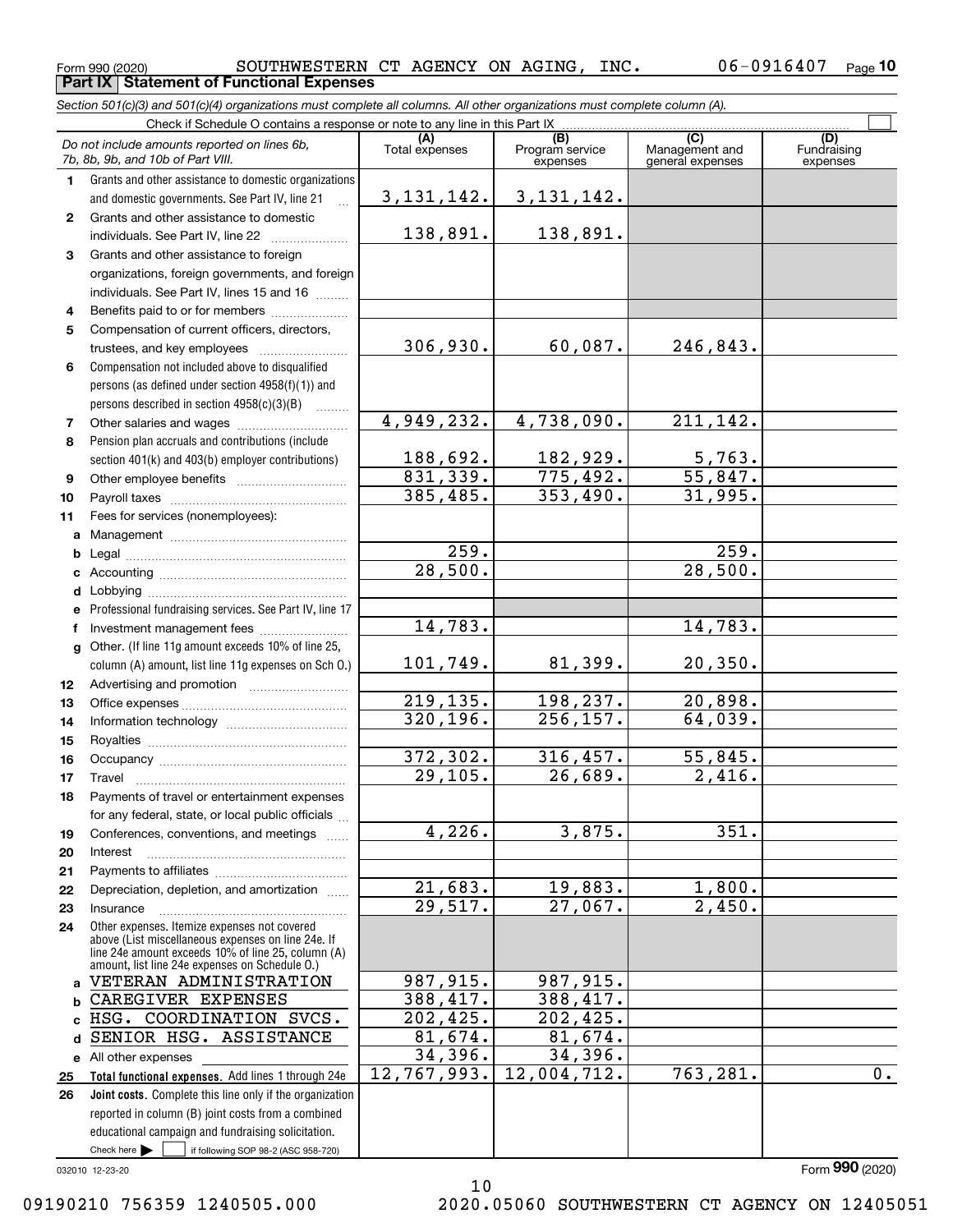| 1.  | Cash - non-interest-bearing                                                   |            |                | 1,078,700. | $\overline{1}$  | $0$ .        |
|-----|-------------------------------------------------------------------------------|------------|----------------|------------|-----------------|--------------|
| 2   |                                                                               | 1,689,318. | $\overline{2}$ | 2,129,147. |                 |              |
| 3   |                                                                               |            |                | 258, 259.  | 3               | 53,492.      |
| 4   |                                                                               |            |                | 1,289,945. | 4               | 1,224,446.   |
| 5   | Loans and other receivables from any current or former officer, director,     |            |                |            |                 |              |
|     | trustee, key employee, creator or founder, substantial contributor, or 35%    |            |                |            |                 |              |
|     | controlled entity or family member of any of these persons                    |            |                |            | 5               |              |
| 6   | Loans and other receivables from other disqualified persons (as defined       |            |                |            |                 |              |
|     | under section $4958(f)(1)$ , and persons described in section $4958(c)(3)(B)$ |            |                |            | 6               |              |
| 7   |                                                                               |            | 7              |            |                 |              |
| 8   |                                                                               |            | 8              |            |                 |              |
| 9   | Prepaid expenses and deferred charges                                         |            |                | 239,303.   | 9               | 274,022.     |
| 10a | Land, buildings, and equipment: cost or other                                 |            |                |            |                 |              |
|     | basis. Complete Part VI of Schedule D                                         | 10a l      | 552, 175.      |            |                 |              |
|     | <b>b</b> Less: accumulated depreciation <i></i>                               | 10b        | 488,043.       | 48,338.    | 10 <sub>c</sub> | 64,132.      |
| 11  |                                                                               |            |                | 1,180,401. | 11              | 2,320,425.   |
| 12  |                                                                               |            |                |            | 12              |              |
| 13  | Investments - program-related. See Part IV, line 11                           |            | 13             |            |                 |              |
| 14  |                                                                               |            | 14             |            |                 |              |
| 15  |                                                                               | 160, 159.  | 15             | 200, 186.  |                 |              |
| 16  |                                                                               |            |                | 5,944,423. | 16              | 6, 265, 850. |
| 17  |                                                                               |            |                | 1,192,285. | 17              | 669,356.     |
| 18. | Grante navahle                                                                |            |                |            | 18              |              |

|                   | 15 |                                                                                                                                                                                                                                | 160,159.   | 15 | 200, 186.                  |
|-------------------|----|--------------------------------------------------------------------------------------------------------------------------------------------------------------------------------------------------------------------------------|------------|----|----------------------------|
|                   | 16 |                                                                                                                                                                                                                                | 5,944,423. | 16 | 6, 265, 850.               |
|                   | 17 |                                                                                                                                                                                                                                | 1,192,285. | 17 | 669,356.                   |
|                   | 18 |                                                                                                                                                                                                                                |            | 18 |                            |
|                   | 19 | Deferred revenue material contracts and a contract of the contract of the contract of the contract of the contract of the contract of the contract of the contract of the contract of the contract of the contract of the cont | 902,497.   | 19 | 1,796,690.                 |
|                   | 20 |                                                                                                                                                                                                                                |            | 20 |                            |
|                   | 21 | Escrow or custodial account liability. Complete Part IV of Schedule D                                                                                                                                                          |            | 21 |                            |
|                   | 22 | Loans and other payables to any current or former officer, director,                                                                                                                                                           |            |    |                            |
|                   |    | trustee, key employee, creator or founder, substantial contributor, or 35%                                                                                                                                                     |            |    |                            |
| Liabilities       |    | controlled entity or family member of any of these persons                                                                                                                                                                     |            | 22 |                            |
|                   | 23 | Secured mortgages and notes payable to unrelated third parties                                                                                                                                                                 |            | 23 |                            |
|                   | 24 |                                                                                                                                                                                                                                |            | 24 |                            |
|                   | 25 | Other liabilities (including federal income tax, payables to related third                                                                                                                                                     |            |    |                            |
|                   |    | parties, and other liabilities not included on lines 17-24). Complete Part X                                                                                                                                                   |            |    |                            |
|                   |    | of Schedule D                                                                                                                                                                                                                  | 1,355,100. | 25 | $\frac{69,159}{2,535,205}$ |
|                   | 26 |                                                                                                                                                                                                                                | 3,449,882. | 26 |                            |
|                   |    | Organizations that follow FASB ASC 958, check here $\triangleright \lfloor X \rfloor$                                                                                                                                          |            |    |                            |
|                   |    | and complete lines 27, 28, 32, and 33.                                                                                                                                                                                         |            |    |                            |
|                   | 27 |                                                                                                                                                                                                                                | 2,494,541. | 27 | 3,730,645.                 |
|                   | 28 |                                                                                                                                                                                                                                |            | 28 |                            |
| or Fund Balances  |    | Organizations that do not follow FASB ASC 958, check here ▶ □                                                                                                                                                                  |            |    |                            |
|                   |    | and complete lines 29 through 33.                                                                                                                                                                                              |            |    |                            |
|                   | 29 |                                                                                                                                                                                                                                |            | 29 |                            |
|                   | 30 | Paid-in or capital surplus, or land, building, or equipment fund                                                                                                                                                               |            | 30 |                            |
|                   | 31 | Retained earnings, endowment, accumulated income, or other funds                                                                                                                                                               |            | 31 |                            |
| <b>Net Assets</b> | 32 |                                                                                                                                                                                                                                | 2,494,541. | 32 | 3,730,645.                 |
|                   | 33 |                                                                                                                                                                                                                                | 5,944,423. | 33 | 6, 265, 850.               |
|                   |    |                                                                                                                                                                                                                                |            |    | Form 990 (2020)            |

Check if Schedule O contains a response or note to any line in this Part X

(B)<br>End of year

 $\mathcal{L}^{\text{max}}$ 

**(A) (B)**

Beginning of year | | End of year

**Part X Balance Sheet**

**Assets**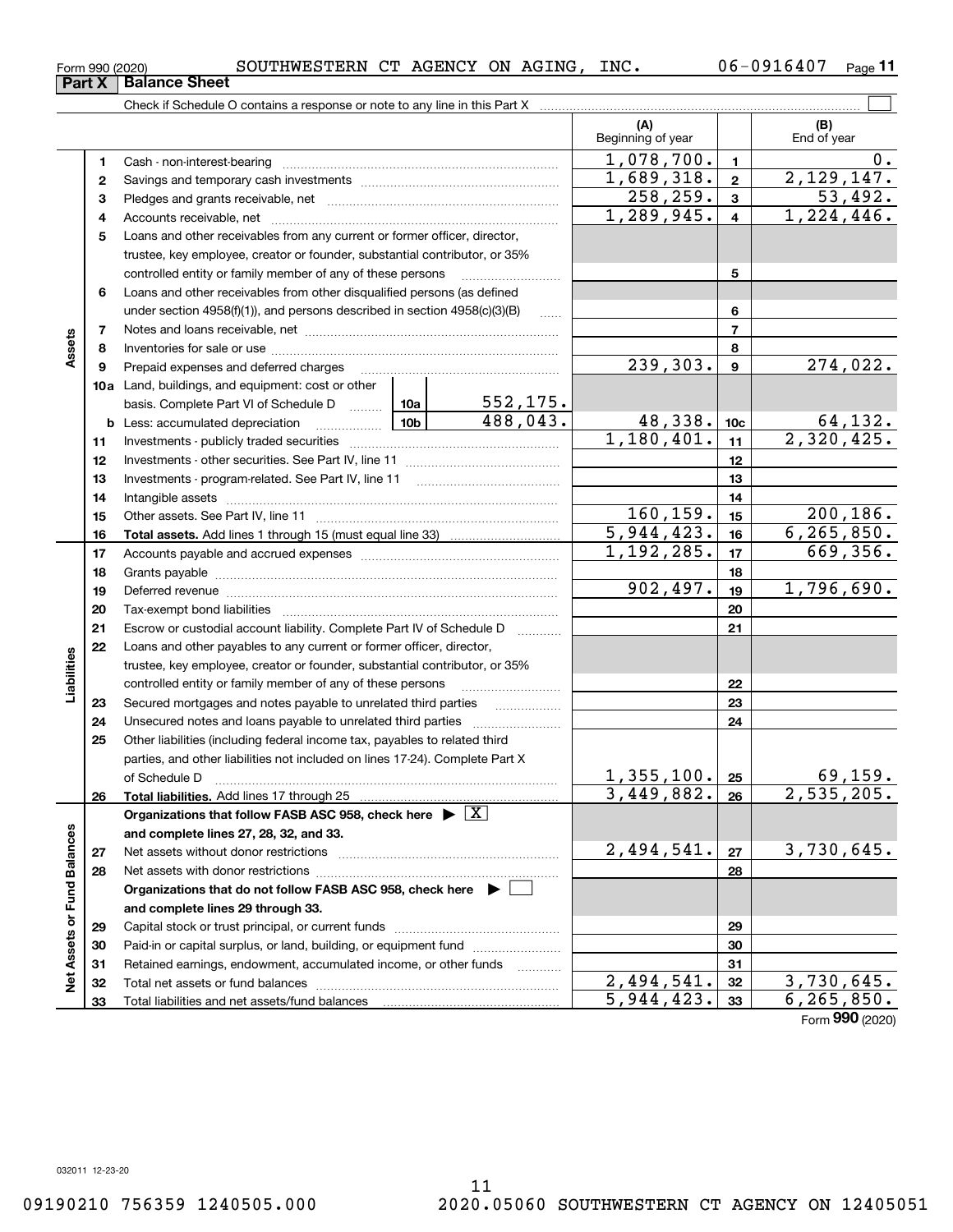|    | SOUTHWESTERN CT AGENCY ON AGING, INC.<br>Form 990 (2020)                                                                                                                                                                       |                | 06-0916407     |     | Page $12$               |
|----|--------------------------------------------------------------------------------------------------------------------------------------------------------------------------------------------------------------------------------|----------------|----------------|-----|-------------------------|
|    | <b>Reconciliation of Net Assets</b><br>Part XI                                                                                                                                                                                 |                |                |     |                         |
|    |                                                                                                                                                                                                                                |                |                |     |                         |
|    |                                                                                                                                                                                                                                |                |                |     |                         |
| 1  | Total revenue (must equal Part VIII, column (A), line 12)                                                                                                                                                                      | 1.             | 13,935,523.    |     |                         |
| 2  |                                                                                                                                                                                                                                | $\mathbf{2}$   | 12, 767, 993.  |     |                         |
| 3  | Revenue less expenses. Subtract line 2 from line 1                                                                                                                                                                             | 3              | 1,167,530.     |     |                         |
| 4  | Net assets or fund balances at beginning of year (must equal Part X, line 32, column (A)) manured manu-                                                                                                                        | 4              | 2,494,541.     |     |                         |
| 5  | Net unrealized gains (losses) on investments                                                                                                                                                                                   | 5              |                |     | 68,574.                 |
| 6  |                                                                                                                                                                                                                                | 6              |                |     |                         |
| 7  | Investment expenses with an annual contract expenses and contract and contract expenses and contract expenses and contract expenses and contract expenses and contract expenses and contract expenses and contract expenses an | $\overline{7}$ |                |     |                         |
| 8  | Prior period adjustments                                                                                                                                                                                                       | 8              |                |     |                         |
| 9  | Other changes in net assets or fund balances (explain on Schedule O)                                                                                                                                                           | 9              |                |     | $\overline{0}$ .        |
| 10 | Net assets or fund balances at end of year. Combine lines 3 through 9 (must equal Part X, line 32,                                                                                                                             |                |                |     |                         |
|    |                                                                                                                                                                                                                                | 10             | 3,730,645.     |     |                         |
|    | Part XII Financial Statements and Reporting                                                                                                                                                                                    |                |                |     |                         |
|    |                                                                                                                                                                                                                                |                |                |     | $\overline{\mathbf{x}}$ |
|    |                                                                                                                                                                                                                                |                |                | Yes | No                      |
| 1  | $\boxed{\mathbf{X}}$ Accrual<br>Accounting method used to prepare the Form 990: <u>[</u> Cash<br>Other                                                                                                                         |                |                |     |                         |
|    | If the organization changed its method of accounting from a prior year or checked "Other," explain in Schedule O.                                                                                                              |                |                |     |                         |
|    | 2a Were the organization's financial statements compiled or reviewed by an independent accountant?                                                                                                                             |                | 2a             |     | Χ                       |
|    | If "Yes," check a box below to indicate whether the financial statements for the year were compiled or reviewed on a                                                                                                           |                |                |     |                         |
|    | separate basis, consolidated basis, or both:                                                                                                                                                                                   |                |                |     |                         |
|    | Separate basis<br><b>Consolidated basis</b><br>Both consolidated and separate basis                                                                                                                                            |                |                |     |                         |
|    | <b>b</b> Were the organization's financial statements audited by an independent accountant?                                                                                                                                    |                | 2 <sub>b</sub> | х   |                         |
|    | If "Yes," check a box below to indicate whether the financial statements for the year were audited on a separate basis,                                                                                                        |                |                |     |                         |
|    | consolidated basis, or both:                                                                                                                                                                                                   |                |                |     |                         |
|    | $\vert X \vert$ Separate basis<br>Consolidated basis<br>Both consolidated and separate basis                                                                                                                                   |                |                |     |                         |
|    | c If "Yes" to line 2a or 2b, does the organization have a committee that assumes responsibility for oversight of the audit,                                                                                                    |                |                |     |                         |
|    |                                                                                                                                                                                                                                |                | 2c             | x   |                         |
|    | If the organization changed either its oversight process or selection process during the tax year, explain on Schedule O.                                                                                                      |                |                |     |                         |
|    | 3a As a result of a federal award, was the organization required to undergo an audit or audits as set forth in the Single Audit                                                                                                |                |                |     |                         |
|    |                                                                                                                                                                                                                                |                | 3a             | х   |                         |
|    | b If "Yes," did the organization undergo the required audit or audits? If the organization did not undergo the required audit                                                                                                  |                |                |     |                         |
|    | or audits, explain why on Schedule O and describe any steps taken to undergo such audits [11] contains the school of audits [11] or audits [11] or audits [11] or audits [11] or audits [11] or audits [11] or audits [11] or  |                | 3b             | х   |                         |

Form (2020) **990**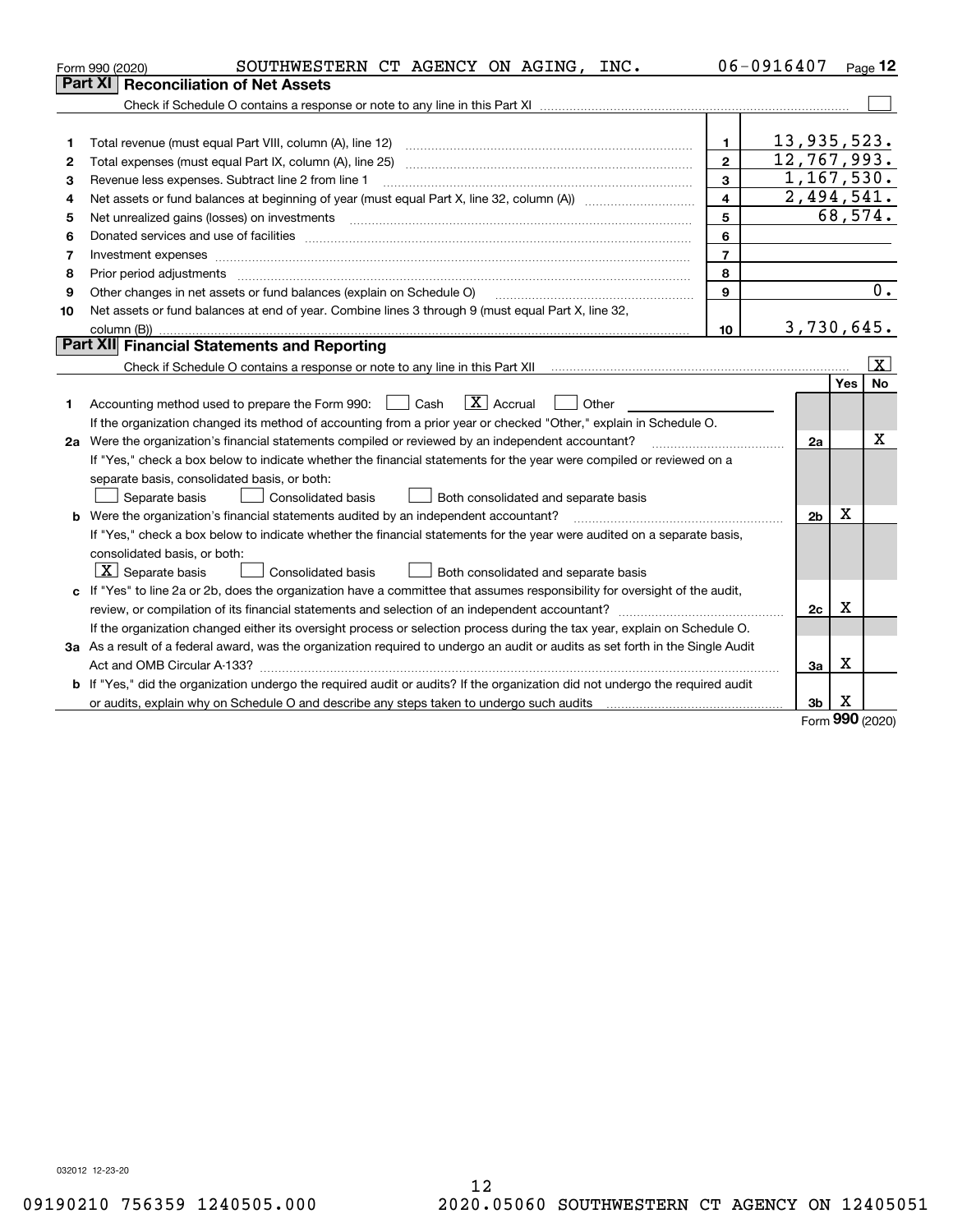| <b>SCHEDULE A</b> |
|-------------------|
|-------------------|

Department of the Treasury Internal Revenue Service

**(Form 990 or 990-EZ)**

# **Public Charity Status and Public Support**

**Complete if the organization is a section 501(c)(3) organization or a section 4947(a)(1) nonexempt charitable trust. | Attach to Form 990 or Form 990-EZ.** 

| OMB No. 1545-0047                   |
|-------------------------------------|
| 2020                                |
| <b>Open to Public</b><br>Inspection |

|  | Name of the organization |
|--|--------------------------|

|        |                    | Name of the organization                                                                                                                     |          |                                       |     |                                   |                            | <b>Employer identification number</b> |
|--------|--------------------|----------------------------------------------------------------------------------------------------------------------------------------------|----------|---------------------------------------|-----|-----------------------------------|----------------------------|---------------------------------------|
|        |                    |                                                                                                                                              |          | SOUTHWESTERN CT AGENCY ON AGING, INC. |     |                                   |                            | 06-0916407                            |
| Part I |                    | Reason for Public Charity Status. (All organizations must complete this part.) See instructions.                                             |          |                                       |     |                                   |                            |                                       |
|        |                    | The organization is not a private foundation because it is: (For lines 1 through 12, check only one box.)                                    |          |                                       |     |                                   |                            |                                       |
| 1      |                    | A church, convention of churches, or association of churches described in section 170(b)(1)(A)(i).                                           |          |                                       |     |                                   |                            |                                       |
| 2      |                    | A school described in section 170(b)(1)(A)(ii). (Attach Schedule E (Form 990 or 990-EZ).)                                                    |          |                                       |     |                                   |                            |                                       |
| з      |                    | A hospital or a cooperative hospital service organization described in section 170(b)(1)(A)(iii).                                            |          |                                       |     |                                   |                            |                                       |
|        |                    | A medical research organization operated in conjunction with a hospital described in section 170(b)(1)(A)(iii). Enter the hospital's name,   |          |                                       |     |                                   |                            |                                       |
|        |                    | city, and state:                                                                                                                             |          |                                       |     |                                   |                            |                                       |
| 5      |                    | An organization operated for the benefit of a college or university owned or operated by a governmental unit described in                    |          |                                       |     |                                   |                            |                                       |
|        |                    | section 170(b)(1)(A)(iv). (Complete Part II.)                                                                                                |          |                                       |     |                                   |                            |                                       |
| 6      |                    | A federal, state, or local government or governmental unit described in section 170(b)(1)(A)(v).                                             |          |                                       |     |                                   |                            |                                       |
| 7      | $\boxed{\text{X}}$ | An organization that normally receives a substantial part of its support from a governmental unit or from the general public described in    |          |                                       |     |                                   |                            |                                       |
|        |                    | section 170(b)(1)(A)(vi). (Complete Part II.)                                                                                                |          |                                       |     |                                   |                            |                                       |
| 8      |                    | A community trust described in section 170(b)(1)(A)(vi). (Complete Part II.)                                                                 |          |                                       |     |                                   |                            |                                       |
| 9      |                    | An agricultural research organization described in section 170(b)(1)(A)(ix) operated in conjunction with a land-grant college                |          |                                       |     |                                   |                            |                                       |
|        |                    | or university or a non-land-grant college of agriculture (see instructions). Enter the name, city, and state of the college or               |          |                                       |     |                                   |                            |                                       |
|        |                    | university:                                                                                                                                  |          |                                       |     |                                   |                            |                                       |
| 10     |                    | An organization that normally receives (1) more than 33 1/3% of its support from contributions, membership fees, and gross receipts from     |          |                                       |     |                                   |                            |                                       |
|        |                    | activities related to its exempt functions, subject to certain exceptions; and (2) no more than 33 1/3% of its support from gross investment |          |                                       |     |                                   |                            |                                       |
|        |                    | income and unrelated business taxable income (less section 511 tax) from businesses acquired by the organization after June 30, 1975.        |          |                                       |     |                                   |                            |                                       |
|        |                    | See section 509(a)(2). (Complete Part III.)                                                                                                  |          |                                       |     |                                   |                            |                                       |
| 11     |                    | An organization organized and operated exclusively to test for public safety. See section 509(a)(4).                                         |          |                                       |     |                                   |                            |                                       |
| 12     |                    | An organization organized and operated exclusively for the benefit of, to perform the functions of, or to carry out the purposes of one or   |          |                                       |     |                                   |                            |                                       |
|        |                    | more publicly supported organizations described in section 509(a)(1) or section 509(a)(2). See section 509(a)(3). Check the box in           |          |                                       |     |                                   |                            |                                       |
|        |                    | lines 12a through 12d that describes the type of supporting organization and complete lines 12e, 12f, and 12g.                               |          |                                       |     |                                   |                            |                                       |
| а      |                    | Type I. A supporting organization operated, supervised, or controlled by its supported organization(s), typically by giving                  |          |                                       |     |                                   |                            |                                       |
|        |                    | the supported organization(s) the power to regularly appoint or elect a majority of the directors or trustees of the supporting              |          |                                       |     |                                   |                            |                                       |
|        |                    | organization. You must complete Part IV, Sections A and B.                                                                                   |          |                                       |     |                                   |                            |                                       |
| b      |                    | Type II. A supporting organization supervised or controlled in connection with its supported organization(s), by having                      |          |                                       |     |                                   |                            |                                       |
|        |                    | control or management of the supporting organization vested in the same persons that control or manage the supported                         |          |                                       |     |                                   |                            |                                       |
|        |                    | organization(s). You must complete Part IV, Sections A and C.                                                                                |          |                                       |     |                                   |                            |                                       |
| с      |                    | Type III functionally integrated. A supporting organization operated in connection with, and functionally integrated with,                   |          |                                       |     |                                   |                            |                                       |
|        |                    | its supported organization(s) (see instructions). You must complete Part IV, Sections A, D, and E.                                           |          |                                       |     |                                   |                            |                                       |
| d      |                    | Type III non-functionally integrated. A supporting organization operated in connection with its supported organization(s)                    |          |                                       |     |                                   |                            |                                       |
|        |                    | that is not functionally integrated. The organization generally must satisfy a distribution requirement and an attentiveness                 |          |                                       |     |                                   |                            |                                       |
|        |                    | requirement (see instructions). You must complete Part IV, Sections A and D, and Part V.                                                     |          |                                       |     |                                   |                            |                                       |
| е      |                    | Check this box if the organization received a written determination from the IRS that it is a Type I, Type II, Type III                      |          |                                       |     |                                   |                            |                                       |
|        |                    | functionally integrated, or Type III non-functionally integrated supporting organization.                                                    |          |                                       |     |                                   |                            |                                       |
|        |                    | f Enter the number of supported organizations                                                                                                |          |                                       |     |                                   |                            |                                       |
|        |                    | Provide the following information about the supported organization(s).<br>(i) Name of supported                                              | (ii) EIN | (iii) Type of organization            |     | (iv) Is the organization listed   | (v) Amount of monetary     | (vi) Amount of other                  |
|        |                    | organization                                                                                                                                 |          | (described on lines 1-10              | Yes | in your governing document?<br>No | support (see instructions) | support (see instructions)            |
|        |                    |                                                                                                                                              |          | above (see instructions))             |     |                                   |                            |                                       |
|        |                    |                                                                                                                                              |          |                                       |     |                                   |                            |                                       |
|        |                    |                                                                                                                                              |          |                                       |     |                                   |                            |                                       |
|        |                    |                                                                                                                                              |          |                                       |     |                                   |                            |                                       |
|        |                    |                                                                                                                                              |          |                                       |     |                                   |                            |                                       |
|        |                    |                                                                                                                                              |          |                                       |     |                                   |                            |                                       |
|        |                    |                                                                                                                                              |          |                                       |     |                                   |                            |                                       |
|        |                    |                                                                                                                                              |          |                                       |     |                                   |                            |                                       |
|        |                    |                                                                                                                                              |          |                                       |     |                                   |                            |                                       |
|        |                    |                                                                                                                                              |          |                                       |     |                                   |                            |                                       |
| Total  |                    |                                                                                                                                              |          |                                       |     |                                   |                            |                                       |

LHA For Paperwork Reduction Act Notice, see the Instructions for Form 990 or 990-EZ. <sub>032021</sub> o1-25-21 Schedule A (Form 990 or 990-EZ) 2020 13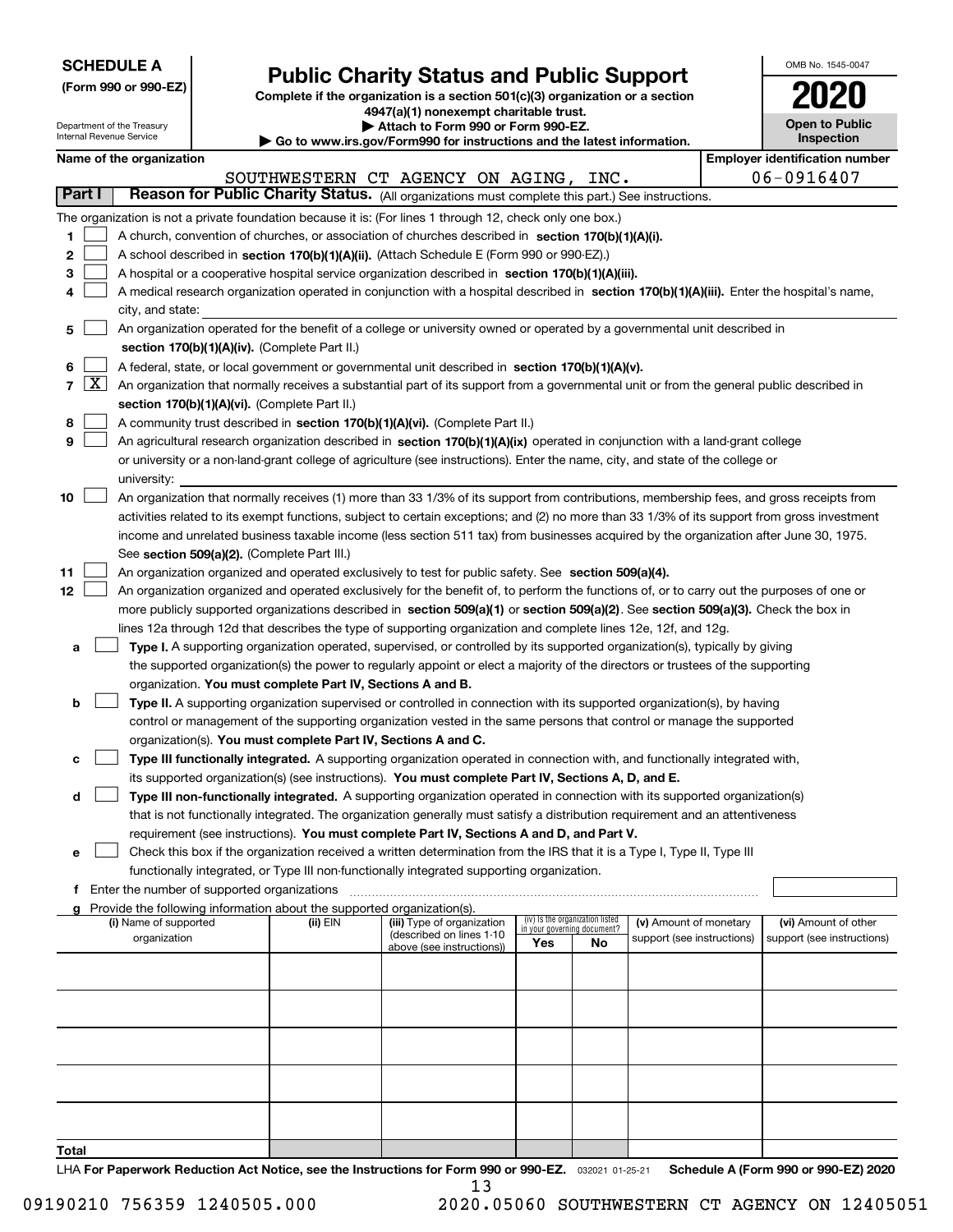#### 06-0916407 Page 2 Schedule A (Form 990 or 990-EZ) 2020 Page SOUTHWESTERN CT AGENCY ON AGING, INC. 06-0916407 **Part II** Support Schedule for Organizations Described in Sections 170(b)(1)(A)(iv) and 170(b)(1)(A)(vi)

(Complete only if you checked the box on line 5, 7, or 8 of Part I or if the organization failed to qualify under Part III. If the organization fails to qualify under the tests listed below, please complete Part III.)

| <b>Section A. Public Support</b>                                                                                                               |          |          |            |            |                 |                                          |
|------------------------------------------------------------------------------------------------------------------------------------------------|----------|----------|------------|------------|-----------------|------------------------------------------|
| Calendar year (or fiscal year beginning in)                                                                                                    | (a) 2016 | (b) 2017 | $(c)$ 2018 | $(d)$ 2019 | (e) 2020        | (f) Total                                |
| 1 Gifts, grants, contributions, and                                                                                                            |          |          |            |            |                 |                                          |
| membership fees received. (Do not                                                                                                              |          |          |            |            |                 |                                          |
| include any "unusual grants.")                                                                                                                 | 5287236. | 5485567. | 5701691.   | 7337780.   |                 | 7401938.31214212.                        |
| 2 Tax revenues levied for the organ-                                                                                                           |          |          |            |            |                 |                                          |
| ization's benefit and either paid to                                                                                                           |          |          |            |            |                 |                                          |
| or expended on its behalf                                                                                                                      |          |          |            |            |                 |                                          |
| 3 The value of services or facilities                                                                                                          |          |          |            |            |                 |                                          |
| furnished by a governmental unit to                                                                                                            |          |          |            |            |                 |                                          |
| the organization without charge                                                                                                                |          |          |            |            |                 |                                          |
| 4 Total. Add lines 1 through 3                                                                                                                 | 5287236. | 5485567. | 5701691.   | 7337780.   |                 | 7401938.31214212.                        |
| 5 The portion of total contributions                                                                                                           |          |          |            |            |                 |                                          |
| by each person (other than a                                                                                                                   |          |          |            |            |                 |                                          |
| governmental unit or publicly                                                                                                                  |          |          |            |            |                 |                                          |
| supported organization) included                                                                                                               |          |          |            |            |                 |                                          |
| on line 1 that exceeds 2% of the                                                                                                               |          |          |            |            |                 |                                          |
| amount shown on line 11,                                                                                                                       |          |          |            |            |                 |                                          |
| column (f)                                                                                                                                     |          |          |            |            |                 |                                          |
| 6 Public support. Subtract line 5 from line 4.                                                                                                 |          |          |            |            |                 | 31214212.                                |
| <b>Section B. Total Support</b>                                                                                                                |          |          |            |            |                 |                                          |
| Calendar year (or fiscal year beginning in)                                                                                                    | (a) 2016 | (b) 2017 | $(c)$ 2018 | $(d)$ 2019 | (e) 2020        | (f) Total                                |
| <b>7</b> Amounts from line 4                                                                                                                   | 5287236. | 5485567. | 5701691.   | 7337780.   |                 | 7401938.31214212.                        |
| 8 Gross income from interest,                                                                                                                  |          |          |            |            |                 |                                          |
| dividends, payments received on                                                                                                                |          |          |            |            |                 |                                          |
| securities loans, rents, royalties,                                                                                                            |          |          |            |            |                 |                                          |
| and income from similar sources                                                                                                                | 28,872.  | 28,248.  | 30,813.    | 28,294.    | 30,649.         | 146,876.                                 |
| 9 Net income from unrelated business                                                                                                           |          |          |            |            |                 |                                          |
| activities, whether or not the                                                                                                                 |          |          |            |            |                 |                                          |
| business is regularly carried on                                                                                                               |          |          |            |            |                 |                                          |
| 10 Other income. Do not include gain                                                                                                           |          |          |            |            |                 |                                          |
| or loss from the sale of capital                                                                                                               |          |          |            |            |                 |                                          |
| assets (Explain in Part VI.)                                                                                                                   | 9,657.   | 24,765.  | 20,654.    | 16,497.    | 15,580.         | 87, 153.                                 |
| 11 Total support. Add lines 7 through 10                                                                                                       |          |          |            |            |                 | 31448241.                                |
| 12 Gross receipts from related activities, etc. (see instructions)                                                                             |          |          |            |            | 12 <sup>2</sup> | 32,449,328.                              |
| 13 First 5 years. If the Form 990 is for the organization's first, second, third, fourth, or fifth tax year as a section 501(c)(3)             |          |          |            |            |                 |                                          |
| organization, check this box and stop here                                                                                                     |          |          |            |            |                 |                                          |
| <b>Section C. Computation of Public Support Percentage</b>                                                                                     |          |          |            |            |                 |                                          |
|                                                                                                                                                |          |          |            |            | 14              | 99.26<br>%                               |
|                                                                                                                                                |          |          |            |            | 15              | 99.22<br>$\%$                            |
| 16a 33 1/3% support test - 2020. If the organization did not check the box on line 13, and line 14 is 33 1/3% or more, check this box and      |          |          |            |            |                 |                                          |
| stop here. The organization qualifies as a publicly supported organization                                                                     |          |          |            |            |                 | $\blacktriangleright$ $\boxed{\text{X}}$ |
| b 33 1/3% support test - 2019. If the organization did not check a box on line 13 or 16a, and line 15 is 33 1/3% or more, check this box       |          |          |            |            |                 |                                          |
| and stop here. The organization qualifies as a publicly supported organization                                                                 |          |          |            |            |                 |                                          |
| 17a 10% -facts-and-circumstances test - 2020. If the organization did not check a box on line 13, 16a, or 16b, and line 14 is 10% or more,     |          |          |            |            |                 |                                          |
| and if the organization meets the facts-and-circumstances test, check this box and stop here. Explain in Part VI how the organization          |          |          |            |            |                 |                                          |
| meets the facts-and-circumstances test. The organization qualifies as a publicly supported organization                                        |          |          |            |            |                 |                                          |
| <b>b 10% -facts-and-circumstances test - 2019.</b> If the organization did not check a box on line 13, 16a, 16b, or 17a, and line 15 is 10% or |          |          |            |            |                 |                                          |
| more, and if the organization meets the facts-and-circumstances test, check this box and stop here. Explain in Part VI how the                 |          |          |            |            |                 |                                          |
| organization meets the facts-and-circumstances test. The organization qualifies as a publicly supported organization                           |          |          |            |            |                 |                                          |
| 18 Private foundation. If the organization did not check a box on line 13, 16a, 16b, 17a, or 17b, check this box and see instructions          |          |          |            |            |                 | Schedule A (Form 990 or 990-F7) 2020     |

**Schedule A (Form 990 or 990-EZ) 2020**

032022 01-25-21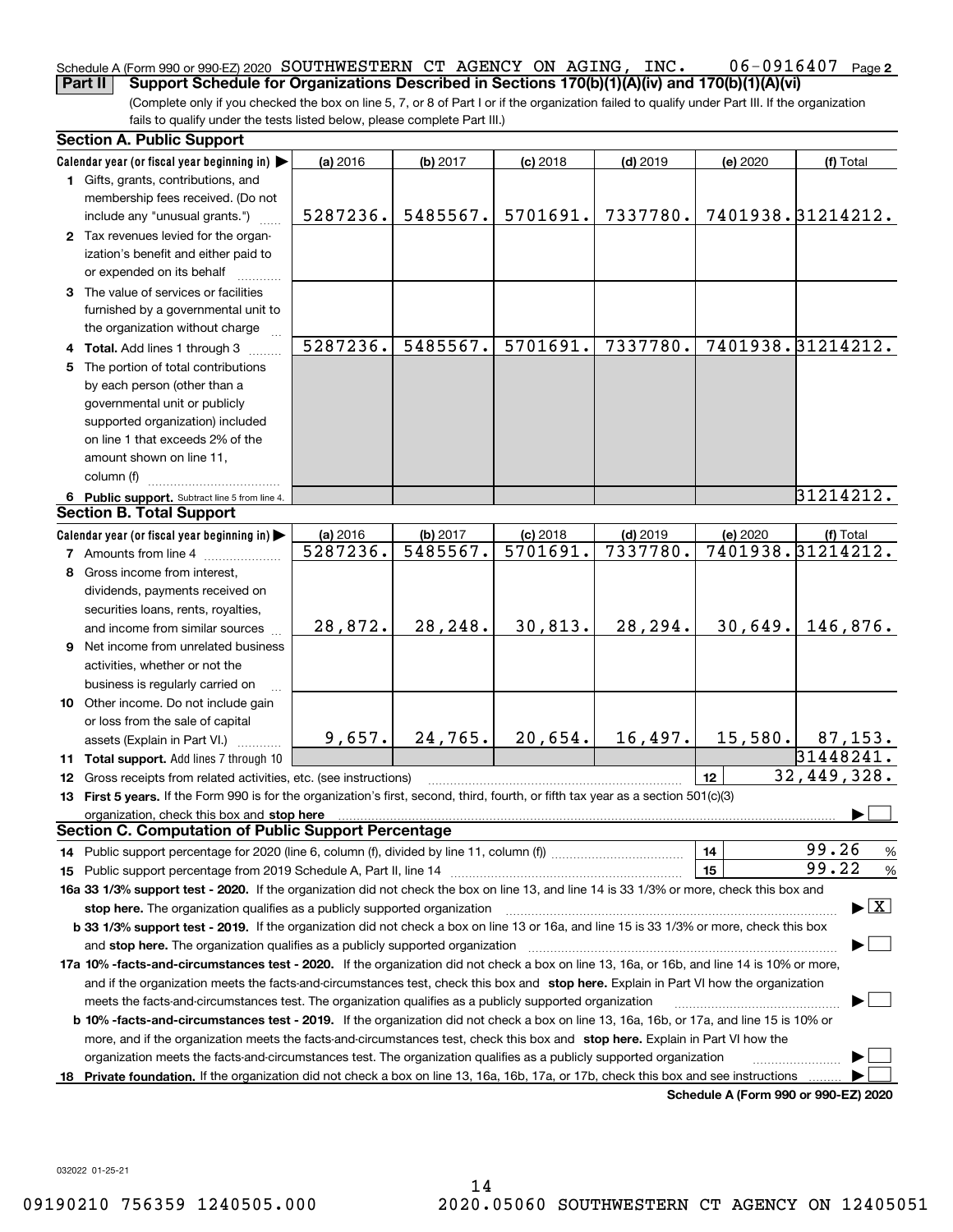#### Schedule A (Form 990 or 990-EZ) 2020 Page SOUTHWESTERN CT AGENCY ON AGING, INC. 06-0916407 **Part III Support Schedule for Organizations Described in Section 509(a)(2)**

(Complete only if you checked the box on line 10 of Part I or if the organization failed to qualify under Part II. If the organization fails to qualify under the tests listed below, please complete Part II.)

**3**

|    | <b>Section A. Public Support</b>                                                                                                                                                                                                      |          |          |            |            |                                      |           |
|----|---------------------------------------------------------------------------------------------------------------------------------------------------------------------------------------------------------------------------------------|----------|----------|------------|------------|--------------------------------------|-----------|
|    | Calendar year (or fiscal year beginning in) $\blacktriangleright$                                                                                                                                                                     | (a) 2016 | (b) 2017 | $(c)$ 2018 | $(d)$ 2019 | (e) 2020                             | (f) Total |
|    | 1 Gifts, grants, contributions, and                                                                                                                                                                                                   |          |          |            |            |                                      |           |
|    | membership fees received. (Do not                                                                                                                                                                                                     |          |          |            |            |                                      |           |
|    | include any "unusual grants.")                                                                                                                                                                                                        |          |          |            |            |                                      |           |
|    | 2 Gross receipts from admissions,<br>merchandise sold or services per-<br>formed, or facilities furnished in<br>any activity that is related to the<br>organization's tax-exempt purpose                                              |          |          |            |            |                                      |           |
|    | 3 Gross receipts from activities that<br>are not an unrelated trade or bus-<br>iness under section 513                                                                                                                                |          |          |            |            |                                      |           |
|    | 4 Tax revenues levied for the organ-<br>ization's benefit and either paid to                                                                                                                                                          |          |          |            |            |                                      |           |
|    | or expended on its behalf<br>.                                                                                                                                                                                                        |          |          |            |            |                                      |           |
|    | 5 The value of services or facilities                                                                                                                                                                                                 |          |          |            |            |                                      |           |
|    | furnished by a governmental unit to                                                                                                                                                                                                   |          |          |            |            |                                      |           |
|    | the organization without charge                                                                                                                                                                                                       |          |          |            |            |                                      |           |
|    | <b>6 Total.</b> Add lines 1 through 5                                                                                                                                                                                                 |          |          |            |            |                                      |           |
|    | 7a Amounts included on lines 1, 2, and                                                                                                                                                                                                |          |          |            |            |                                      |           |
|    | 3 received from disqualified persons<br><b>b</b> Amounts included on lines 2 and 3 received                                                                                                                                           |          |          |            |            |                                      |           |
|    | from other than disqualified persons that                                                                                                                                                                                             |          |          |            |            |                                      |           |
|    | exceed the greater of \$5,000 or 1% of the<br>amount on line 13 for the year                                                                                                                                                          |          |          |            |            |                                      |           |
|    | c Add lines 7a and 7b                                                                                                                                                                                                                 |          |          |            |            |                                      |           |
|    | 8 Public support. (Subtract line 7c from line 6.)                                                                                                                                                                                     |          |          |            |            |                                      |           |
|    | <b>Section B. Total Support</b>                                                                                                                                                                                                       |          |          |            |            |                                      |           |
|    | Calendar year (or fiscal year beginning in) $\blacktriangleright$                                                                                                                                                                     | (a) 2016 | (b) 2017 | $(c)$ 2018 | $(d)$ 2019 | (e) 2020                             | (f) Total |
|    | 9 Amounts from line 6                                                                                                                                                                                                                 |          |          |            |            |                                      |           |
|    | 10a Gross income from interest,<br>dividends, payments received on<br>securities loans, rents, royalties,<br>and income from similar sources                                                                                          |          |          |            |            |                                      |           |
|    | <b>b</b> Unrelated business taxable income                                                                                                                                                                                            |          |          |            |            |                                      |           |
|    | (less section 511 taxes) from businesses                                                                                                                                                                                              |          |          |            |            |                                      |           |
|    | acquired after June 30, 1975                                                                                                                                                                                                          |          |          |            |            |                                      |           |
|    | c Add lines 10a and 10b<br>11 Net income from unrelated business<br>activities not included in line 10b,<br>whether or not the business is<br>regularly carried on                                                                    |          |          |            |            |                                      |           |
|    | <b>12</b> Other income. Do not include gain<br>or loss from the sale of capital<br>assets (Explain in Part VI.)                                                                                                                       |          |          |            |            |                                      |           |
|    | <b>13</b> Total support. (Add lines 9, 10c, 11, and 12.)                                                                                                                                                                              |          |          |            |            |                                      |           |
|    | 14 First 5 years. If the Form 990 is for the organization's first, second, third, fourth, or fifth tax year as a section 501(c)(3) organization,                                                                                      |          |          |            |            |                                      |           |
|    | check this box and stop here with the continuum control to the change of the state of the state of the change of the state of the change of the change of the state of the change of the change of the change of the change of        |          |          |            |            |                                      |           |
|    | <b>Section C. Computation of Public Support Percentage</b>                                                                                                                                                                            |          |          |            |            |                                      |           |
|    | 15 Public support percentage for 2020 (line 8, column (f), divided by line 13, column (f))                                                                                                                                            |          |          |            |            | 15                                   | %         |
|    | 16 Public support percentage from 2019 Schedule A, Part III, line 15<br><b>Section D. Computation of Investment Income Percentage</b>                                                                                                 |          |          |            |            | 16                                   | %         |
|    |                                                                                                                                                                                                                                       |          |          |            |            | 17                                   |           |
|    | 17 Investment income percentage for 2020 (line 10c, column (f), divided by line 13, column (f))                                                                                                                                       |          |          |            |            | 18                                   | %         |
|    | <b>18</b> Investment income percentage from <b>2019</b> Schedule A, Part III, line 17<br>19a 33 1/3% support tests - 2020. If the organization did not check the box on line 14, and line 15 is more than 33 1/3%, and line 17 is not |          |          |            |            |                                      | %         |
|    | more than 33 1/3%, check this box and stop here. The organization qualifies as a publicly supported organization                                                                                                                      |          |          |            |            |                                      | ▶         |
|    | b 33 1/3% support tests - 2019. If the organization did not check a box on line 14 or line 19a, and line 16 is more than 33 1/3%, and                                                                                                 |          |          |            |            |                                      |           |
|    | line 18 is not more than 33 1/3%, check this box and stop here. The organization qualifies as a publicly supported organization                                                                                                       |          |          |            |            |                                      |           |
| 20 | Private foundation. If the organization did not check a box on line 14, 19a, or 19b, check this box and see instructions                                                                                                              |          |          |            |            | .                                    |           |
|    | 032023 01-25-21                                                                                                                                                                                                                       |          |          |            |            | Schedule A (Form 990 or 990-EZ) 2020 |           |

15

 <sup>09190210 756359 1240505.000 2020.05060</sup> SOUTHWESTERN CT AGENCY ON 12405051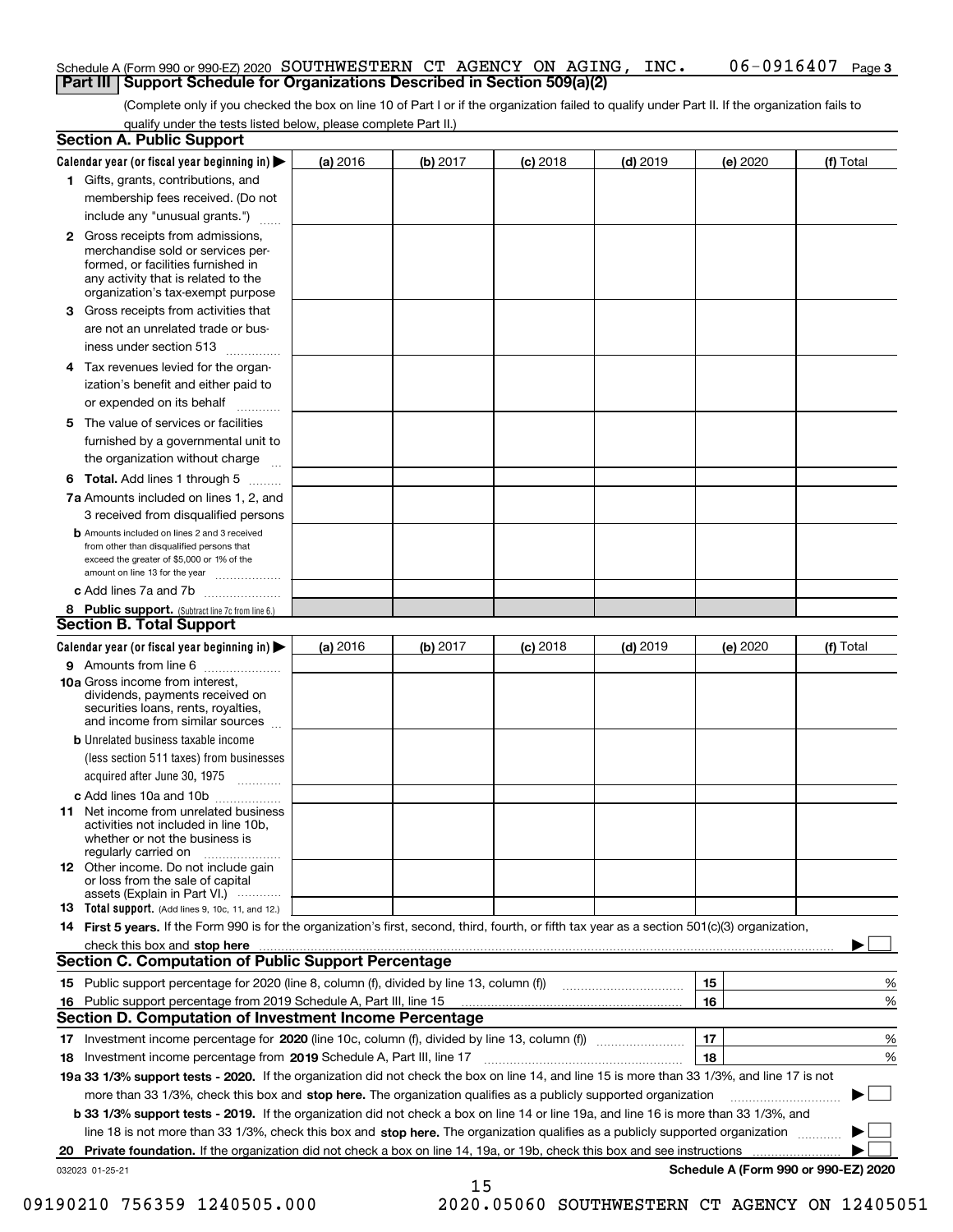#### $06 - 0916407$  Page 4 Schedule A (Form 990 or 990-EZ) 2020 Page SOUTHWESTERN CT AGENCY ON AGING, INC. 06-0916407

**Part IV Supporting Organizations**

(Complete only if you checked a box in line 12 on Part I. If you checked box 12a, Part I, complete Sections A and B. If you checked box 12b, Part I, complete Sections A and C. If you checked box 12c, Part I, complete Sections A, D, and E. If you checked box 12d, Part I, complete Sections A and D, and complete Part V.)

## **Section A. All Supporting Organizations**

- **1** Are all of the organization's supported organizations listed by name in the organization's governing documents? If "No," describe in **Part VI** how the supported organizations are designated. If designated by *class or purpose, describe the designation. If historic and continuing relationship, explain.*
- **2** Did the organization have any supported organization that does not have an IRS determination of status under section 509(a)(1) or (2)? If "Yes," explain in Part VI how the organization determined that the supported *organization was described in section 509(a)(1) or (2).*
- **3a** Did the organization have a supported organization described in section 501(c)(4), (5), or (6)? If "Yes," answer *lines 3b and 3c below.*
- **b** Did the organization confirm that each supported organization qualified under section 501(c)(4), (5), or (6) and satisfied the public support tests under section 509(a)(2)? If "Yes," describe in **Part VI** when and how the *organization made the determination.*
- **c**Did the organization ensure that all support to such organizations was used exclusively for section 170(c)(2)(B) purposes? If "Yes," explain in **Part VI** what controls the organization put in place to ensure such use.
- **4a***If* Was any supported organization not organized in the United States ("foreign supported organization")? *"Yes," and if you checked box 12a or 12b in Part I, answer lines 4b and 4c below.*
- **b** Did the organization have ultimate control and discretion in deciding whether to make grants to the foreign supported organization? If "Yes," describe in **Part VI** how the organization had such control and discretion *despite being controlled or supervised by or in connection with its supported organizations.*
- **c** Did the organization support any foreign supported organization that does not have an IRS determination under sections 501(c)(3) and 509(a)(1) or (2)? If "Yes," explain in **Part VI** what controls the organization used *to ensure that all support to the foreign supported organization was used exclusively for section 170(c)(2)(B) purposes.*
- **5a** Did the organization add, substitute, or remove any supported organizations during the tax year? If "Yes," answer lines 5b and 5c below (if applicable). Also, provide detail in **Part VI,** including (i) the names and EIN *numbers of the supported organizations added, substituted, or removed; (ii) the reasons for each such action; (iii) the authority under the organization's organizing document authorizing such action; and (iv) how the action was accomplished (such as by amendment to the organizing document).*
- **b** Type I or Type II only. Was any added or substituted supported organization part of a class already designated in the organization's organizing document?
- **cSubstitutions only.**  Was the substitution the result of an event beyond the organization's control?
- **6** Did the organization provide support (whether in the form of grants or the provision of services or facilities) to **Part VI.** *If "Yes," provide detail in* support or benefit one or more of the filing organization's supported organizations? anyone other than (i) its supported organizations, (ii) individuals that are part of the charitable class benefited by one or more of its supported organizations, or (iii) other supporting organizations that also
- **7**Did the organization provide a grant, loan, compensation, or other similar payment to a substantial contributor *If "Yes," complete Part I of Schedule L (Form 990 or 990-EZ).* regard to a substantial contributor? (as defined in section 4958(c)(3)(C)), a family member of a substantial contributor, or a 35% controlled entity with
- **8** Did the organization make a loan to a disqualified person (as defined in section 4958) not described in line 7? *If "Yes," complete Part I of Schedule L (Form 990 or 990-EZ).*
- **9a** Was the organization controlled directly or indirectly at any time during the tax year by one or more in section 509(a)(1) or (2))? If "Yes," *provide detail in* <code>Part VI.</code> disqualified persons, as defined in section 4946 (other than foundation managers and organizations described
- **b** Did one or more disqualified persons (as defined in line 9a) hold a controlling interest in any entity in which the supporting organization had an interest? If "Yes," provide detail in P**art VI**.
- **c**Did a disqualified person (as defined in line 9a) have an ownership interest in, or derive any personal benefit from, assets in which the supporting organization also had an interest? If "Yes," provide detail in P**art VI.**
- **10a** Was the organization subject to the excess business holdings rules of section 4943 because of section supporting organizations)? If "Yes," answer line 10b below. 4943(f) (regarding certain Type II supporting organizations, and all Type III non-functionally integrated
- **b** Did the organization have any excess business holdings in the tax year? (Use Schedule C, Form 4720, to *determine whether the organization had excess business holdings.)*

16

032024 01-25-21

**Schedule A (Form 990 or 990-EZ) 2020**

**YesNo**

**1**

**2**

**3a**

**3b**

**3c**

**4a**

**4b**

**4c**

**5a**

**5b5c**

**6**

**7**

**8**

**9a**

**9b**

**9c**

**10a**

**10b**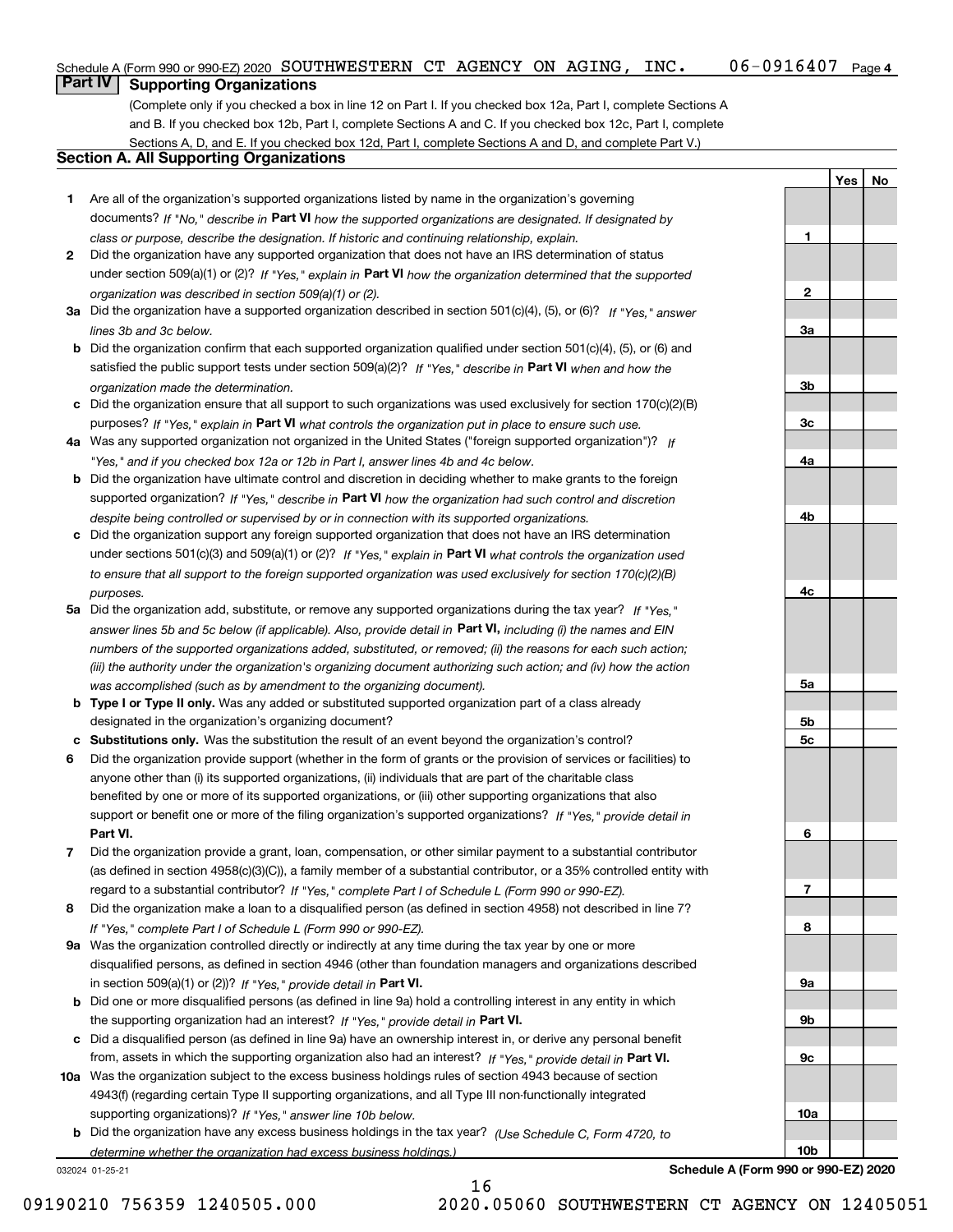#### 06-0916407 Page 5 Schedule A (Form 990 or 990-EZ) 2020 Page SOUTHWESTERN CT AGENCY ON AGING, INC. 06-0916407 **Part IV Supporting Organizations** *(continued)*

|              |                                                                                                                                                                                                                                                                                                                                                                                                                                                                                                                                                                                                                                                                                                                                                                          |                 | Yes l | <b>No</b> |
|--------------|--------------------------------------------------------------------------------------------------------------------------------------------------------------------------------------------------------------------------------------------------------------------------------------------------------------------------------------------------------------------------------------------------------------------------------------------------------------------------------------------------------------------------------------------------------------------------------------------------------------------------------------------------------------------------------------------------------------------------------------------------------------------------|-----------------|-------|-----------|
| 11           | Has the organization accepted a gift or contribution from any of the following persons?                                                                                                                                                                                                                                                                                                                                                                                                                                                                                                                                                                                                                                                                                  |                 |       |           |
|              | a A person who directly or indirectly controls, either alone or together with persons described in lines 11b and                                                                                                                                                                                                                                                                                                                                                                                                                                                                                                                                                                                                                                                         |                 |       |           |
|              | 11c below, the governing body of a supported organization?                                                                                                                                                                                                                                                                                                                                                                                                                                                                                                                                                                                                                                                                                                               | 11a             |       |           |
|              | <b>b</b> A family member of a person described in line 11a above?                                                                                                                                                                                                                                                                                                                                                                                                                                                                                                                                                                                                                                                                                                        | 11 <sub>b</sub> |       |           |
| c.           | A 35% controlled entity of a person described in line 11a or 11b above? If "Yes" to line 11a, 11b, or 11c, provide                                                                                                                                                                                                                                                                                                                                                                                                                                                                                                                                                                                                                                                       |                 |       |           |
|              | detail in Part VI.                                                                                                                                                                                                                                                                                                                                                                                                                                                                                                                                                                                                                                                                                                                                                       | 11c             |       |           |
|              | <b>Section B. Type I Supporting Organizations</b>                                                                                                                                                                                                                                                                                                                                                                                                                                                                                                                                                                                                                                                                                                                        |                 |       |           |
|              |                                                                                                                                                                                                                                                                                                                                                                                                                                                                                                                                                                                                                                                                                                                                                                          |                 | Yes   | <b>No</b> |
|              | Did the governing body, members of the governing body, officers acting in their official capacity, or membership of one or<br>more supported organizations have the power to regularly appoint or elect at least a majority of the organization's officers,<br>directors, or trustees at all times during the tax year? If "No," describe in Part VI how the supported organization(s)<br>effectively operated, supervised, or controlled the organization's activities. If the organization had more than one supported<br>organization, describe how the powers to appoint and/or remove officers, directors, or trustees were allocated among the<br>supported organizations and what conditions or restrictions, if any, applied to such powers during the tax year. |                 |       |           |
| $\mathbf{2}$ | Did the organization operate for the benefit of any supported organization other than the supported                                                                                                                                                                                                                                                                                                                                                                                                                                                                                                                                                                                                                                                                      |                 |       |           |
|              | organization(s) that operated, supervised, or controlled the supporting organization? If "Yes." explain in                                                                                                                                                                                                                                                                                                                                                                                                                                                                                                                                                                                                                                                               |                 |       |           |
|              | <b>Part VI</b> how providing such benefit carried out the purposes of the supported organization(s) that operated,                                                                                                                                                                                                                                                                                                                                                                                                                                                                                                                                                                                                                                                       |                 |       |           |
|              | supervised, or controlled the supporting organization.                                                                                                                                                                                                                                                                                                                                                                                                                                                                                                                                                                                                                                                                                                                   | 2               |       |           |
|              | <b>Section C. Type II Supporting Organizations</b>                                                                                                                                                                                                                                                                                                                                                                                                                                                                                                                                                                                                                                                                                                                       |                 |       |           |
|              |                                                                                                                                                                                                                                                                                                                                                                                                                                                                                                                                                                                                                                                                                                                                                                          |                 | Yes   | No        |
|              |                                                                                                                                                                                                                                                                                                                                                                                                                                                                                                                                                                                                                                                                                                                                                                          |                 |       |           |

**1**or trustees of each of the organization's supported organization(s)? If "No," describe in **Part VI** how control *or management of the supporting organization was vested in the same persons that controlled or managed the supported organization(s).* Were a majority of the organization's directors or trustees during the tax year also a majority of the directors

|              | the supported organization(s).                                                                                         |   |     |
|--------------|------------------------------------------------------------------------------------------------------------------------|---|-----|
|              | <b>Section D. All Type III Supporting Organizations</b>                                                                |   |     |
|              |                                                                                                                        |   | Yes |
|              | Did the organization provide to each of its supported organizations, by the last day of the fifth month of the         |   |     |
|              | organization's tax year, (i) a written notice describing the type and amount of support provided during the prior tax  |   |     |
|              | year, (ii) a copy of the Form 990 that was most recently filed as of the date of notification, and (iii) copies of the |   |     |
|              | organization's governing documents in effect on the date of notification, to the extent not previously provided?       |   |     |
| $\mathbf{2}$ | Were any of the organization's officers, directors, or trustees either (i) appointed or elected by the supported       |   |     |
|              | organization(s) or (ii) serving on the governing body of a supported organization? If "No," explain in Part VI how     |   |     |
|              | the organization maintained a close and continuous working relationship with the supported organization(s).            | ≏ |     |
| 3            | By reason of the relationship described in line 2, above, did the organization's supported organizations have a        |   |     |
|              | significant voice in the organization's investment policies and in directing the use of the organization's             |   |     |

income or assets at all times during the tax year? If "Yes," describe in **Part VI** the role the organization's *supported organizations played in this regard.*

### **Section E. Type III Functionally Integrated Supporting Organizations**

|  | Check the box next to the method that the organization used to satisfy the Integral Part Test during the year (see instructions). |  |  |  |
|--|-----------------------------------------------------------------------------------------------------------------------------------|--|--|--|
|--|-----------------------------------------------------------------------------------------------------------------------------------|--|--|--|

- **a**The organization satisfied the Activities Test. *Complete* line 2 below.  $\mathcal{L}^{\text{max}}$
- **b**The organization is the parent of each of its supported organizations. *Complete* line 3 *below.*  $\mathcal{L}^{\text{max}}$

|  | $\mathbf{c}$ $\Box$ The organization supported a governmental entity. Describe in Part VI how you supported a governmental entity (see instructions). |  |  |
|--|-------------------------------------------------------------------------------------------------------------------------------------------------------|--|--|
|--|-------------------------------------------------------------------------------------------------------------------------------------------------------|--|--|

17

- **2Answer lines 2a and 2b below. Yes No** Activities Test.
- **a** Did substantially all of the organization's activities during the tax year directly further the exempt purposes of the supported organization(s) to which the organization was responsive? If "Yes," then in **Part VI identify those supported organizations and explain**  *how these activities directly furthered their exempt purposes, how the organization was responsive to those supported organizations, and how the organization determined that these activities constituted substantially all of its activities.*
- **b** Did the activities described in line 2a, above, constitute activities that, but for the organization's involvement, **Part VI**  *the reasons for the organization's position that its supported organization(s) would have engaged in* one or more of the organization's supported organization(s) would have been engaged in? If "Yes," e*xplain in these activities but for the organization's involvement.*
- **3** Parent of Supported Organizations. Answer lines 3a and 3b below.

**a** Did the organization have the power to regularly appoint or elect a majority of the officers, directors, or trustees of each of the supported organizations? If "Yes" or "No" provide details in **Part VI.** 

**b** Did the organization exercise a substantial degree of direction over the policies, programs, and activities of each of its supported organizations? If "Yes," describe in Part VI the role played by the organization in this regard.

032025 01-25-21

**Schedule A (Form 990 or 990-EZ) 2020**

**3**

**2a**

**2b**

**3a**

**3b**

**No**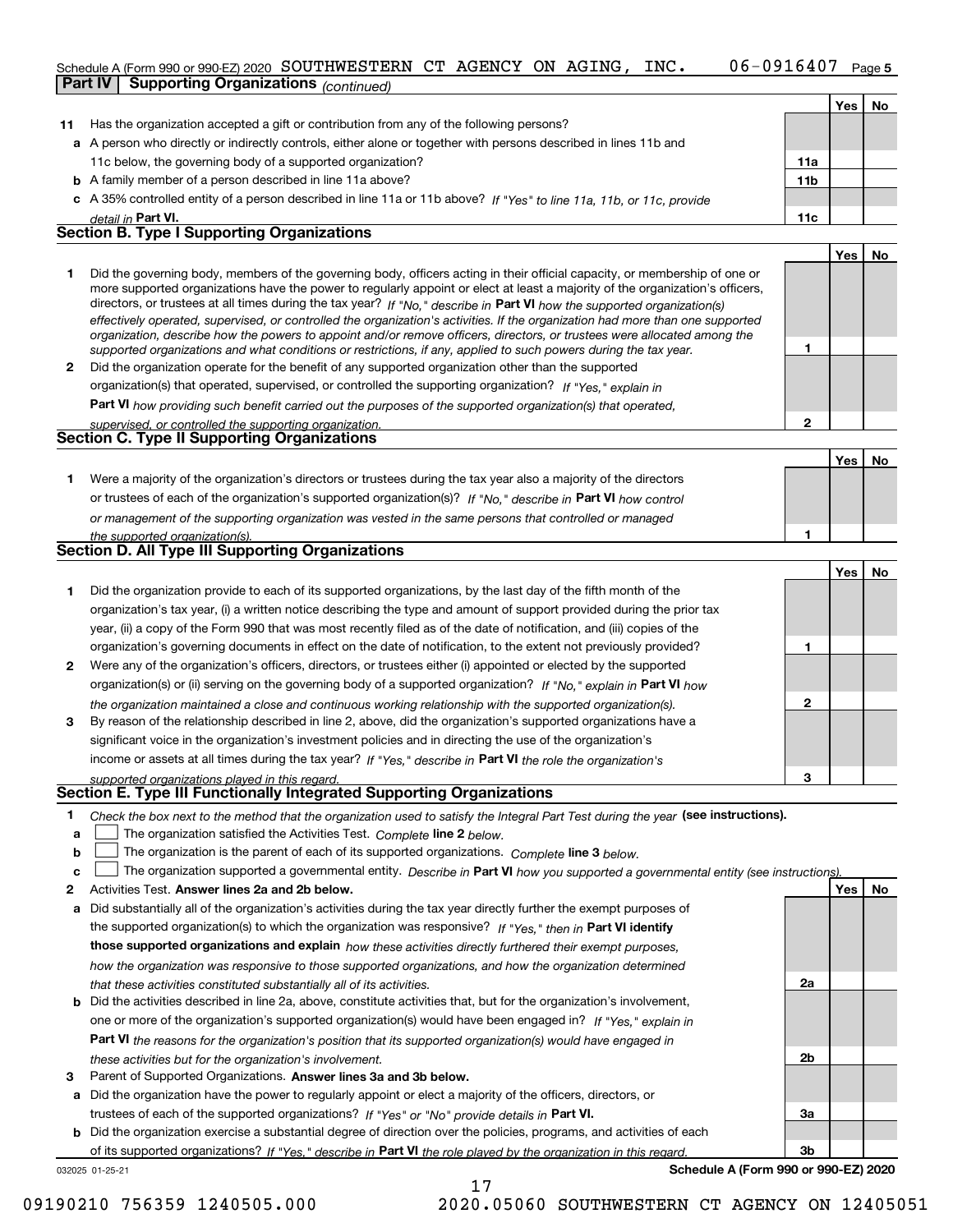|                | Schedule A (Form 990 or 990-EZ) 2020 SOUTHWESTERN CT AGENCY ON AGING, $INC$ .                                                                  |                          |                | $06 - 0916407$ Page 6          |
|----------------|------------------------------------------------------------------------------------------------------------------------------------------------|--------------------------|----------------|--------------------------------|
|                | Type III Non-Functionally Integrated 509(a)(3) Supporting Organizations<br><b>Part V</b>                                                       |                          |                |                                |
| 1              | Check here if the organization satisfied the Integral Part Test as a qualifying trust on Nov. 20, 1970 (explain in Part VI). See instructions. |                          |                |                                |
|                | All other Type III non-functionally integrated supporting organizations must complete Sections A through E.                                    |                          |                |                                |
|                | Section A - Adjusted Net Income                                                                                                                |                          | (A) Prior Year | (B) Current Year<br>(optional) |
| 1              | Net short-term capital gain                                                                                                                    | 1                        |                |                                |
| $\mathbf{2}$   | Recoveries of prior-year distributions                                                                                                         | $\mathbf{2}$             |                |                                |
| 3              | Other gross income (see instructions)                                                                                                          | 3                        |                |                                |
| 4              | Add lines 1 through 3.                                                                                                                         | 4                        |                |                                |
| 5              | Depreciation and depletion                                                                                                                     | 5                        |                |                                |
| 6              | Portion of operating expenses paid or incurred for production or                                                                               |                          |                |                                |
|                | collection of gross income or for management, conservation, or                                                                                 |                          |                |                                |
|                | maintenance of property held for production of income (see instructions)                                                                       | 6                        |                |                                |
| 7              | Other expenses (see instructions)                                                                                                              | $\overline{\phantom{a}}$ |                |                                |
| 8              | Adjusted Net Income (subtract lines 5, 6, and 7 from line 4)                                                                                   | 8                        |                |                                |
|                | <b>Section B - Minimum Asset Amount</b>                                                                                                        |                          | (A) Prior Year | (B) Current Year<br>(optional) |
| 1              | Aggregate fair market value of all non-exempt-use assets (see                                                                                  |                          |                |                                |
|                | instructions for short tax year or assets held for part of year):                                                                              |                          |                |                                |
|                | a Average monthly value of securities                                                                                                          | 1a                       |                |                                |
|                | <b>b</b> Average monthly cash balances                                                                                                         | 1b                       |                |                                |
|                | c Fair market value of other non-exempt-use assets                                                                                             | 1c                       |                |                                |
|                | d Total (add lines 1a, 1b, and 1c)                                                                                                             | 1d                       |                |                                |
|                | e Discount claimed for blockage or other factors                                                                                               |                          |                |                                |
|                | (explain in detail in Part VI):                                                                                                                |                          |                |                                |
| 2              | Acquisition indebtedness applicable to non-exempt-use assets                                                                                   | $\mathbf{2}$             |                |                                |
| 3              | Subtract line 2 from line 1d.                                                                                                                  | 3                        |                |                                |
| 4              | Cash deemed held for exempt use. Enter 0.015 of line 3 (for greater amount,                                                                    |                          |                |                                |
|                | see instructions).                                                                                                                             | 4                        |                |                                |
| 5              | Net value of non-exempt-use assets (subtract line 4 from line 3)                                                                               | 5                        |                |                                |
| 6              | Multiply line 5 by 0.035.                                                                                                                      | 6                        |                |                                |
| 7              | Recoveries of prior-year distributions                                                                                                         | $\overline{\phantom{a}}$ |                |                                |
| 8              | Minimum Asset Amount (add line 7 to line 6)                                                                                                    | 8                        |                |                                |
|                | <b>Section C - Distributable Amount</b>                                                                                                        |                          |                | <b>Current Year</b>            |
| 1.             | Adjusted net income for prior year (from Section A, line 8, column A)                                                                          | 1                        |                |                                |
| 2              | Enter 0.85 of line 1.                                                                                                                          | 2                        |                |                                |
| 3              | Minimum asset amount for prior year (from Section B, line 8, column A)                                                                         | 3                        |                |                                |
| 4              | Enter greater of line 2 or line 3.                                                                                                             | 4                        |                |                                |
| 5              | Income tax imposed in prior year                                                                                                               | 5                        |                |                                |
| 6              | <b>Distributable Amount.</b> Subtract line 5 from line 4, unless subject to                                                                    |                          |                |                                |
|                | emergency temporary reduction (see instructions).                                                                                              | 6                        |                |                                |
| $\overline{7}$ | Check here if the current year is the organization's first as a non-functionally integrated Type III supporting organization (see              |                          |                |                                |

instructions).

**Schedule A (Form 990 or 990-EZ) 2020**

032026 01-25-21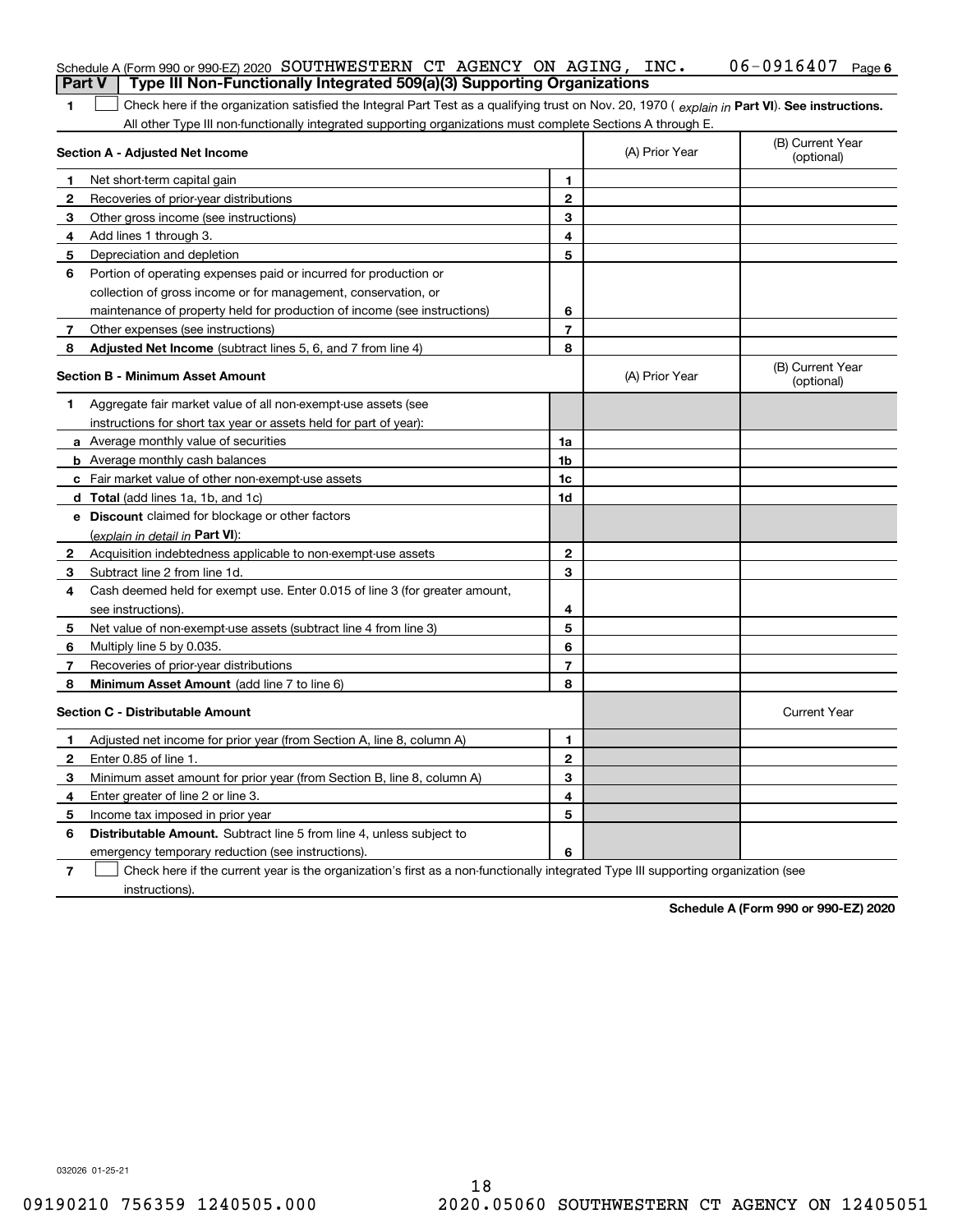#### **7** Schedule A (Form 990 or 990-EZ) 2020 Page SOUTHWESTERN CT AGENCY ON AGING, INC. 06-0916407

|    | Type III Non-Functionally Integrated 509(a)(3) Supporting Organizations<br><b>Part V</b><br>(continued) |                                    |                                               |    |                                                  |  |
|----|---------------------------------------------------------------------------------------------------------|------------------------------------|-----------------------------------------------|----|--------------------------------------------------|--|
|    | <b>Section D - Distributions</b>                                                                        |                                    |                                               |    | <b>Current Year</b>                              |  |
| 1  | Amounts paid to supported organizations to accomplish exempt purposes                                   |                                    |                                               | 1  |                                                  |  |
| 2  | Amounts paid to perform activity that directly furthers exempt purposes of supported                    |                                    |                                               |    |                                                  |  |
|    | organizations, in excess of income from activity                                                        |                                    |                                               |    |                                                  |  |
| 3  | Administrative expenses paid to accomplish exempt purposes of supported organizations                   |                                    |                                               |    |                                                  |  |
| 4  | Amounts paid to acquire exempt-use assets                                                               |                                    |                                               | 4  |                                                  |  |
| 5  | Qualified set-aside amounts (prior IRS approval required - provide details in Part VI)                  |                                    |                                               | 5  |                                                  |  |
| 6  | Other distributions ( <i>describe in</i> Part VI). See instructions.                                    |                                    |                                               | 6  |                                                  |  |
| 7  | Total annual distributions. Add lines 1 through 6.                                                      |                                    |                                               | 7  |                                                  |  |
| 8  | Distributions to attentive supported organizations to which the organization is responsive              |                                    |                                               |    |                                                  |  |
|    | (provide details in Part VI). See instructions.                                                         |                                    |                                               | 8  |                                                  |  |
| 9  | Distributable amount for 2020 from Section C, line 6                                                    |                                    |                                               | 9  |                                                  |  |
| 10 | Line 8 amount divided by line 9 amount                                                                  |                                    |                                               | 10 |                                                  |  |
|    | <b>Section E - Distribution Allocations</b> (see instructions)                                          | (i)<br><b>Excess Distributions</b> | (ii)<br><b>Underdistributions</b><br>Pre-2020 |    | (iii)<br><b>Distributable</b><br>Amount for 2020 |  |
| 1  | Distributable amount for 2020 from Section C, line 6                                                    |                                    |                                               |    |                                                  |  |
| 2  | Underdistributions, if any, for years prior to 2020 (reason-                                            |                                    |                                               |    |                                                  |  |
|    | able cause required - explain in Part VI). See instructions.                                            |                                    |                                               |    |                                                  |  |
| 3  | Excess distributions carryover, if any, to 2020                                                         |                                    |                                               |    |                                                  |  |
|    | a From 2015                                                                                             |                                    |                                               |    |                                                  |  |
|    | <b>b</b> From 2016                                                                                      |                                    |                                               |    |                                                  |  |
|    | c From $2017$                                                                                           |                                    |                                               |    |                                                  |  |
|    | d From 2018                                                                                             |                                    |                                               |    |                                                  |  |
|    | e From 2019                                                                                             |                                    |                                               |    |                                                  |  |
|    | f Total of lines 3a through 3e                                                                          |                                    |                                               |    |                                                  |  |
|    | g Applied to underdistributions of prior years                                                          |                                    |                                               |    |                                                  |  |
|    | <b>h</b> Applied to 2020 distributable amount                                                           |                                    |                                               |    |                                                  |  |
|    | Carryover from 2015 not applied (see instructions)                                                      |                                    |                                               |    |                                                  |  |
|    | Remainder. Subtract lines 3g, 3h, and 3i from line 3f.                                                  |                                    |                                               |    |                                                  |  |
| 4  | Distributions for 2020 from Section D,                                                                  |                                    |                                               |    |                                                  |  |
|    | line $7:$                                                                                               |                                    |                                               |    |                                                  |  |
|    | a Applied to underdistributions of prior years                                                          |                                    |                                               |    |                                                  |  |
|    | <b>b</b> Applied to 2020 distributable amount                                                           |                                    |                                               |    |                                                  |  |
|    | c Remainder. Subtract lines 4a and 4b from line 4.                                                      |                                    |                                               |    |                                                  |  |
| 5. | Remaining underdistributions for years prior to 2020, if                                                |                                    |                                               |    |                                                  |  |
|    | any. Subtract lines 3g and 4a from line 2. For result greater                                           |                                    |                                               |    |                                                  |  |
|    | than zero, explain in Part VI. See instructions.                                                        |                                    |                                               |    |                                                  |  |
| 6  | Remaining underdistributions for 2020. Subtract lines 3h                                                |                                    |                                               |    |                                                  |  |
|    | and 4b from line 1. For result greater than zero, explain in                                            |                                    |                                               |    |                                                  |  |
|    | Part VI. See instructions.                                                                              |                                    |                                               |    |                                                  |  |
| 7  | Excess distributions carryover to 2021. Add lines 3j                                                    |                                    |                                               |    |                                                  |  |
|    | and 4c.                                                                                                 |                                    |                                               |    |                                                  |  |
| 8  | Breakdown of line 7:                                                                                    |                                    |                                               |    |                                                  |  |
|    | a Excess from 2016                                                                                      |                                    |                                               |    |                                                  |  |
|    | <b>b</b> Excess from 2017                                                                               |                                    |                                               |    |                                                  |  |
|    | c Excess from 2018                                                                                      |                                    |                                               |    |                                                  |  |
|    | d Excess from 2019                                                                                      |                                    |                                               |    |                                                  |  |
|    | e Excess from 2020                                                                                      |                                    |                                               |    |                                                  |  |

**Schedule A (Form 990 or 990-EZ) 2020**

032027 01-25-21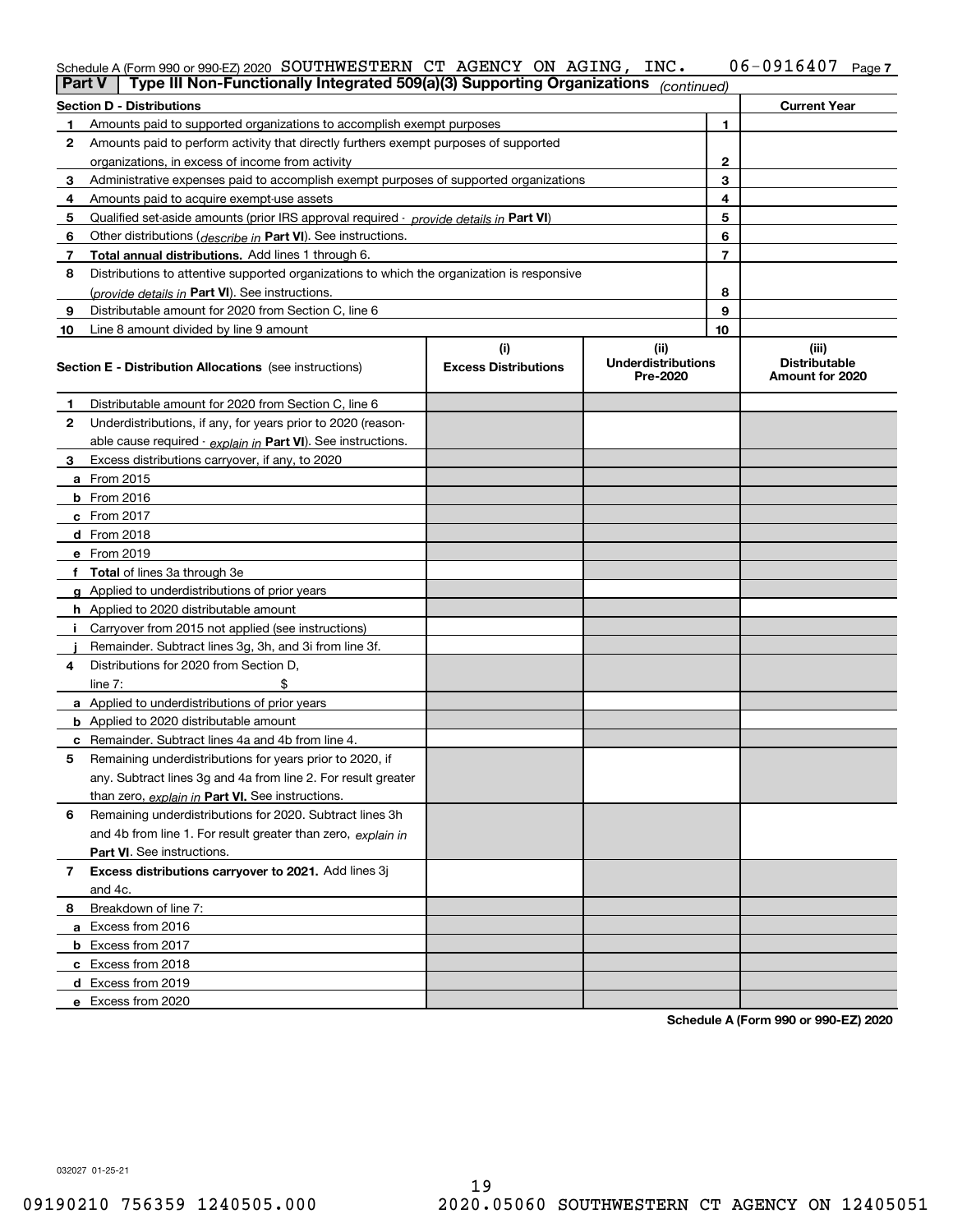**8**06-0916407 Schedule A (Form 990 or 990-EZ) 2020 Page SOUTHWESTERN CT AGENCY ON AGING, INC. Part VI | Supplemental Information. Provide the explanations required by Part II, line 10; Part II, line 17a or 17b; Part III, line 12; Part IV, Section A, lines 1, 2, 3b, 3c, 4b, 4c, 5a, 6, 9a, 9b, 9c, 11a, 11b, and 11c; Part IV, Section B, lines 1 and 2; Part IV, Section C, line 1; Part IV, Section D, lines 2 and 3; Part IV, Section E, lines 1c, 2a, 2b, 3a, and 3b; Part V, line 1; Part V, Section B, line 1e; Part V, Section D, lines 5, 6, and 8; and Part V, Section E, lines 2, 5, and 6. Also complete this part for any additional information. (See instructions.) OTHER REVENUE 2016 AMOUNT: \$ 9,657. 2017 AMOUNT: \$ 24,765. 2018 AMOUNT: \$ 20,654. 2019 AMOUNT: \$ 1,580. REFUNDS 2019 AMOUNT: \$ 14,917. 2020 AMOUNT: \$ 15,580. SCHEDULE A, PART II, LINE 10, EXPLANATION FOR OTHER INCOME: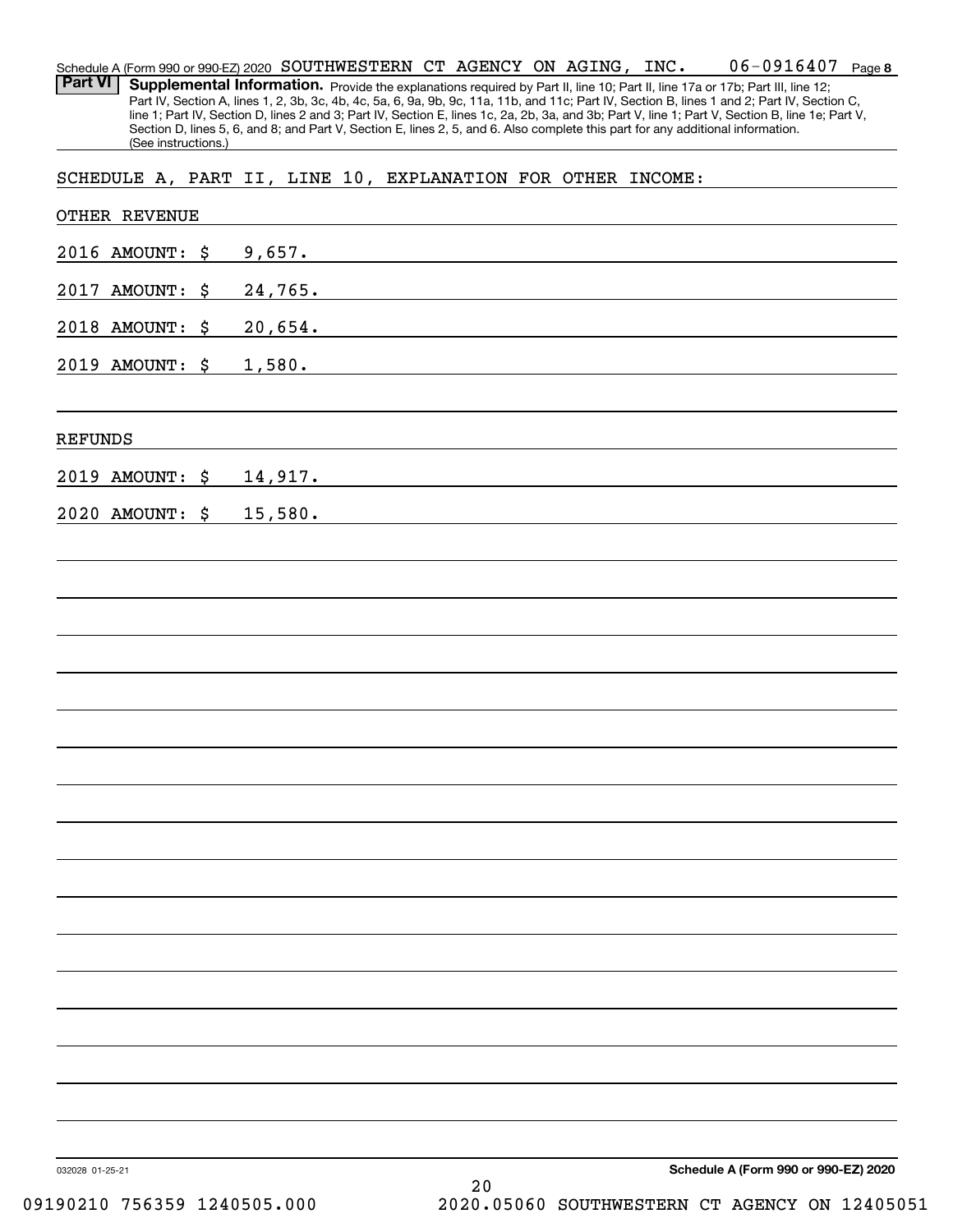Department of the Treasury Internal Revenue Service **(Form 990, 990-EZ, or 990-PF)** Name of the organization

# **Schedule B Schedule of Contributors**

**| Attach to Form 990, Form 990-EZ, or Form 990-PF. | Go to www.irs.gov/Form990 for the latest information.** OMB No. 1545-0047

**2020**

**Employer identification number**

|                                | SOUTHWESTERN CT AGENCY ON AGING, INC.                                     | 06-0916407 |
|--------------------------------|---------------------------------------------------------------------------|------------|
| Organization type (check one): |                                                                           |            |
| Filers of:                     | Section:                                                                  |            |
| Form 990 or 990-EZ             | $\lfloor x \rfloor$ 501(c)( 3) (enter number) organization                |            |
|                                | 4947(a)(1) nonexempt charitable trust not treated as a private foundation |            |
|                                | 527 political organization                                                |            |
| Form 990-PF                    | 501(c)(3) exempt private foundation                                       |            |
|                                | 4947(a)(1) nonexempt charitable trust treated as a private foundation     |            |
|                                | 501(c)(3) taxable private foundation                                      |            |

Check if your organization is covered by the **General Rule** or a **Special Rule. Note:**  Only a section 501(c)(7), (8), or (10) organization can check boxes for both the General Rule and a Special Rule. See instructions.

#### **General Rule**

 $\mathcal{L}^{\text{max}}$ 

For an organization filing Form 990, 990-EZ, or 990-PF that received, during the year, contributions totaling \$5,000 or more (in money or property) from any one contributor. Complete Parts I and II. See instructions for determining a contributor's total contributions.

#### **Special Rules**

any one contributor, during the year, total contributions of the greater of  $\,$  (1) \$5,000; or **(2)** 2% of the amount on (i) Form 990, Part VIII, line 1h;  $\boxed{\textbf{X}}$  For an organization described in section 501(c)(3) filing Form 990 or 990-EZ that met the 33 1/3% support test of the regulations under sections 509(a)(1) and 170(b)(1)(A)(vi), that checked Schedule A (Form 990 or 990-EZ), Part II, line 13, 16a, or 16b, and that received from or (ii) Form 990-EZ, line 1. Complete Parts I and II.

For an organization described in section 501(c)(7), (8), or (10) filing Form 990 or 990-EZ that received from any one contributor, during the year, total contributions of more than \$1,000 exclusively for religious, charitable, scientific, literary, or educational purposes, or for the prevention of cruelty to children or animals. Complete Parts I (entering "N/A" in column (b) instead of the contributor name and address), II, and III.  $\mathcal{L}^{\text{max}}$ 

purpose. Don't complete any of the parts unless the **General Rule** applies to this organization because it received *nonexclusively* year, contributions <sub>exclusively</sub> for religious, charitable, etc., purposes, but no such contributions totaled more than \$1,000. If this box is checked, enter here the total contributions that were received during the year for an  $\;$ exclusively religious, charitable, etc., For an organization described in section 501(c)(7), (8), or (10) filing Form 990 or 990-EZ that received from any one contributor, during the religious, charitable, etc., contributions totaling \$5,000 or more during the year  $\Box$ — $\Box$  =  $\Box$  $\mathcal{L}^{\text{max}}$ 

**Caution:**  An organization that isn't covered by the General Rule and/or the Special Rules doesn't file Schedule B (Form 990, 990-EZ, or 990-PF),  **must** but it answer "No" on Part IV, line 2, of its Form 990; or check the box on line H of its Form 990-EZ or on its Form 990-PF, Part I, line 2, to certify that it doesn't meet the filing requirements of Schedule B (Form 990, 990-EZ, or 990-PF).

**For Paperwork Reduction Act Notice, see the instructions for Form 990, 990-EZ, or 990-PF. Schedule B (Form 990, 990-EZ, or 990-PF) (2020)** LHA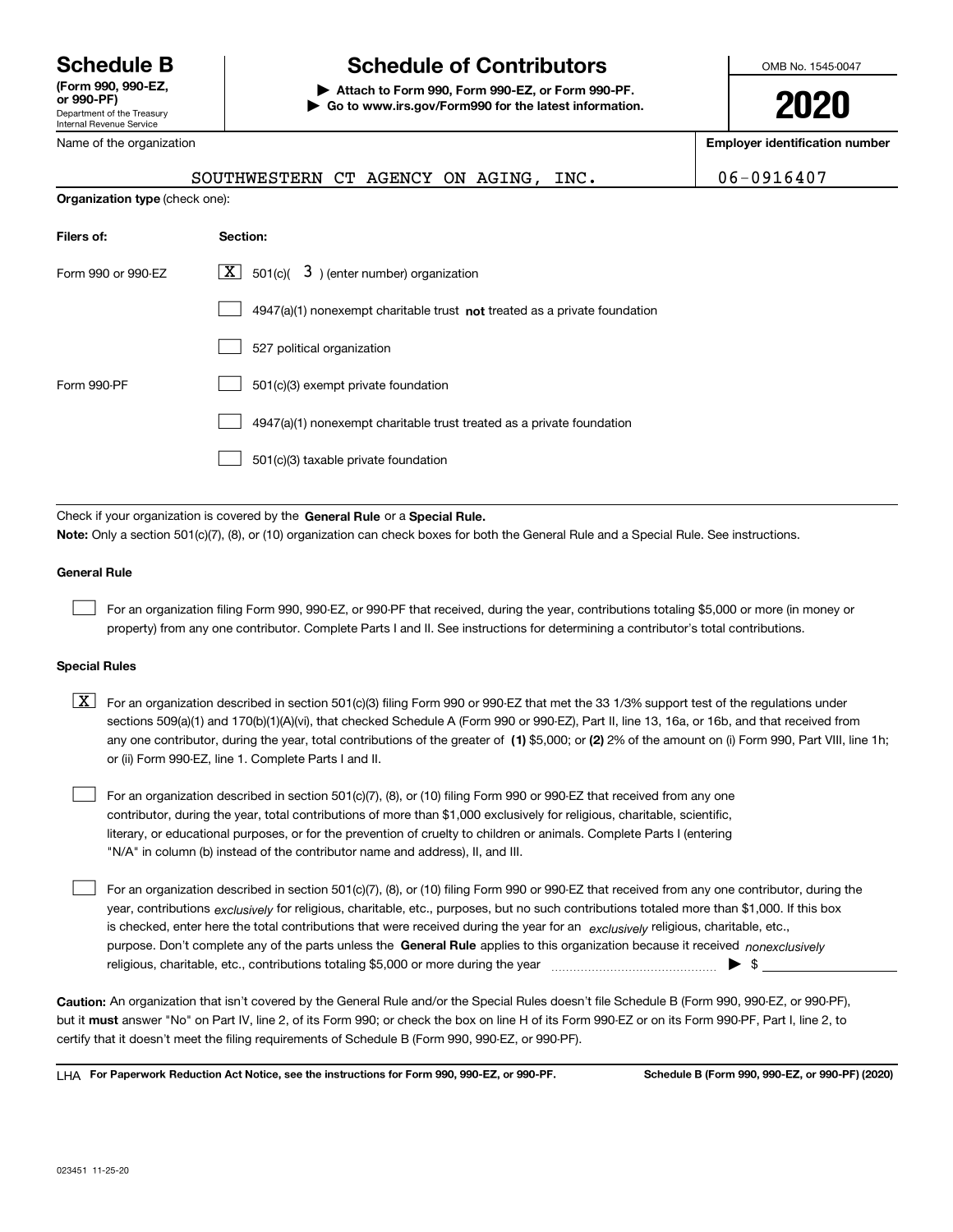## Schedule B (Form 990, 990-EZ, or 990-PF) (2020) Page 2

Name of organization

**Employer identification number**

### SOUTHWESTERN CT AGENCY ON AGING, INC. 06-0916407

Chedule B (Form 990, 990-EZ, or 990-PF) (2020)<br>
lame of organization<br> **2000 THWESTERN CT AGENCY ON AGING, INC.**<br> **2000 Part I Contributors** (see instructions). Use duplicate copies of Part I if additional space is needed

| (a)<br>No.           | (b)<br>Name, address, and $ZIP + 4$                                                                 | (c)<br><b>Total contributions</b> | (d)<br>Type of contribution                                                                                                                                |
|----------------------|-----------------------------------------------------------------------------------------------------|-----------------------------------|------------------------------------------------------------------------------------------------------------------------------------------------------------|
| 1                    | ADMINISTRATION FOR COMMUNITY LIVING<br>330 C STREET, S.W.<br>WASHINGTON, DC 20201                   | $\frac{1}{2}$ 3, 192, 975.        | ΙX<br>Person<br>Pavroll<br>Noncash<br>(Complete Part II for<br>noncash contributions.)                                                                     |
| (a)<br>No.           | (b)<br>Name, address, and $ZIP + 4$                                                                 | (c)<br><b>Total contributions</b> | (d)<br>Type of contribution                                                                                                                                |
| 2                    | U.S. SMALL BUSINESS ADMINISTRATION<br>409 3RD ST SW<br>WASHINGTON, DC 20416                         | 1,078,700.<br>$\frac{1}{2}$       | ΙX<br>Person<br>Payroll<br>Noncash<br>(Complete Part II for<br>noncash contributions.)                                                                     |
| (a)<br>No.           | (b)<br>Name, address, and $ZIP + 4$                                                                 | (c)<br><b>Total contributions</b> | (d)<br>Type of contribution                                                                                                                                |
| 3                    | CT DEPARTMENT OF SOCIAL SERVICES<br>370 JAMES STREET<br>NEW HAVEN, CT 06513                         | 560, 240.<br>\$                   | ΙX<br>Person<br>Payroll<br>Noncash<br>(Complete Part II for<br>noncash contributions.)                                                                     |
| (a)                  | (b)<br>Name, address, and ZIP + 4                                                                   | (c)<br><b>Total contributions</b> | (d)                                                                                                                                                        |
| No.<br>4             | CT DEPARTMENT OF MENTAL HEALTH AND<br>ADDICTION SERVICES<br>410 CAPITOL AVE<br>HARTFORD, CT 06134   | 471,801.<br>$\frac{1}{2}$         | Type of contribution<br>ΙX<br>Person<br>Payroll<br><b>Noncash</b><br>(Complete Part II for<br>noncash contributions.)                                      |
| (a)<br>No.           | (b)<br>Name, address, and ZIP + 4                                                                   | (c)<br><b>Total contributions</b> | (d)<br>Type of contribution                                                                                                                                |
| 5                    | CT DEPARTMENT OF AGING AND DISABILITY<br><b>SERVICES</b><br>55 FARMINGTON AVE<br>HARTFORD, CT 06105 | 365, 102.<br>$\frac{1}{2}$        | $\mathbf{X}$<br>Person<br>Payroll<br>Noncash<br>(Complete Part II for<br>noncash contributions.)                                                           |
| (a)<br>No.           | (b)<br>Name, address, and $ZIP + 4$                                                                 | (c)<br><b>Total contributions</b> | (d)<br>Type of contribution                                                                                                                                |
| 6<br>023452 11-25-20 | DEPARTMENT OF AGRICULTURE<br>U.S.<br>INDEPENDENCE AVE., S.W.<br>1400<br>WASHINGTON, DC 20250        | 238,750.<br>$\frac{1}{2}$         | $\lfloor x \rfloor$<br>Person<br>Payroll<br>Noncash<br>(Complete Part II for<br>noncash contributions.)<br>Schedule B (Form 990, 990-EZ, or 990-PF) (2020) |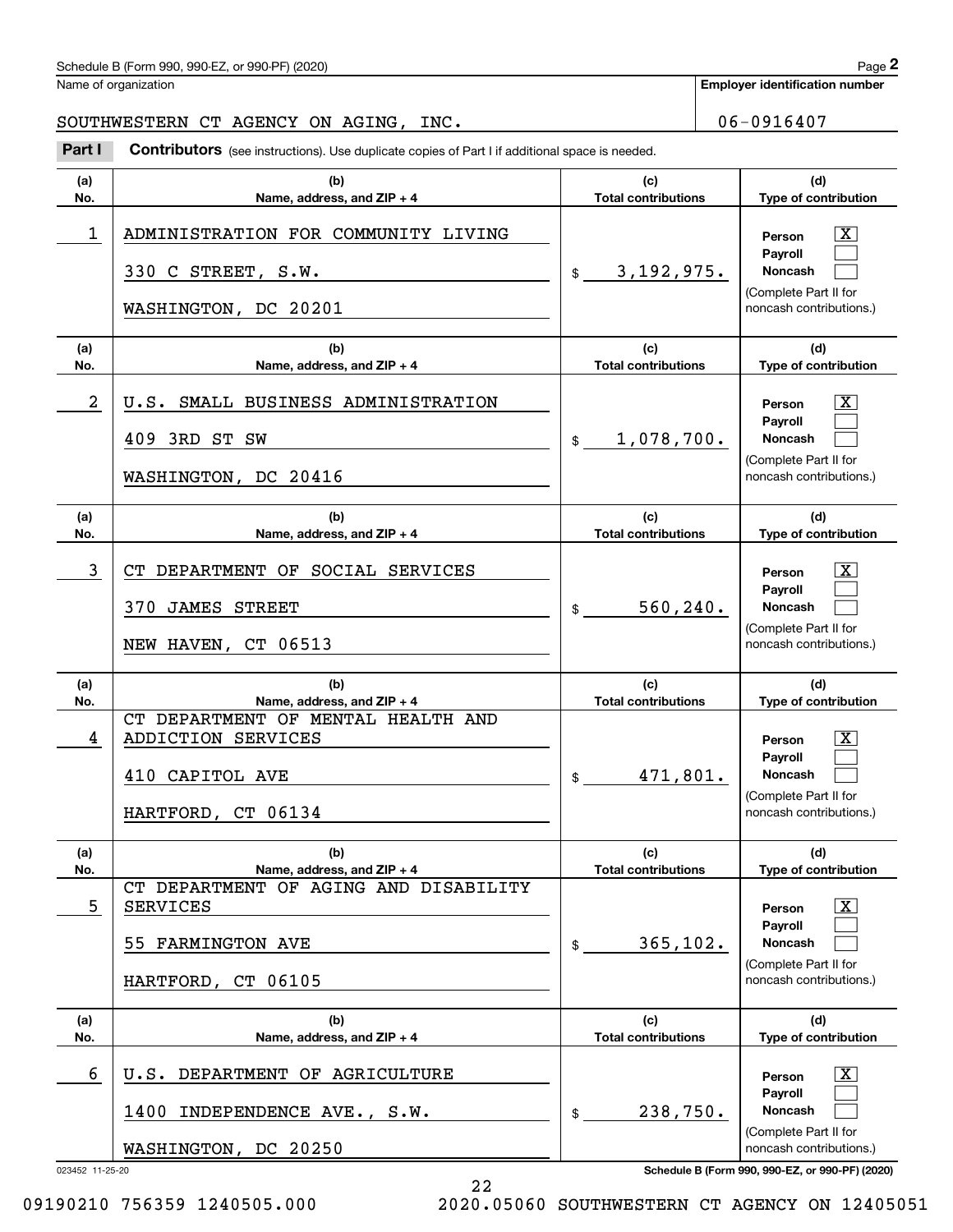Name of organization

**Employer identification number**

## SOUTHWESTERN CT AGENCY ON AGING, INC. 06-0916407

Chedule B (Form 990, 990-EZ, or 990-PF) (2020)<br>
lame of organization<br> **2000 THWESTERN CT AGENCY ON AGING, INC.**<br> **2000 Part I Contributors** (see instructions). Use duplicate copies of Part I if additional space is needed

| (a)<br>No. | (b)<br>Name, address, and ZIP + 4                                                                             | (c)<br><b>Total contributions</b> | (d)<br>Type of contribution                                                                      |
|------------|---------------------------------------------------------------------------------------------------------------|-----------------------------------|--------------------------------------------------------------------------------------------------|
| 7          | U.S. DEPARTMENT OF HEALTH & HUMAN<br><b>SERVICES</b><br>200 INDEPENDENCE AVENUE, S.W.<br>WASHINGTON, DC 20201 | <u>174,353.</u><br>$\mathfrak s$  | $\mathbf{X}$<br>Person<br>Payroll<br>Noncash<br>(Complete Part II for<br>noncash contributions.) |
| (a)<br>No. | (b)<br>Name, address, and ZIP + 4                                                                             | (c)<br><b>Total contributions</b> | (d)<br>Type of contribution                                                                      |
|            |                                                                                                               | \$                                | Person<br>Payroll<br>Noncash<br>(Complete Part II for<br>noncash contributions.)                 |
| (a)<br>No. | (b)<br>Name, address, and ZIP + 4                                                                             | (c)<br><b>Total contributions</b> | (d)<br>Type of contribution                                                                      |
|            |                                                                                                               | \$                                | Person<br>Payroll<br>Noncash<br>(Complete Part II for<br>noncash contributions.)                 |
| (a)<br>No. | (b)<br>Name, address, and ZIP + 4                                                                             | (c)<br><b>Total contributions</b> | (d)<br>Type of contribution                                                                      |
|            |                                                                                                               | \$                                | Person<br>Payroll<br>Noncash<br>(Complete Part II for<br>noncash contributions.)                 |
| (a)<br>No. | (b)<br>Name, address, and ZIP + 4                                                                             | (c)<br><b>Total contributions</b> | (d)<br>Type of contribution                                                                      |
|            |                                                                                                               | \$                                | Person<br>Payroll<br>Noncash<br>(Complete Part II for<br>noncash contributions.)                 |
| (a)<br>No. | (b)<br>Name, address, and ZIP + 4                                                                             | (c)<br><b>Total contributions</b> | (d)<br>Type of contribution                                                                      |
|            |                                                                                                               | \$                                | Person<br>Payroll<br>Noncash<br>(Complete Part II for<br>noncash contributions.)                 |

023452 11-25-20 **Schedule B (Form 990, 990-EZ, or 990-PF) (2020)**

09190210 756359 1240505.000 2020.05060 SOUTHWESTERN CT AGENCY ON 12405051

23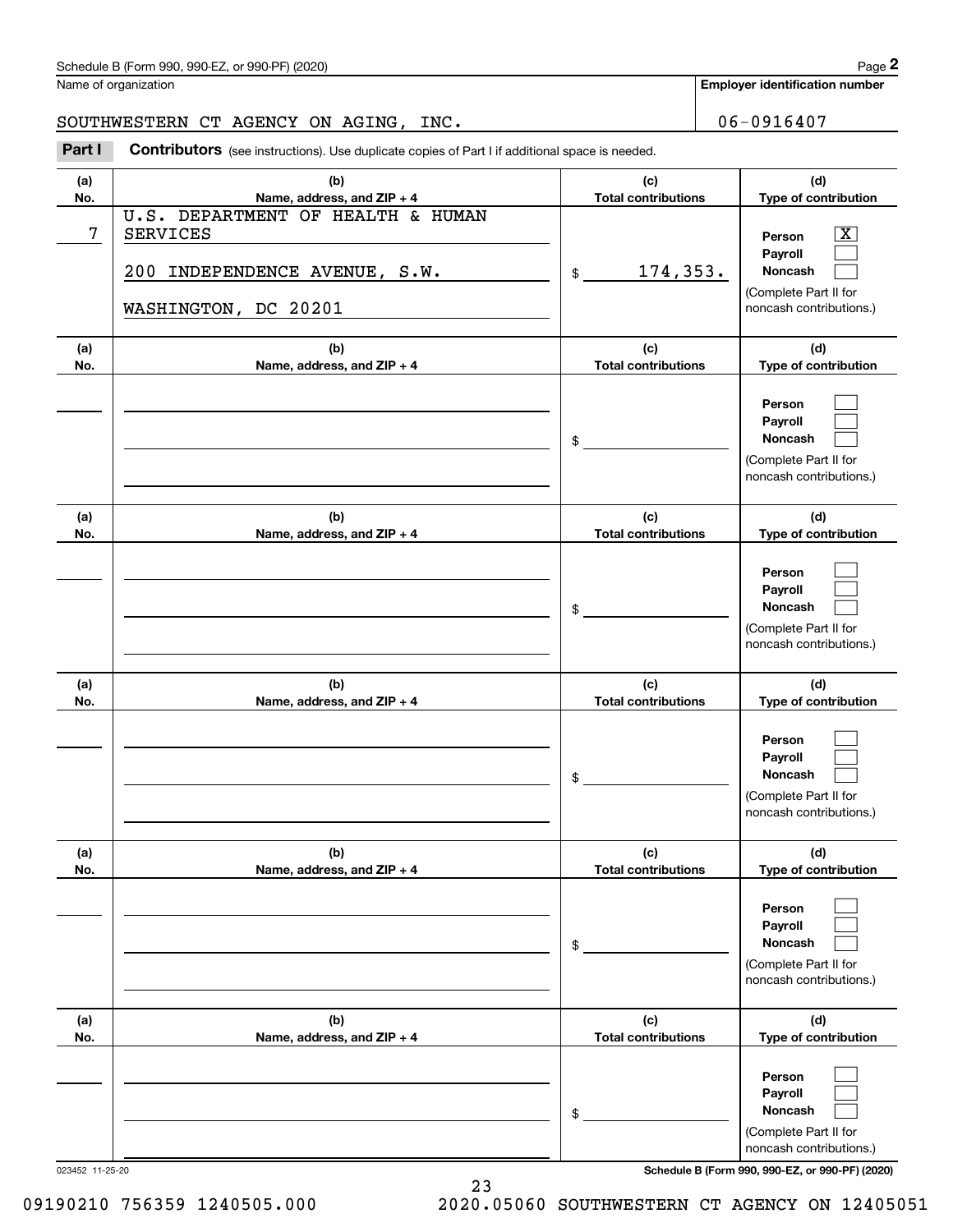|                              | Schedule B (Form 990, 990-EZ, or 990-PF) (2020)                                                     |                                                 | Page 3                                |  |
|------------------------------|-----------------------------------------------------------------------------------------------------|-------------------------------------------------|---------------------------------------|--|
|                              | Name of organization                                                                                |                                                 | <b>Employer identification number</b> |  |
|                              | SOUTHWESTERN CT AGENCY ON AGING, INC.                                                               |                                                 | $06 - 0916407$                        |  |
| Part II                      | Noncash Property (see instructions). Use duplicate copies of Part II if additional space is needed. |                                                 |                                       |  |
| (a)<br>No.<br>from<br>Part I | (b)<br>Description of noncash property given                                                        | (c)<br>FMV (or estimate)<br>(See instructions.) | (d)<br>Date received                  |  |
|                              |                                                                                                     | \$                                              |                                       |  |
| (a)<br>No.<br>from<br>Part I | (b)<br>Description of noncash property given                                                        | (c)<br>FMV (or estimate)<br>(See instructions.) | (d)<br>Date received                  |  |
|                              |                                                                                                     | \$                                              |                                       |  |
| (a)<br>No.<br>from<br>Part I | (b)<br>Description of noncash property given                                                        | (c)<br>FMV (or estimate)<br>(See instructions.) | (d)<br>Date received                  |  |
|                              |                                                                                                     | \$                                              |                                       |  |
| (a)<br>No.<br>from<br>Part I | (b)<br>Description of noncash property given                                                        | (c)<br>FMV (or estimate)<br>(See instructions.) | (d)<br>Date received                  |  |
|                              |                                                                                                     | $\mathsf{\$}$                                   |                                       |  |
| (a)<br>No.<br>from<br>Part I | (b)<br>Description of noncash property given                                                        | (c)<br>FMV (or estimate)<br>(See instructions.) | (d)<br>Date received                  |  |
|                              |                                                                                                     | \$                                              |                                       |  |
| (a)<br>No.<br>from<br>Part I | (b)<br>Description of noncash property given                                                        | (c)<br>FMV (or estimate)<br>(See instructions.) | (d)<br>Date received                  |  |
|                              |                                                                                                     | \$                                              |                                       |  |

24

023453 11-25-20 **Schedule B (Form 990, 990-EZ, or 990-PF) (2020)**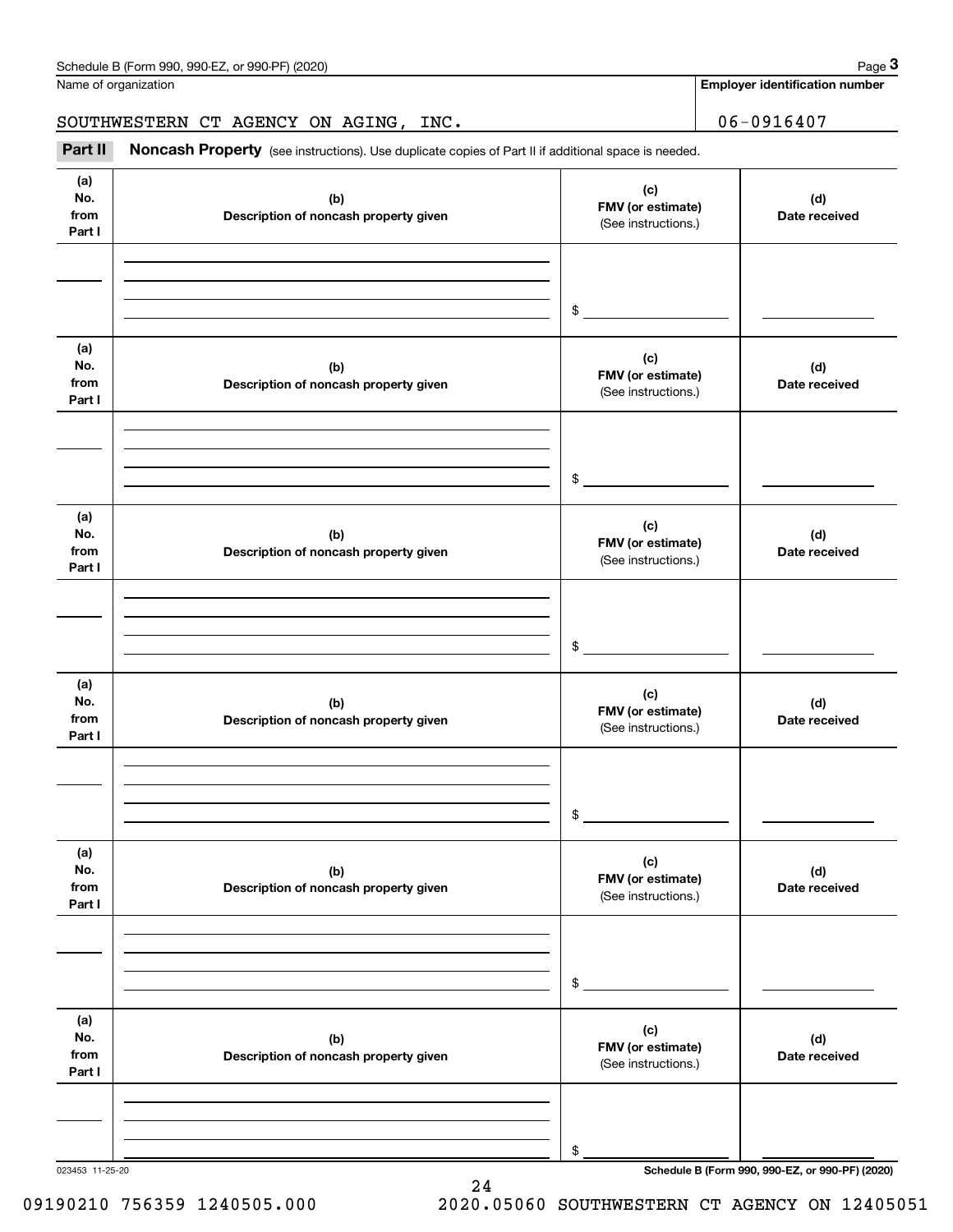|                           | Schedule B (Form 990, 990-EZ, or 990-PF) (2020)                                                                                                                                                                                                                              |                      | Page 4                                          |  |  |
|---------------------------|------------------------------------------------------------------------------------------------------------------------------------------------------------------------------------------------------------------------------------------------------------------------------|----------------------|-------------------------------------------------|--|--|
|                           | Name of organization                                                                                                                                                                                                                                                         |                      | <b>Employer identification number</b>           |  |  |
|                           | SOUTHWESTERN CT AGENCY ON AGING, INC.                                                                                                                                                                                                                                        |                      | 06-0916407                                      |  |  |
| Part III                  | Exclusively religious, charitable, etc., contributions to organizations described in section 501(c)(7), (8), or (10) that total more than \$1,000 for the year<br>from any one contributor. Complete columns (a) through (e) and the following line entry. For organizations |                      |                                                 |  |  |
|                           | completing Part III, enter the total of exclusively religious, charitable, etc., contributions of \$1,000 or less for the year. (Enter this info. once.) \\$<br>Use duplicate copies of Part III if additional space is needed.                                              |                      |                                                 |  |  |
| (a) No.<br>from<br>Part I | (b) Purpose of gift                                                                                                                                                                                                                                                          | (c) Use of gift      | (d) Description of how gift is held             |  |  |
|                           |                                                                                                                                                                                                                                                                              |                      |                                                 |  |  |
|                           |                                                                                                                                                                                                                                                                              |                      |                                                 |  |  |
|                           |                                                                                                                                                                                                                                                                              | (e) Transfer of gift |                                                 |  |  |
|                           | Transferee's name, address, and ZIP + 4                                                                                                                                                                                                                                      |                      | Relationship of transferor to transferee        |  |  |
|                           |                                                                                                                                                                                                                                                                              |                      |                                                 |  |  |
|                           |                                                                                                                                                                                                                                                                              |                      |                                                 |  |  |
| (a) No.                   |                                                                                                                                                                                                                                                                              |                      |                                                 |  |  |
| from<br>Part I            | (b) Purpose of gift                                                                                                                                                                                                                                                          | (c) Use of gift      | (d) Description of how gift is held             |  |  |
|                           |                                                                                                                                                                                                                                                                              |                      |                                                 |  |  |
|                           |                                                                                                                                                                                                                                                                              |                      |                                                 |  |  |
|                           |                                                                                                                                                                                                                                                                              | (e) Transfer of gift |                                                 |  |  |
|                           |                                                                                                                                                                                                                                                                              |                      |                                                 |  |  |
|                           | Transferee's name, address, and ZIP + 4                                                                                                                                                                                                                                      |                      | Relationship of transferor to transferee        |  |  |
|                           |                                                                                                                                                                                                                                                                              |                      |                                                 |  |  |
|                           |                                                                                                                                                                                                                                                                              |                      |                                                 |  |  |
| (a) No.<br>from<br>Part I | (b) Purpose of gift                                                                                                                                                                                                                                                          | (c) Use of gift      | (d) Description of how gift is held             |  |  |
|                           |                                                                                                                                                                                                                                                                              |                      |                                                 |  |  |
|                           |                                                                                                                                                                                                                                                                              |                      |                                                 |  |  |
|                           |                                                                                                                                                                                                                                                                              | (e) Transfer of gift |                                                 |  |  |
|                           |                                                                                                                                                                                                                                                                              |                      |                                                 |  |  |
|                           | Transferee's name, address, and ZIP + 4                                                                                                                                                                                                                                      |                      | Relationship of transferor to transferee        |  |  |
|                           |                                                                                                                                                                                                                                                                              |                      |                                                 |  |  |
|                           |                                                                                                                                                                                                                                                                              |                      |                                                 |  |  |
| (a) No.<br>from<br>Part I | (b) Purpose of gift                                                                                                                                                                                                                                                          | (c) Use of gift      | (d) Description of how gift is held             |  |  |
|                           |                                                                                                                                                                                                                                                                              |                      |                                                 |  |  |
|                           |                                                                                                                                                                                                                                                                              |                      |                                                 |  |  |
|                           |                                                                                                                                                                                                                                                                              |                      |                                                 |  |  |
|                           |                                                                                                                                                                                                                                                                              | (e) Transfer of gift |                                                 |  |  |
|                           | Transferee's name, address, and ZIP + 4                                                                                                                                                                                                                                      |                      | Relationship of transferor to transferee        |  |  |
|                           |                                                                                                                                                                                                                                                                              |                      |                                                 |  |  |
|                           |                                                                                                                                                                                                                                                                              |                      |                                                 |  |  |
| 023454 11-25-20           |                                                                                                                                                                                                                                                                              |                      | Schedule B (Form 990, 990-EZ, or 990-PF) (2020) |  |  |
|                           |                                                                                                                                                                                                                                                                              | 25                   |                                                 |  |  |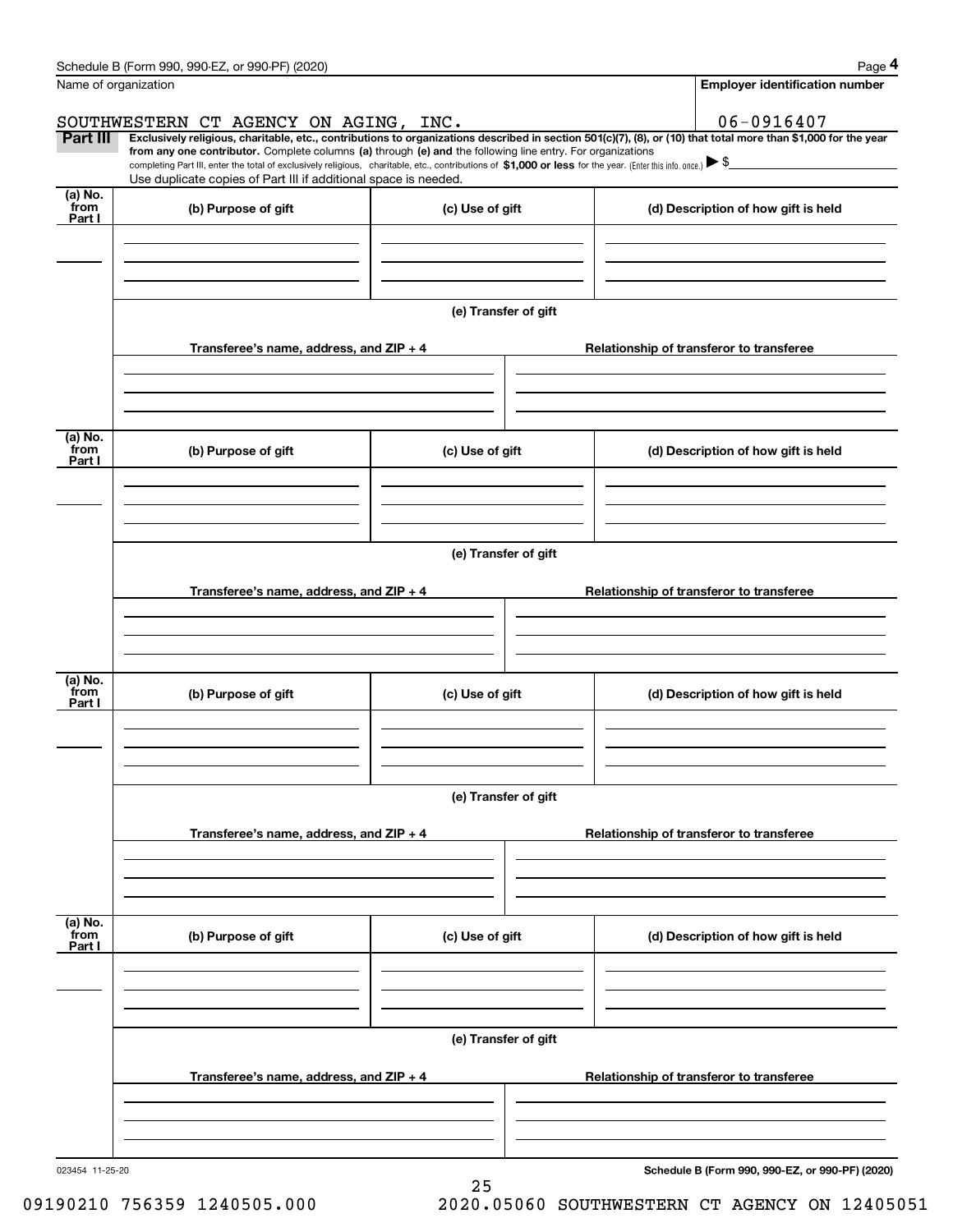|  | <b>SCHEDULE D</b> |  |  |  |
|--|-------------------|--|--|--|
|--|-------------------|--|--|--|

# **Supplemental Financial Statements**

(Form 990)<br>
Pepartment of the Treasury<br>
Department of the Treasury<br>
Department of the Treasury<br>
Department of the Treasury<br> **Co to www.irs.gov/Form990 for instructions and the latest information.**<br> **Co to www.irs.gov/Form9** 



Department of the Treasury Internal Revenue Service

**Name of the organization**<br>SOUTHERSTERN CT AGENCY ON AGENG TNC 06-0916407

|         | SOUTHWESTERN CT AGENCY ON AGING, INC.                                                                                                                                | 06-0916407                                         |
|---------|----------------------------------------------------------------------------------------------------------------------------------------------------------------------|----------------------------------------------------|
| Part I  | Organizations Maintaining Donor Advised Funds or Other Similar Funds or Accounts. Complete if the                                                                    |                                                    |
|         | organization answered "Yes" on Form 990, Part IV, line 6.                                                                                                            |                                                    |
|         | (a) Donor advised funds                                                                                                                                              | (b) Funds and other accounts                       |
| 1       |                                                                                                                                                                      |                                                    |
| 2       | Aggregate value of contributions to (during year)                                                                                                                    |                                                    |
| з       | Aggregate value of grants from (during year)                                                                                                                         |                                                    |
| 4       |                                                                                                                                                                      |                                                    |
| 5       | Did the organization inform all donors and donor advisors in writing that the assets held in donor advised funds                                                     |                                                    |
|         |                                                                                                                                                                      | Yes<br>No                                          |
| 6       | Did the organization inform all grantees, donors, and donor advisors in writing that grant funds can be used only                                                    |                                                    |
|         | for charitable purposes and not for the benefit of the donor or donor advisor, or for any other purpose conferring                                                   |                                                    |
|         | impermissible private benefit?                                                                                                                                       | Yes<br>No                                          |
| Part II | Conservation Easements. Complete if the organization answered "Yes" on Form 990, Part IV, line 7.                                                                    |                                                    |
| 1       | Purpose(s) of conservation easements held by the organization (check all that apply).                                                                                |                                                    |
|         | Preservation of land for public use (for example, recreation or education)                                                                                           | Preservation of a historically important land area |
|         | Protection of natural habitat                                                                                                                                        | Preservation of a certified historic structure     |
|         | Preservation of open space                                                                                                                                           |                                                    |
| 2       | Complete lines 2a through 2d if the organization held a qualified conservation contribution in the form of a conservation easement on the last                       |                                                    |
|         | day of the tax year.                                                                                                                                                 | Held at the End of the Tax Year                    |
| a       |                                                                                                                                                                      | 2a                                                 |
|         | Total acreage restricted by conservation easements<br>Number of conservation easements on a certified historic structure included in (a) manufacture included in (a) | 2b<br>2c                                           |
|         | Number of conservation easements included in (c) acquired after 7/25/06, and not on a historic structure                                                             |                                                    |
| d       |                                                                                                                                                                      | 2d                                                 |
| 3       | Number of conservation easements modified, transferred, released, extinguished, or terminated by the organization during the tax                                     |                                                    |
|         | year                                                                                                                                                                 |                                                    |
| 4       | Number of states where property subject to conservation easement is located >                                                                                        |                                                    |
| 5       | Does the organization have a written policy regarding the periodic monitoring, inspection, handling of                                                               |                                                    |
|         | violations, and enforcement of the conservation easements it holds?                                                                                                  | Yes<br>No                                          |
| 6       | Staff and volunteer hours devoted to monitoring, inspecting, handling of violations, and enforcing conservation easements during the year                            |                                                    |
|         |                                                                                                                                                                      |                                                    |
| 7       | Amount of expenses incurred in monitoring, inspecting, handling of violations, and enforcing conservation easements during the year                                  |                                                    |
|         | ► \$                                                                                                                                                                 |                                                    |
| 8       | Does each conservation easement reported on line 2(d) above satisfy the requirements of section 170(h)(4)(B)(i)                                                      |                                                    |
|         |                                                                                                                                                                      | Yes<br>No                                          |
| 9       | In Part XIII, describe how the organization reports conservation easements in its revenue and expense statement and                                                  |                                                    |
|         | balance sheet, and include, if applicable, the text of the footnote to the organization's financial statements that describes the                                    |                                                    |
|         | organization's accounting for conservation easements.                                                                                                                |                                                    |
|         | Organizations Maintaining Collections of Art, Historical Treasures, or Other Similar Assets.<br>Part III                                                             |                                                    |
|         | Complete if the organization answered "Yes" on Form 990, Part IV, line 8.                                                                                            |                                                    |
|         | 1a If the organization elected, as permitted under FASB ASC 958, not to report in its revenue statement and balance sheet works                                      |                                                    |
|         | of art, historical treasures, or other similar assets held for public exhibition, education, or research in furtherance of public                                    |                                                    |
|         | service, provide in Part XIII the text of the footnote to its financial statements that describes these items.                                                       |                                                    |
| b       | If the organization elected, as permitted under FASB ASC 958, to report in its revenue statement and balance sheet works of                                          |                                                    |
|         | art, historical treasures, or other similar assets held for public exhibition, education, or research in furtherance of public service,                              |                                                    |
|         | provide the following amounts relating to these items:                                                                                                               |                                                    |
|         | (ii) Assets included in Form 990, Part X                                                                                                                             | $\blacktriangleright$ \$                           |
| 2       | If the organization received or held works of art, historical treasures, or other similar assets for financial gain, provide                                         |                                                    |
|         | the following amounts required to be reported under FASB ASC 958 relating to these items:                                                                            |                                                    |
| а       |                                                                                                                                                                      | - \$                                               |
| b       |                                                                                                                                                                      | $\blacktriangleright$ s                            |
|         |                                                                                                                                                                      |                                                    |

032051 12-01-20 **For Paperwork Reduction Act Notice, see the Instructions for Form 990. Schedule D (Form 990) 2020** LHA

| Schedule D (Form 990) 2020 |  |  |
|----------------------------|--|--|
|                            |  |  |

26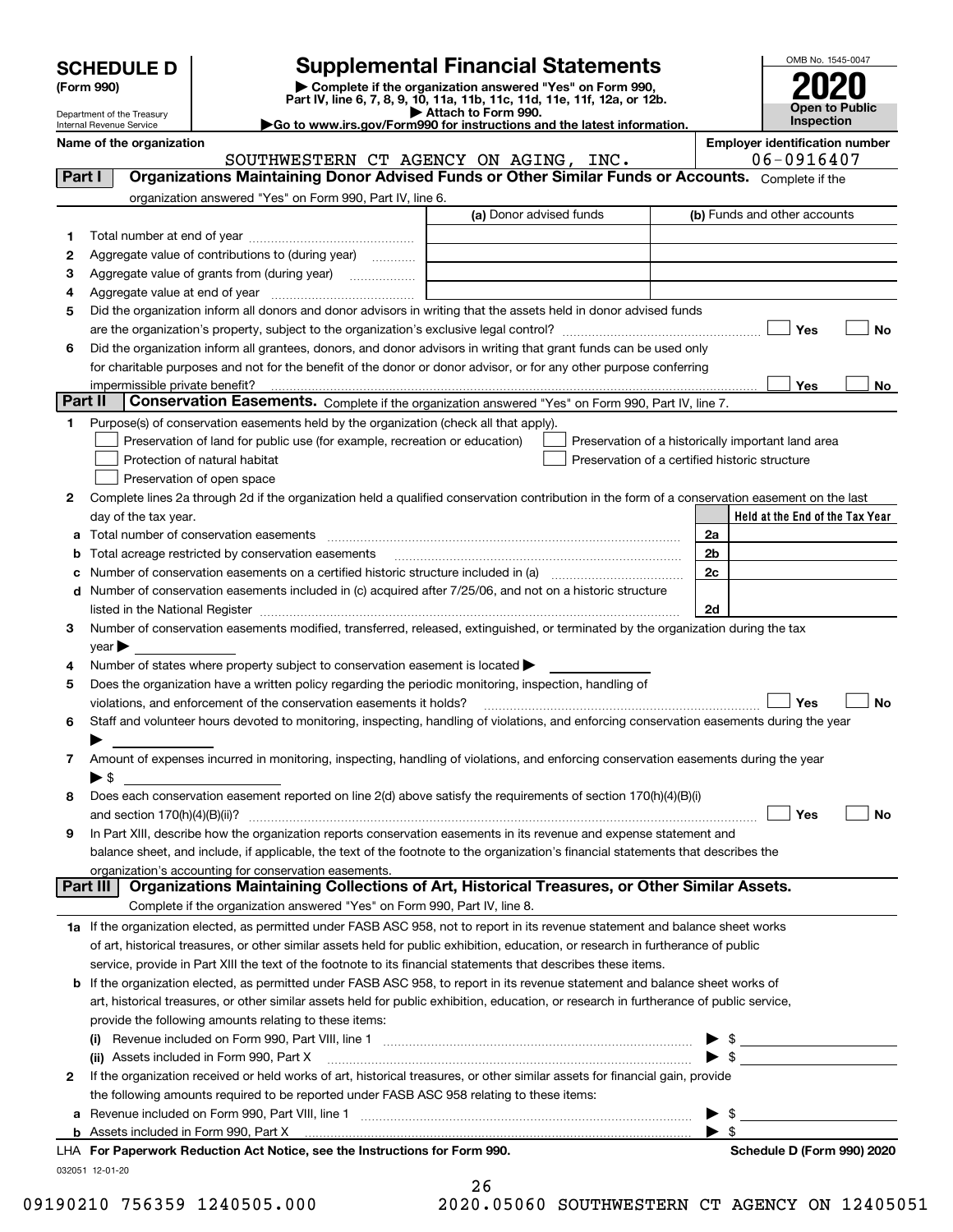|        | Schedule D (Form 990) 2020                                                                                                                                                                                                     | SOUTHWESTERN CT AGENCY ON AGING, INC.   |   |                |                                                                                                                                                                                                                                |                                 | 06-0916407 |                     |          | Page 2 |
|--------|--------------------------------------------------------------------------------------------------------------------------------------------------------------------------------------------------------------------------------|-----------------------------------------|---|----------------|--------------------------------------------------------------------------------------------------------------------------------------------------------------------------------------------------------------------------------|---------------------------------|------------|---------------------|----------|--------|
|        | Organizations Maintaining Collections of Art, Historical Treasures, or Other Similar Assets (continued)<br>Part III                                                                                                            |                                         |   |                |                                                                                                                                                                                                                                |                                 |            |                     |          |        |
| 3      | Using the organization's acquisition, accession, and other records, check any of the following that make significant use of its                                                                                                |                                         |   |                |                                                                                                                                                                                                                                |                                 |            |                     |          |        |
|        | collection items (check all that apply):                                                                                                                                                                                       |                                         |   |                |                                                                                                                                                                                                                                |                                 |            |                     |          |        |
| a      | Public exhibition                                                                                                                                                                                                              |                                         |   |                | Loan or exchange program                                                                                                                                                                                                       |                                 |            |                     |          |        |
| b      | Scholarly research                                                                                                                                                                                                             | е                                       |   |                | Other and the control of the control of the control of the control of the control of the control of the control of the control of the control of the control of the control of the control of the control of the control of th |                                 |            |                     |          |        |
| c      | Preservation for future generations                                                                                                                                                                                            |                                         |   |                |                                                                                                                                                                                                                                |                                 |            |                     |          |        |
| 4      | Provide a description of the organization's collections and explain how they further the organization's exempt purpose in Part XIII.                                                                                           |                                         |   |                |                                                                                                                                                                                                                                |                                 |            |                     |          |        |
| 5      | During the year, did the organization solicit or receive donations of art, historical treasures, or other similar assets                                                                                                       |                                         |   |                |                                                                                                                                                                                                                                |                                 |            |                     |          |        |
|        |                                                                                                                                                                                                                                |                                         |   |                |                                                                                                                                                                                                                                |                                 |            | Yes                 |          | No     |
|        | <b>Part IV</b><br>Escrow and Custodial Arrangements. Complete if the organization answered "Yes" on Form 990, Part IV, line 9, or                                                                                              |                                         |   |                |                                                                                                                                                                                                                                |                                 |            |                     |          |        |
|        | reported an amount on Form 990, Part X, line 21.                                                                                                                                                                               |                                         |   |                |                                                                                                                                                                                                                                |                                 |            |                     |          |        |
|        | 1a Is the organization an agent, trustee, custodian or other intermediary for contributions or other assets not included                                                                                                       |                                         |   |                |                                                                                                                                                                                                                                |                                 |            |                     |          |        |
|        |                                                                                                                                                                                                                                |                                         |   |                |                                                                                                                                                                                                                                |                                 |            | Yes                 |          | No     |
|        | b If "Yes," explain the arrangement in Part XIII and complete the following table:                                                                                                                                             |                                         |   |                |                                                                                                                                                                                                                                |                                 |            |                     |          |        |
|        |                                                                                                                                                                                                                                |                                         |   |                |                                                                                                                                                                                                                                |                                 |            | Amount              |          |        |
|        |                                                                                                                                                                                                                                |                                         |   |                |                                                                                                                                                                                                                                | 1c                              |            |                     |          |        |
|        | Additions during the year manufactured and an anti-manufactured and the year manufactured and all the year manufactured and all the year manufactured and all the year manufactured and all the year manufactured and all the  |                                         |   |                |                                                                                                                                                                                                                                | 1d                              |            |                     |          |        |
|        | Distributions during the year manufactured and continuum control of the year manufactured and control of the year manufactured and control of the year manufactured and control of the year manufactured and control of the ye |                                         |   |                |                                                                                                                                                                                                                                | 1e                              |            |                     |          |        |
|        |                                                                                                                                                                                                                                |                                         |   |                |                                                                                                                                                                                                                                | 1f                              |            |                     |          |        |
|        | 2a Did the organization include an amount on Form 990, Part X, line 21, for escrow or custodial account liability?                                                                                                             |                                         |   |                |                                                                                                                                                                                                                                |                                 |            | Yes                 |          | No     |
| Part V | <b>b</b> If "Yes," explain the arrangement in Part XIII. Check here if the explanation has been provided on Part XIII<br>Endowment Funds. Complete if the organization answered "Yes" on Form 990, Part IV, line 10.           |                                         |   |                |                                                                                                                                                                                                                                |                                 |            |                     |          |        |
|        |                                                                                                                                                                                                                                |                                         |   |                |                                                                                                                                                                                                                                |                                 |            |                     |          |        |
|        |                                                                                                                                                                                                                                | (a) Current year                        |   | (b) Prior year | (c) Two years back                                                                                                                                                                                                             | (d) Three years back            |            | (e) Four years back |          |        |
| 1a     | Beginning of year balance                                                                                                                                                                                                      |                                         |   |                |                                                                                                                                                                                                                                |                                 |            |                     |          |        |
|        |                                                                                                                                                                                                                                |                                         |   |                |                                                                                                                                                                                                                                |                                 |            |                     |          |        |
|        | Net investment earnings, gains, and losses                                                                                                                                                                                     |                                         |   |                |                                                                                                                                                                                                                                |                                 |            |                     |          |        |
|        | Other expenditures for facilities                                                                                                                                                                                              |                                         |   |                |                                                                                                                                                                                                                                |                                 |            |                     |          |        |
| е      |                                                                                                                                                                                                                                |                                         |   |                |                                                                                                                                                                                                                                |                                 |            |                     |          |        |
|        | and programs                                                                                                                                                                                                                   |                                         |   |                |                                                                                                                                                                                                                                |                                 |            |                     |          |        |
|        | End of year balance                                                                                                                                                                                                            |                                         |   |                |                                                                                                                                                                                                                                |                                 |            |                     |          |        |
| g<br>2 | Provide the estimated percentage of the current year end balance (line 1g, column (a)) held as:                                                                                                                                |                                         |   |                |                                                                                                                                                                                                                                |                                 |            |                     |          |        |
|        | Board designated or quasi-endowment                                                                                                                                                                                            |                                         | % |                |                                                                                                                                                                                                                                |                                 |            |                     |          |        |
|        | Permanent endowment >                                                                                                                                                                                                          | %                                       |   |                |                                                                                                                                                                                                                                |                                 |            |                     |          |        |
| с      | Term endowment $\blacktriangleright$                                                                                                                                                                                           | %                                       |   |                |                                                                                                                                                                                                                                |                                 |            |                     |          |        |
|        | The percentages on lines 2a, 2b, and 2c should equal 100%.                                                                                                                                                                     |                                         |   |                |                                                                                                                                                                                                                                |                                 |            |                     |          |        |
|        | 3a Are there endowment funds not in the possession of the organization that are held and administered for the organization                                                                                                     |                                         |   |                |                                                                                                                                                                                                                                |                                 |            |                     |          |        |
|        | by:                                                                                                                                                                                                                            |                                         |   |                |                                                                                                                                                                                                                                |                                 |            |                     | Yes      | No     |
|        | (i)                                                                                                                                                                                                                            |                                         |   |                |                                                                                                                                                                                                                                |                                 |            | 3a(i)               |          |        |
|        |                                                                                                                                                                                                                                |                                         |   |                |                                                                                                                                                                                                                                |                                 |            | 3a(ii)              |          |        |
|        |                                                                                                                                                                                                                                |                                         |   |                |                                                                                                                                                                                                                                |                                 |            | 3b                  |          |        |
|        | Describe in Part XIII the intended uses of the organization's endowment funds.                                                                                                                                                 |                                         |   |                |                                                                                                                                                                                                                                |                                 |            |                     |          |        |
|        | Land, Buildings, and Equipment.<br>Part VI                                                                                                                                                                                     |                                         |   |                |                                                                                                                                                                                                                                |                                 |            |                     |          |        |
|        | Complete if the organization answered "Yes" on Form 990, Part IV, line 11a. See Form 990, Part X, line 10.                                                                                                                     |                                         |   |                |                                                                                                                                                                                                                                |                                 |            |                     |          |        |
|        | Description of property                                                                                                                                                                                                        | (a) Cost or other<br>basis (investment) |   |                | (b) Cost or other<br>basis (other)                                                                                                                                                                                             | (c) Accumulated<br>depreciation |            | (d) Book value      |          |        |
|        |                                                                                                                                                                                                                                |                                         |   |                |                                                                                                                                                                                                                                |                                 |            |                     |          |        |
| b      |                                                                                                                                                                                                                                |                                         |   |                |                                                                                                                                                                                                                                |                                 |            |                     |          |        |
|        |                                                                                                                                                                                                                                |                                         |   |                | 53,457.                                                                                                                                                                                                                        | 53,457.                         |            |                     |          | 0.     |
| d      |                                                                                                                                                                                                                                |                                         |   |                | 498,718.                                                                                                                                                                                                                       | 434,586.                        |            |                     | 64, 132. |        |
|        | e Other                                                                                                                                                                                                                        |                                         |   |                |                                                                                                                                                                                                                                |                                 |            |                     |          |        |
|        |                                                                                                                                                                                                                                |                                         |   |                |                                                                                                                                                                                                                                |                                 |            |                     | 64, 132. |        |

**Schedule D (Form 990) 2020**

032052 12-01-20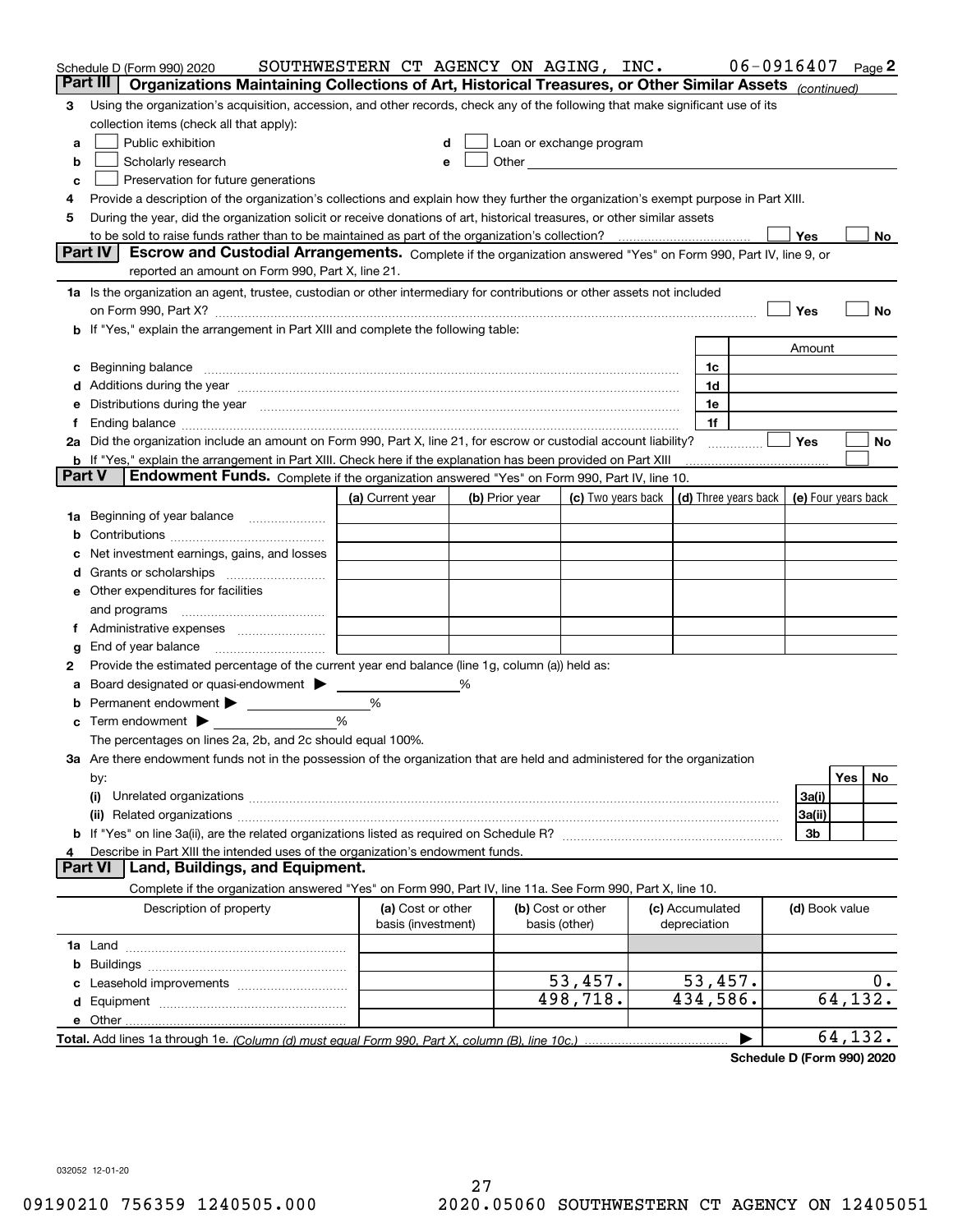|             | Schedule D (Form 990) 2020               | SOUTHWESTERN CT AGENCY ON AGING, INC.                                                                             |                 |                |  | 06-0916407                                                                                                                                           | Page $3$           |
|-------------|------------------------------------------|-------------------------------------------------------------------------------------------------------------------|-----------------|----------------|--|------------------------------------------------------------------------------------------------------------------------------------------------------|--------------------|
|             | Part VII Investments - Other Securities. |                                                                                                                   |                 |                |  |                                                                                                                                                      |                    |
|             |                                          | Complete if the organization answered "Yes" on Form 990, Part IV, line 11b. See Form 990, Part X, line 12.        |                 |                |  | (c) Method of valuation: Cost or end-of-year market value                                                                                            |                    |
|             |                                          | (a) Description of security or category (including name of security)                                              |                 | (b) Book value |  |                                                                                                                                                      |                    |
|             |                                          |                                                                                                                   |                 |                |  |                                                                                                                                                      |                    |
| $(3)$ Other |                                          | (2) Closely held equity interests [11] [2] Closely held equity interests                                          |                 |                |  |                                                                                                                                                      |                    |
| (A)         |                                          |                                                                                                                   |                 |                |  |                                                                                                                                                      |                    |
| (B)         |                                          |                                                                                                                   |                 |                |  |                                                                                                                                                      |                    |
| (C)         |                                          |                                                                                                                   |                 |                |  |                                                                                                                                                      |                    |
| (D)         |                                          |                                                                                                                   |                 |                |  |                                                                                                                                                      |                    |
| (E)         |                                          |                                                                                                                   |                 |                |  |                                                                                                                                                      |                    |
| (F)         |                                          |                                                                                                                   |                 |                |  |                                                                                                                                                      |                    |
| (G)         |                                          |                                                                                                                   |                 |                |  |                                                                                                                                                      |                    |
| (H)         |                                          |                                                                                                                   |                 |                |  |                                                                                                                                                      |                    |
|             |                                          | Total. (Col. (b) must equal Form 990, Part X, col. (B) line 12.)                                                  |                 |                |  |                                                                                                                                                      |                    |
|             |                                          | Part VIII Investments - Program Related.                                                                          |                 |                |  |                                                                                                                                                      |                    |
|             |                                          | Complete if the organization answered "Yes" on Form 990, Part IV, line 11c. See Form 990, Part X, line 13.        |                 |                |  |                                                                                                                                                      |                    |
|             | (a) Description of investment            |                                                                                                                   |                 | (b) Book value |  | (c) Method of valuation: Cost or end-of-year market value                                                                                            |                    |
| (1)         |                                          |                                                                                                                   |                 |                |  |                                                                                                                                                      |                    |
| (2)         |                                          |                                                                                                                   |                 |                |  |                                                                                                                                                      |                    |
| (3)<br>(4)  |                                          |                                                                                                                   |                 |                |  |                                                                                                                                                      |                    |
| (5)         |                                          |                                                                                                                   |                 |                |  |                                                                                                                                                      |                    |
| (6)         |                                          |                                                                                                                   |                 |                |  |                                                                                                                                                      |                    |
| (7)         |                                          |                                                                                                                   |                 |                |  |                                                                                                                                                      |                    |
| (8)         |                                          |                                                                                                                   |                 |                |  |                                                                                                                                                      |                    |
| (9)         |                                          |                                                                                                                   |                 |                |  |                                                                                                                                                      |                    |
|             |                                          | Total. (Col. (b) must equal Form 990, Part X, col. (B) line 13.)                                                  |                 |                |  |                                                                                                                                                      |                    |
| Part IX     | <b>Other Assets.</b>                     |                                                                                                                   |                 |                |  |                                                                                                                                                      |                    |
|             |                                          | Complete if the organization answered "Yes" on Form 990, Part IV, line 11d. See Form 990, Part X, line 15.        |                 |                |  |                                                                                                                                                      |                    |
|             |                                          |                                                                                                                   | (a) Description |                |  | (b) Book value                                                                                                                                       |                    |
| (1)         |                                          |                                                                                                                   |                 |                |  |                                                                                                                                                      |                    |
| (2)         |                                          |                                                                                                                   |                 |                |  |                                                                                                                                                      |                    |
| (3)         |                                          |                                                                                                                   |                 |                |  |                                                                                                                                                      |                    |
| (4)         |                                          |                                                                                                                   |                 |                |  |                                                                                                                                                      |                    |
| (5)<br>(6)  |                                          |                                                                                                                   |                 |                |  |                                                                                                                                                      |                    |
| (7)         |                                          |                                                                                                                   |                 |                |  |                                                                                                                                                      |                    |
| (8)         |                                          |                                                                                                                   |                 |                |  |                                                                                                                                                      |                    |
| (9)         |                                          |                                                                                                                   |                 |                |  |                                                                                                                                                      |                    |
|             |                                          |                                                                                                                   |                 |                |  |                                                                                                                                                      |                    |
| Part X      | <b>Other Liabilities.</b>                |                                                                                                                   |                 |                |  |                                                                                                                                                      |                    |
|             |                                          | Complete if the organization answered "Yes" on Form 990, Part IV, line 11e or 11f. See Form 990, Part X, line 25. |                 |                |  |                                                                                                                                                      |                    |
| 1.          |                                          | (a) Description of liability                                                                                      |                 |                |  | (b) Book value                                                                                                                                       |                    |
| (1)         | Federal income taxes                     |                                                                                                                   |                 |                |  |                                                                                                                                                      |                    |
| (2)         |                                          | DUE TO GRANTEES AND CONTRACTORS                                                                                   |                 |                |  | 69, 159.                                                                                                                                             |                    |
| (3)         |                                          |                                                                                                                   |                 |                |  |                                                                                                                                                      |                    |
| (4)         |                                          |                                                                                                                   |                 |                |  |                                                                                                                                                      |                    |
| (5)         |                                          |                                                                                                                   |                 |                |  |                                                                                                                                                      |                    |
| (6)         |                                          |                                                                                                                   |                 |                |  |                                                                                                                                                      |                    |
| (7)         |                                          |                                                                                                                   |                 |                |  |                                                                                                                                                      |                    |
| (8)<br>(9)  |                                          |                                                                                                                   |                 |                |  |                                                                                                                                                      |                    |
|             |                                          |                                                                                                                   |                 |                |  | 69, 159.                                                                                                                                             |                    |
|             |                                          |                                                                                                                   |                 |                |  | 2. Liability for uncertain tax positions. In Part XIII, provide the text of the footnote to the organization's financial statements that reports the |                    |
|             |                                          |                                                                                                                   |                 |                |  | organization's liability for uncertain tax positions under FASB ASC 740. Check here if the text of the footnote has been provided in Part XIII       | $\boxed{\text{X}}$ |

**Schedule D (Form 990) 2020**

06-0916407 Page 3

032053 12-01-20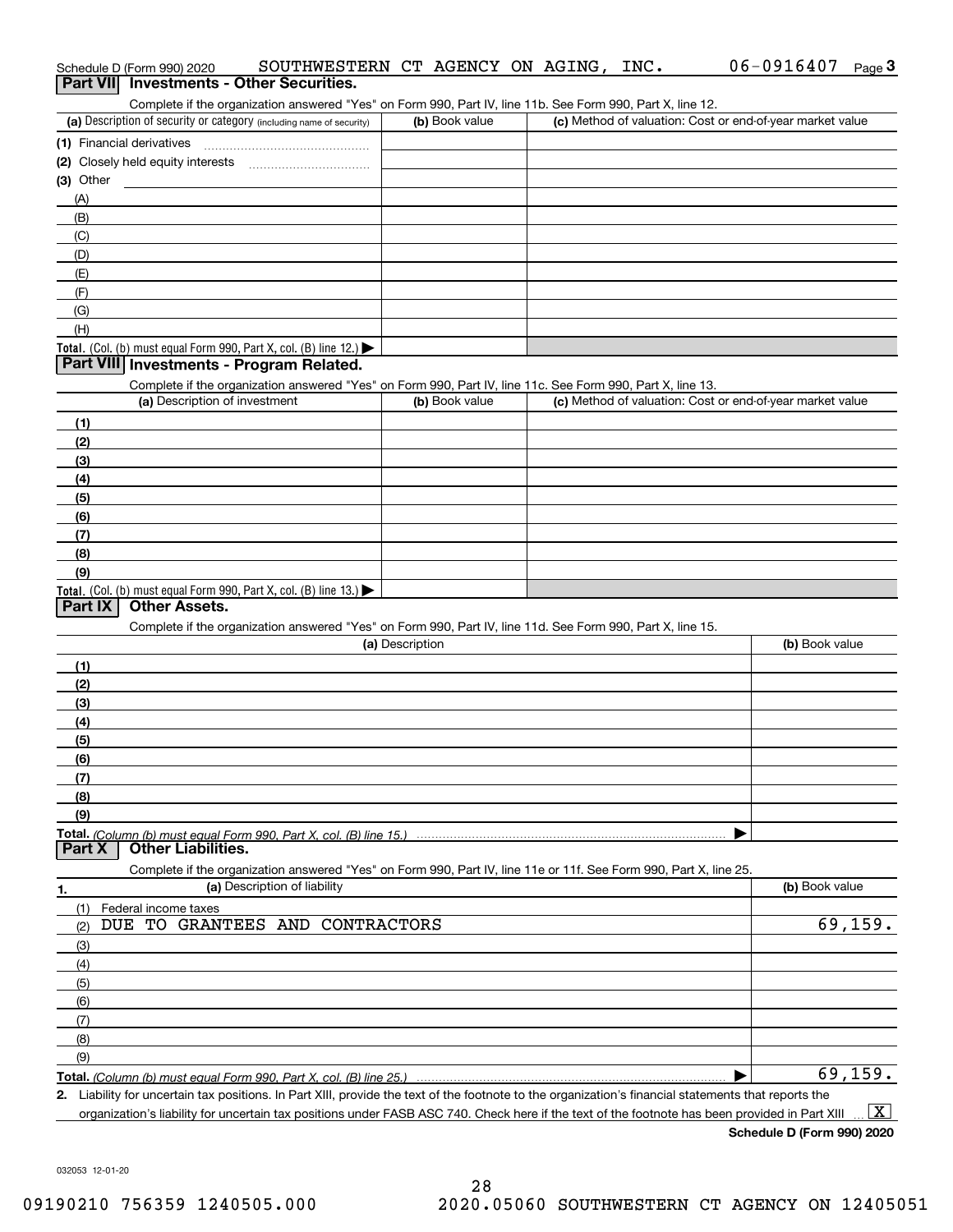|    | SOUTHWESTERN CT AGENCY ON AGING, INC.<br>Schedule D (Form 990) 2020                                                                                                                                                                  |                |         |                | $06 - 0916407$<br>Page 4     |
|----|--------------------------------------------------------------------------------------------------------------------------------------------------------------------------------------------------------------------------------------|----------------|---------|----------------|------------------------------|
|    | Reconciliation of Revenue per Audited Financial Statements With Revenue per Return.<br><b>Part XI</b>                                                                                                                                |                |         |                |                              |
|    | Complete if the organization answered "Yes" on Form 990, Part IV, line 12a.                                                                                                                                                          |                |         |                |                              |
| 1  | Total revenue, gains, and other support per audited financial statements                                                                                                                                                             |                |         | $\blacksquare$ | $\overline{13,989,314}$ .    |
| 2  | Amounts included on line 1 but not on Form 990, Part VIII, line 12:                                                                                                                                                                  |                |         |                |                              |
| a  |                                                                                                                                                                                                                                      | 2a             | 68,574. |                |                              |
|    |                                                                                                                                                                                                                                      | 2 <sub>b</sub> |         |                |                              |
| c  | Recoveries of prior year grants [11] Recoveries of prior year grants [11] Recoveries of prior year grants                                                                                                                            | 2c             |         |                |                              |
| d  | Other (Describe in Part XIII.) <b>Construction Contract Construction</b> [                                                                                                                                                           | 2d             |         |                |                              |
| е  | Add lines 2a through 2d                                                                                                                                                                                                              |                |         | 2e             | 68,574.                      |
| 3  |                                                                                                                                                                                                                                      |                |         | $\mathbf{3}$   | 13,920,740.                  |
| 4  | Amounts included on Form 990, Part VIII, line 12, but not on line 1:                                                                                                                                                                 |                |         |                |                              |
|    | Investment expenses not included on Form 990, Part VIII, line 7b [100] [100] [4a]                                                                                                                                                    |                | 14,783. |                |                              |
|    |                                                                                                                                                                                                                                      | 4 <sub>h</sub> |         |                |                              |
| c. | Add lines 4a and 4b                                                                                                                                                                                                                  |                |         | 4с             | $\frac{14,783}{13,935,523.}$ |
|    |                                                                                                                                                                                                                                      |                |         | $\overline{5}$ |                              |
|    |                                                                                                                                                                                                                                      |                |         |                |                              |
|    | Part XII   Reconciliation of Expenses per Audited Financial Statements With Expenses per Return.                                                                                                                                     |                |         |                |                              |
|    | Complete if the organization answered "Yes" on Form 990, Part IV, line 12a.                                                                                                                                                          |                |         |                |                              |
| 1  | Total expenses and losses per audited financial statements [11] [12] manuscription and contract the statements [13] manuscription and the statements [13] manuscription and the statements and the statements and the statemen       |                |         | $\mathbf{1}$   | 12,753,210.                  |
| 2  | Amounts included on line 1 but not on Form 990, Part IX, line 25:                                                                                                                                                                    |                |         |                |                              |
| a  |                                                                                                                                                                                                                                      | 2a             |         |                |                              |
|    | Prior year adjustments <i>www.www.www.www.www.www.www.www.www.</i> ww.                                                                                                                                                               | 2 <sub>b</sub> |         |                |                              |
|    |                                                                                                                                                                                                                                      | 2c             |         |                |                              |
|    |                                                                                                                                                                                                                                      | 2d             |         |                |                              |
|    | Add lines 2a through 2d <b>contained a contained a contained a contained a contained a contained a contained a contained a contact a contact a contact a contact a contact a contact a contact a contact a contact a contact a c</b> |                |         | 2e             | 0.                           |
| 3  |                                                                                                                                                                                                                                      |                |         | $\mathbf{a}$   | 12, 753, 210.                |
| 4  | Amounts included on Form 990, Part IX, line 25, but not on line 1:                                                                                                                                                                   |                |         |                |                              |
|    |                                                                                                                                                                                                                                      |                | 14,783. |                |                              |
| b  |                                                                                                                                                                                                                                      | 4b             |         |                |                              |
|    | c Add lines 4a and 4b                                                                                                                                                                                                                |                |         | 4c             | 14,783.                      |
|    | Part XIII Supplemental Information.                                                                                                                                                                                                  |                |         | 5              | 12,767,993.                  |

Provide the descriptions required for Part II, lines 3, 5, and 9; Part III, lines 1a and 4; Part IV, lines 1b and 2b; Part V, line 4; Part X, line 2; Part XI, lines 2d and 4b; and Part XII, lines 2d and 4b. Also complete this part to provide any additional information.

PART X, LINE 2:

SWCAA RECOGNIZES THE EFFECT OF INCOME TAX POSITIONS ONLY IF THOSE

POSITIONS ARE MORE LIKELY THAN NOT TO BE SUSTAINED. MANAGEMENT HAS

DETERMINED THAT THE SWCAA HAD NO UNCERTAIN TAX POSITIONS THAT WOULD

REQUIRE FINANCIAL STATEMENT RECOGNITION OR DISCLOSURE. THE SWCAA NO LONGER

29

### SUBJECT TO EXAMINATIONS BY THE APPLICABLE TAX JURISDICTIONS FOR PERIODS

PRIOR TO 2018.

032054 12-01-20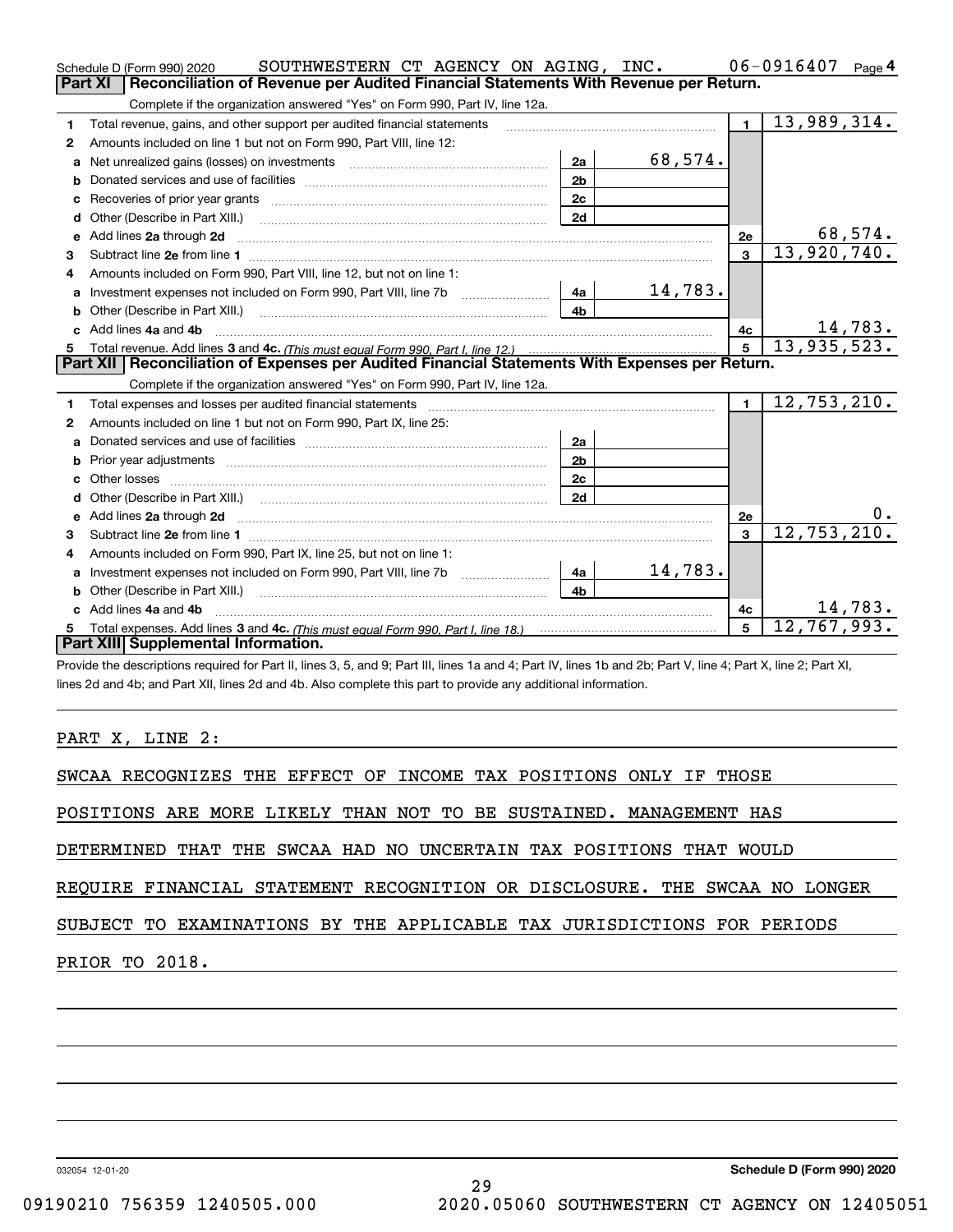| <b>SCHEDULE I</b><br>(Form 990)                                                                                                                                                                                                                                                                                |                                                                                                                                                                                                                                                                                                                                                                                         | <b>Grants and Other Assistance to Organizations,</b><br>Governments, and Individuals in the United States<br>Complete if the organization answered "Yes" on Form 990, Part IV, line 21 or 22. |            |                |  |  | OMB No. 1545-0047                         |  |  |  |
|----------------------------------------------------------------------------------------------------------------------------------------------------------------------------------------------------------------------------------------------------------------------------------------------------------------|-----------------------------------------------------------------------------------------------------------------------------------------------------------------------------------------------------------------------------------------------------------------------------------------------------------------------------------------------------------------------------------------|-----------------------------------------------------------------------------------------------------------------------------------------------------------------------------------------------|------------|----------------|--|--|-------------------------------------------|--|--|--|
| Attach to Form 990.<br><b>Open to Public</b><br>Department of the Treasury                                                                                                                                                                                                                                     |                                                                                                                                                                                                                                                                                                                                                                                         |                                                                                                                                                                                               |            |                |  |  |                                           |  |  |  |
| Internal Revenue Service<br>Inspection<br>Go to www.irs.gov/Form990 for the latest information.                                                                                                                                                                                                                |                                                                                                                                                                                                                                                                                                                                                                                         |                                                                                                                                                                                               |            |                |  |  |                                           |  |  |  |
|                                                                                                                                                                                                                                                                                                                | <b>Employer identification number</b><br>Name of the organization<br>06-0916407<br>SOUTHWESTERN CT AGENCY ON AGING, INC.                                                                                                                                                                                                                                                                |                                                                                                                                                                                               |            |                |  |  |                                           |  |  |  |
| Part I<br><b>General Information on Grants and Assistance</b>                                                                                                                                                                                                                                                  |                                                                                                                                                                                                                                                                                                                                                                                         |                                                                                                                                                                                               |            |                |  |  |                                           |  |  |  |
| 1                                                                                                                                                                                                                                                                                                              | Does the organization maintain records to substantiate the amount of the grants or assistance, the grantees' eligibility for the grants or assistance, and the selection<br>$\boxed{\text{X}}$ Yes<br>l No                                                                                                                                                                              |                                                                                                                                                                                               |            |                |  |  |                                           |  |  |  |
| Describe in Part IV the organization's procedures for monitoring the use of grant funds in the United States.<br>$\mathbf{2}$<br>Part II<br>Grants and Other Assistance to Domestic Organizations and Domestic Governments. Complete if the organization answered "Yes" on Form 990, Part IV, line 21, for any |                                                                                                                                                                                                                                                                                                                                                                                         |                                                                                                                                                                                               |            |                |  |  |                                           |  |  |  |
|                                                                                                                                                                                                                                                                                                                |                                                                                                                                                                                                                                                                                                                                                                                         |                                                                                                                                                                                               |            |                |  |  |                                           |  |  |  |
| 1 (a) Name and address of organization<br>or government                                                                                                                                                                                                                                                        | recipient that received more than \$5,000. Part II can be duplicated if additional space is needed.<br>(f) Method of<br>(c) IRC section<br>(d) Amount of<br>(e) Amount of<br>(g) Description of<br>(h) Purpose of grant<br>$(b)$ EIN<br>valuation (book,<br>noncash assistance<br>or assistance<br>(if applicable)<br>cash grant<br>non-cash<br>FMV, appraisal,<br>assistance<br>other) |                                                                                                                                                                                               |            |                |  |  |                                           |  |  |  |
| CATHOLIC CHARITIES OF FAIRFIELD<br>COUNTY - 238 JEWETT AVE -<br>BRIDGPORT, CT 06606                                                                                                                                                                                                                            | $06 - 0653053$ $501(C)(3)$                                                                                                                                                                                                                                                                                                                                                              |                                                                                                                                                                                               | 947,576.   | 0.             |  |  | ELDERLY NUTRITION / HOME<br>CARE SERVICES |  |  |  |
| CITY OF BRIDGEPORT<br><b>45 LYON TERRANCE</b><br>BRIDGEPORT, CT 06604                                                                                                                                                                                                                                          | 63-6001209 BRIDGEPORT                                                                                                                                                                                                                                                                                                                                                                   | CITY OF                                                                                                                                                                                       | 13,542.    | $\mathbf{0}$ . |  |  | ELDERLY NUTRITION / HOME<br>CARE SERVICES |  |  |  |
| COMMUNITY HEALTH CENTER INC.<br>635 MAIN STREET<br>MIDDLETOWN, CT 06457                                                                                                                                                                                                                                        | $06-0897105$ 501(C)(3)                                                                                                                                                                                                                                                                                                                                                                  |                                                                                                                                                                                               | 24, 200.   | $\mathbf{0}$ . |  |  | ELDERLY NUTRITION / HOME<br>CARE SERVICES |  |  |  |
| CONNECTICUT LEGAL SERVICES INC.<br>62 WASHINGTON STREET FOURTH FLOOR<br>MIDDLETOWN, CT 06457                                                                                                                                                                                                                   | $06 - 0955461$ 501(C)(3)                                                                                                                                                                                                                                                                                                                                                                |                                                                                                                                                                                               | 45,000.    | $\mathbf{0}$ . |  |  | ELDERLY NUTRITION / HOME<br>CARE SERVICES |  |  |  |
| CREATIVE CULINARY SERVICES<br>109 WINESAP ROAD<br>STAMFORD, CT 06903                                                                                                                                                                                                                                           | $20 - 3392304$ C CORP                                                                                                                                                                                                                                                                                                                                                                   |                                                                                                                                                                                               | 59,220.    | 0.             |  |  | ELDERLY NUTRITION / HOME<br>CARE SERVICES |  |  |  |
| CW RESOURCES INC.<br>200 MYRTLE ST<br>NEW BRITAIN, CT 06053                                                                                                                                                                                                                                                    | $06 - 0806499$ 501(C)(3)                                                                                                                                                                                                                                                                                                                                                                |                                                                                                                                                                                               | 1,377,467. | $\mathbf{0}$ . |  |  | ELDERLY NUTRITION / HOME<br>CARE SERVICES |  |  |  |
| Enter total number of section $501(c)(3)$ and government organizations listed in the line 1 table<br>$\mathbf{2}$                                                                                                                                                                                              |                                                                                                                                                                                                                                                                                                                                                                                         |                                                                                                                                                                                               |            |                |  |  | 23.                                       |  |  |  |
| Enter total number of other organizations listed in the line 1 table<br>3                                                                                                                                                                                                                                      |                                                                                                                                                                                                                                                                                                                                                                                         |                                                                                                                                                                                               |            |                |  |  | $1$ .                                     |  |  |  |

**For Paperwork Reduction Act Notice, see the Instructions for Form 990. Schedule I (Form 990) 2020** LHA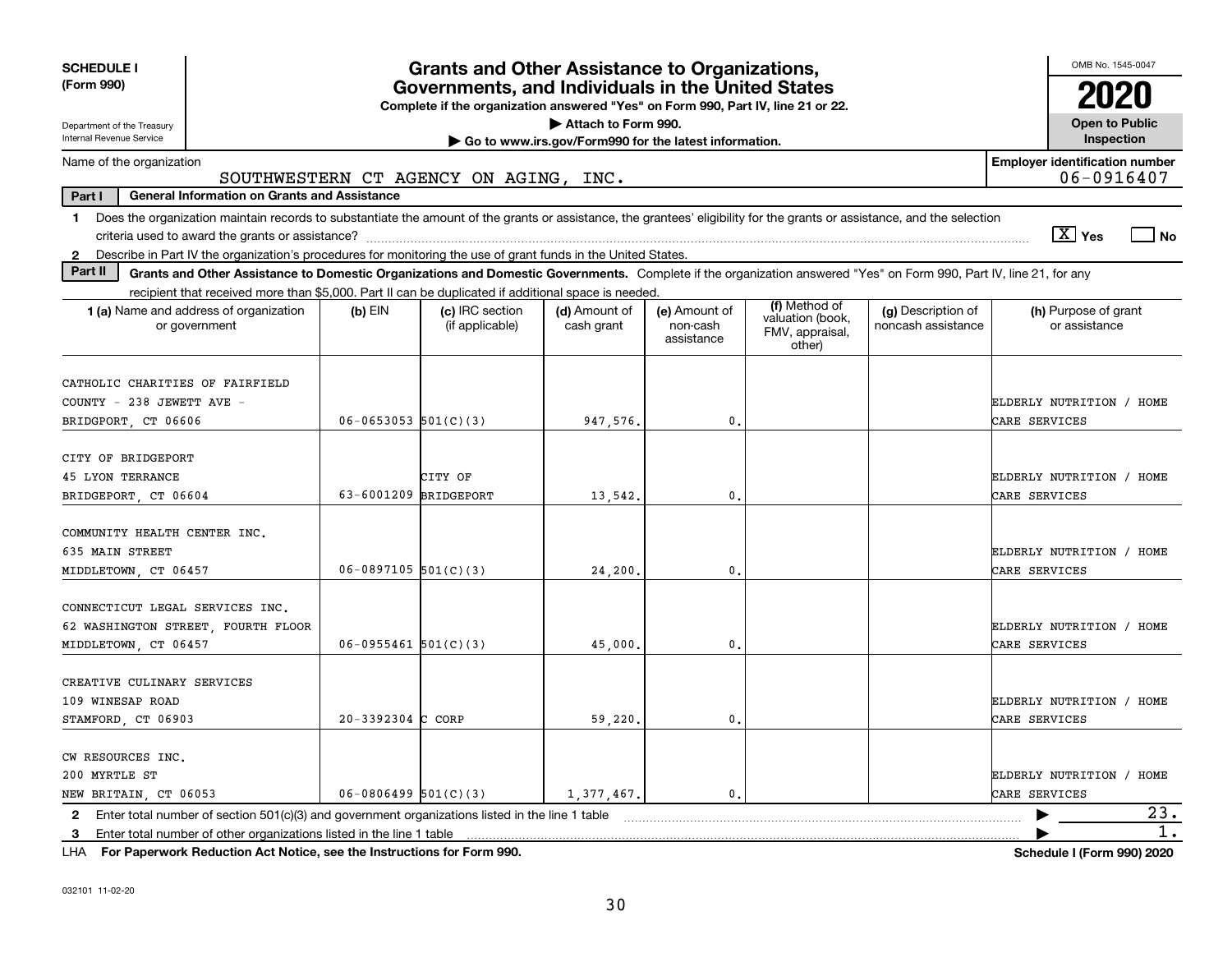#### Schedule I (Form 990) Page 1 SOUTHWESTERN CT AGENCY ON AGING, INC. 06-0916407

| (a) Name and address of<br>organization or government | $(b)$ EIN                  | (c) IRC section<br>if applicable | (d) Amount of<br>cash grant | (e) Amount of<br>non-cash<br>assistance | (f) Method of<br>valuation<br>(book, FMV,<br>appraisal, other) | (g) Description of<br>non-cash assistance | (h) Purpose of grant<br>or assistance |
|-------------------------------------------------------|----------------------------|----------------------------------|-----------------------------|-----------------------------------------|----------------------------------------------------------------|-------------------------------------------|---------------------------------------|
| ELDERHOUSE INC.                                       |                            |                                  |                             |                                         |                                                                |                                           |                                       |
| 7 LEWIS ST.                                           |                            |                                  |                             |                                         |                                                                |                                           | ELDERLY NUTRITION / HOME              |
| NORWALK, CT 06851                                     | $06-0963343$ $501(C)(3)$   |                                  | 52,508.                     | $\mathbf 0$ .                           |                                                                |                                           | CARE SERVICES                         |
| FAIRFIELD COUNTY HOSPICE HOUSE,                       |                            |                                  |                             |                                         |                                                                |                                           |                                       |
| INC. - ONE DEN RD - STAMFORD, CT                      |                            |                                  |                             |                                         |                                                                |                                           | ELDERLY NUTRITION / HOME              |
| 06902                                                 | $45 - 4166197$ $501(C)(3)$ |                                  | 16,410                      | 0.                                      |                                                                |                                           | CARE SERVICES                         |
| FAMILY & CHILDREN'S AGENCY                            |                            |                                  |                             |                                         |                                                                |                                           |                                       |
| 9 MOTT AVE 4TH FL                                     |                            |                                  |                             |                                         |                                                                |                                           | ELDERLY NUTRITION / HOME              |
| NORWALK, CT 06850                                     | $06-0970985$ 501(C)(3)     |                                  | 116,531.                    | $\mathfrak{o}$ .                        |                                                                |                                           | CARE SERVICES                         |
|                                                       |                            |                                  |                             |                                         |                                                                |                                           |                                       |
| FAMILY CENTERS INC.                                   |                            |                                  |                             |                                         |                                                                |                                           |                                       |
| 40 ARCH STREET                                        |                            |                                  |                             |                                         |                                                                |                                           | ELDERLY NUTRITION / HOME              |
| GREENWICH, CT 06830                                   | $06 - 0646656$ 501(C)(3)   |                                  | 7,500                       | 0.                                      |                                                                |                                           | CARE SERVICES                         |
| HALL NEIGHBORHOOD HOUSE                               |                            |                                  |                             |                                         |                                                                |                                           |                                       |
| 52 GEORGE E PIPKIN'S WAY                              |                            |                                  |                             |                                         |                                                                |                                           | ELDERLY NUTRITION / HOME              |
| BRIDGEPORT, CT 06608                                  | $06 - 0676851$ 501(C)(3)   |                                  | 36,912.                     | $\mathbf{0}$                            |                                                                |                                           | CARE SERVICES                         |
| HARTFORD HEALTHCARE AT HOME                           |                            |                                  |                             |                                         |                                                                |                                           |                                       |
| 1290 SILAS DEANE HWY, NO. 4B                          |                            |                                  |                             |                                         |                                                                |                                           | ELDERLY NUTRITION / HOME              |
| WETHERSFIELD, CT 06109                                | $06 - 0646938$ 501(C)(3)   |                                  | 11,000.                     | $\mathbf{0}$                            |                                                                |                                           | CARE SERVICES                         |
|                                                       |                            |                                  |                             |                                         |                                                                |                                           |                                       |
| JEWISH FAMILY SERVICE OF STAMFORD                     |                            |                                  |                             |                                         |                                                                |                                           |                                       |
| INC. - 196 GREYROCK PLACE -                           |                            |                                  |                             |                                         |                                                                |                                           | ELDERLY NUTRITION / HOME              |
| STAMFORD, CT 06901                                    | $06-1130830$ 501(C)(3)     |                                  | 18,000                      | $\mathfrak{o}$ .                        |                                                                |                                           | CARE SERVICES                         |
| MONITOR MY HEALTH INC.                                |                            |                                  |                             |                                         |                                                                |                                           |                                       |
| 1000 LAFAYETTE BLVD, STE 1100                         |                            |                                  |                             |                                         |                                                                |                                           | ELDERLY NUTRITION / HOME              |
| BRIDGEPORT, CT 06604                                  | $81 - 4498882$ 501(C)(3)   |                                  | 30,280.                     | $\mathfrak{o}$ .                        |                                                                |                                           | CARE SERVICES                         |
|                                                       |                            |                                  |                             |                                         |                                                                |                                           |                                       |
| MONROE SENIOR CENTER                                  |                            |                                  |                             |                                         |                                                                |                                           |                                       |
| 7 FAN HILL RD                                         |                            |                                  |                             |                                         |                                                                |                                           | ELDERLY NUTRITION / HOME              |
| MONROE CT 06468                                       |                            | TOWN OF MONROE                   | 10.287.                     | $\mathfrak{o}$ .                        |                                                                |                                           | CARE SERVICES                         |

**Schedule I (Form 990)**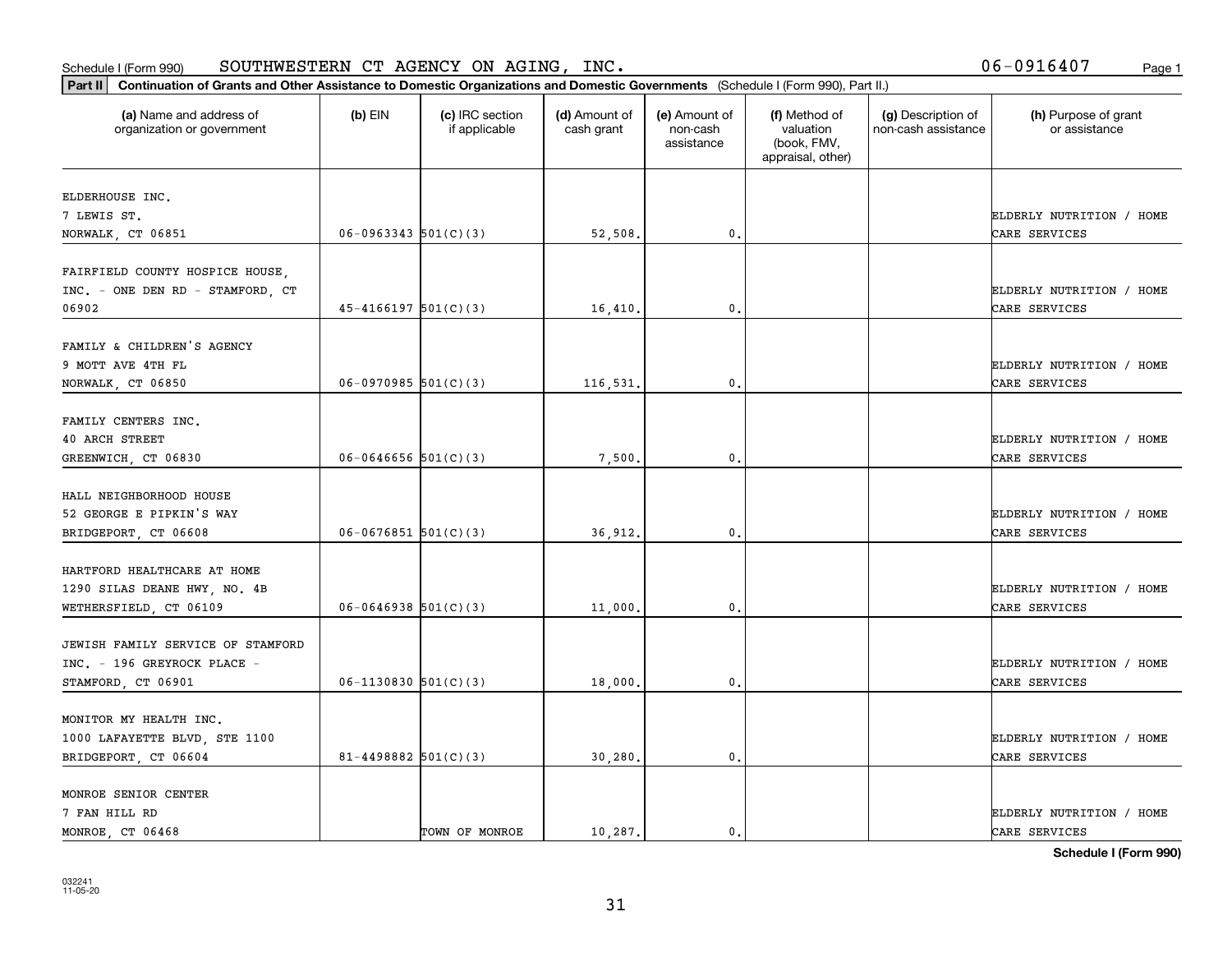#### Schedule I (Form 990)  ${\tt SOUTHWESTERN}$   ${\tt CT}$   ${\tt AGENCY}$   ${\tt ON}$   ${\tt AGING}$  ,  ${\tt INC}$  ,  ${\tt NNC}$  ,  ${\tt NNC}$  ,  ${\tt NNC}$  ,  ${\tt NNC}$  ,  ${\tt NNC}$  ,  ${\tt NNC}$  ,  ${\tt NNC}$  ,  ${\tt NNC}$  ,  ${\tt NNC}$  ,  ${\tt NNC}$  ,  ${\tt NNC}$  ,  ${\tt NNC}$  ,  ${\tt NNC}$  ,  ${\tt NNC}$  ,  ${\tt$

06-0916407

| Part II   Continuation of Grants and Other Assistance to Domestic Organizations and Domestic Governments (Schedule I (Form 990), Part II.) |                            |                                  |                             |                                         |                                                                |                                           |                                       |
|--------------------------------------------------------------------------------------------------------------------------------------------|----------------------------|----------------------------------|-----------------------------|-----------------------------------------|----------------------------------------------------------------|-------------------------------------------|---------------------------------------|
| (a) Name and address of<br>organization or government                                                                                      | $(b)$ EIN                  | (c) IRC section<br>if applicable | (d) Amount of<br>cash grant | (e) Amount of<br>non-cash<br>assistance | (f) Method of<br>valuation<br>(book, FMV,<br>appraisal, other) | (g) Description of<br>non-cash assistance | (h) Purpose of grant<br>or assistance |
| NORWALK SENIOR CENTER                                                                                                                      |                            |                                  |                             |                                         |                                                                |                                           |                                       |
| 11 ALLEN RD                                                                                                                                |                            |                                  |                             |                                         |                                                                |                                           | ELDERLY NUTRITION / HOME              |
| NORWALK, CT 06851                                                                                                                          | $23 - 7121169$ 501(C)(3)   |                                  | 42,256.                     | 0.                                      |                                                                |                                           | CARE SERVICES                         |
|                                                                                                                                            |                            |                                  |                             |                                         |                                                                |                                           |                                       |
| OVER 60 CLUB                                                                                                                               |                            |                                  |                             |                                         |                                                                |                                           |                                       |
| 628 MAIN STREET                                                                                                                            |                            |                                  |                             |                                         |                                                                |                                           | ELDERLY NUTRITION / HOME              |
| STAMFORD, CT 06901                                                                                                                         | $45 - 5398824$ $501(C)(3)$ |                                  | 29,018.                     | 0.                                      |                                                                |                                           | CARE SERVICES                         |
|                                                                                                                                            |                            |                                  |                             |                                         |                                                                |                                           |                                       |
| SALVATION ARMY NATIONAL CORP.                                                                                                              |                            |                                  |                             |                                         |                                                                |                                           |                                       |
| 615 SLANTERS LANE                                                                                                                          |                            |                                  |                             |                                         |                                                                |                                           | ELDERLY NUTRITION / HOME              |
| ALEXANDRIA, VA 22314                                                                                                                       | $22 - 2406433$ 501(C)(3)   |                                  | 33,746.                     | $\mathbf{0}$ .                          |                                                                |                                           | CARE SERVICES                         |
| SILVERSOURCE                                                                                                                               |                            |                                  |                             |                                         |                                                                |                                           |                                       |
| 2009 SUMMER STREET                                                                                                                         |                            |                                  |                             |                                         |                                                                |                                           | ELDERLY NUTRITION / HOME              |
| STAMFORD, CT 06905                                                                                                                         | $06 - 0646916$ 501(C)(3)   |                                  | 57,500.                     | 0.                                      |                                                                |                                           | CARE SERVICES                         |
|                                                                                                                                            |                            |                                  |                             |                                         |                                                                |                                           |                                       |
| STAMFORD SENIOR CENTER INC.                                                                                                                |                            |                                  |                             |                                         |                                                                |                                           |                                       |
| 888 WASHINGTON BLVD 2ND FLOOR                                                                                                              |                            |                                  |                             |                                         |                                                                |                                           | ELDERLY NUTRITION / HOME              |
| STAMFORD, CT 06901                                                                                                                         | $06 - 1456561$ 501(C)(3)   |                                  | 46,005.                     | 0.                                      |                                                                |                                           | CARE SERVICES                         |
|                                                                                                                                            |                            |                                  |                             |                                         |                                                                |                                           |                                       |
| STERLING HOUSE COMMUNITY CENTER                                                                                                            |                            |                                  |                             |                                         |                                                                |                                           |                                       |
| 2283 MAIN STREET                                                                                                                           |                            |                                  |                             |                                         |                                                                |                                           | ELDERLY NUTRITION / HOME              |
| STRATFORD, CT 06615                                                                                                                        | $06 - 0665192$ 501(C)(3)   |                                  | 5,656.                      | 0.                                      |                                                                |                                           | CARE SERVICES                         |
|                                                                                                                                            |                            |                                  |                             |                                         |                                                                |                                           |                                       |
| STRATFORD SENIOR SERVICES                                                                                                                  |                            |                                  |                             |                                         |                                                                |                                           |                                       |
| 1000 W BROAD ST                                                                                                                            |                            |                                  |                             |                                         |                                                                |                                           | ELDERLY NUTRITION / HOME              |
| STRATFORD, CT 06615                                                                                                                        |                            | TOWN OF STRATFOR                 | 16,421.                     | $\mathfrak{o}$ .                        |                                                                |                                           | CARE SERVICES                         |
|                                                                                                                                            |                            |                                  |                             |                                         |                                                                |                                           |                                       |
| THE JEWISH HOME FOR THE ELDERLY OF                                                                                                         |                            |                                  |                             |                                         |                                                                |                                           |                                       |
| FAIRFIELD COUNTY - 4200 PARK AVE -                                                                                                         |                            |                                  |                             |                                         |                                                                |                                           | ELDERLY NUTRITION / HOME              |
| BRIDGEPORT, CT 06604                                                                                                                       | $06 - 0846991$ 501(C)(3)   |                                  | 46,605.                     | $\mathfrak o$ .                         |                                                                |                                           | CARE SERVICES                         |
| TOWN OF TRUMBULL HUMAN SERVICES                                                                                                            |                            |                                  |                             |                                         |                                                                |                                           |                                       |
| 5866 MAIN STREET                                                                                                                           |                            |                                  |                             |                                         |                                                                |                                           | ELDERLY NUTRITION / HOME              |
| TRUMBULL CT 06611                                                                                                                          |                            | TOWN OF TRUMBULL                 | 16,406.                     | $\mathbf{0}$ .                          |                                                                |                                           | CARE SERVICES                         |

**Schedule I (Form 990)**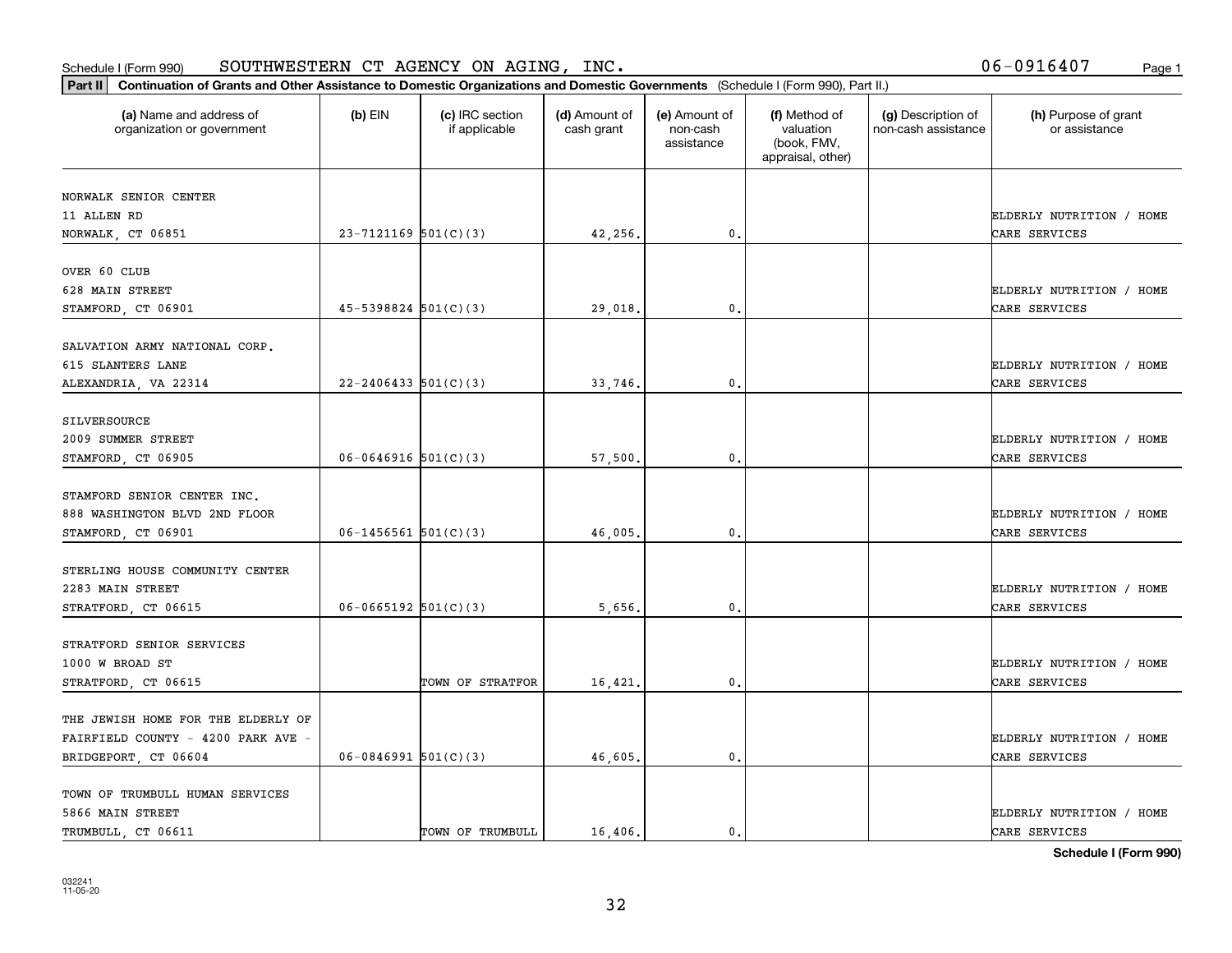**2**

**Part III | Grants and Other Assistance to Domestic Individuals. Complete if the organization answered "Yes" on Form 990, Part IV, line 22.** Part III can be duplicated if additional space is needed.

| (a) Type of grant or assistance                                                                                                                      | (b) Number of<br>recipients | (c) Amount of<br>cash grant | (d) Amount of non-<br>cash assistance | (e) Method of valuation<br>(book, FMV, appraisal, other) | (f) Description of noncash assistance |
|------------------------------------------------------------------------------------------------------------------------------------------------------|-----------------------------|-----------------------------|---------------------------------------|----------------------------------------------------------|---------------------------------------|
|                                                                                                                                                      |                             |                             |                                       |                                                          |                                       |
| NATIONAL FAMILY CAREGIVER AND SUPPLEMENTAL PROGRAM                                                                                                   |                             | 138,891.                    | 0.                                    |                                                          |                                       |
|                                                                                                                                                      |                             |                             |                                       |                                                          |                                       |
|                                                                                                                                                      |                             |                             |                                       |                                                          |                                       |
|                                                                                                                                                      |                             |                             |                                       |                                                          |                                       |
|                                                                                                                                                      |                             |                             |                                       |                                                          |                                       |
|                                                                                                                                                      |                             |                             |                                       |                                                          |                                       |
|                                                                                                                                                      |                             |                             |                                       |                                                          |                                       |
|                                                                                                                                                      |                             |                             |                                       |                                                          |                                       |
|                                                                                                                                                      |                             |                             |                                       |                                                          |                                       |
| Supplemental Information. Provide the information required in Part I, line 2; Part III, column (b); and any other additional information.<br>Part IV |                             |                             |                                       |                                                          |                                       |
| PART I, LINE 2:                                                                                                                                      |                             |                             |                                       |                                                          |                                       |

ORGANIZATION GRANTS:

SWCAA'S ANNUAL REQUEST FOR PROPOSALS INVITES NONPROFIT AGENCIES SERVING

OLDER ADULTS TO APPLY FOR OLDER AMERICANS ACT FUNDING ADMINISTERED BY

SWCAA. EVERY THREE YEARS, A ROBUST AREA PLAN IS WRITTEN TO INCLUDE A NEEDS

ASSESSMENT FOR OLDER ADULTS IN SOUTHWESTERN CONNECTICUT. THE IDENTIFIED

NEEDS FORM THE FOUNDATION FOR EVALUATING THE APPLICATIONS FOR FUNDING. THE

INVITATION TO APPLY INCLUDES PUBLIC NOTICE IN THE NEWSPAPER, PROMOTION IN

## THE WEBSITE AND FACEBOOK, AND POSTCARDS SENT TO NONPROFITS, MASS EMAILS TO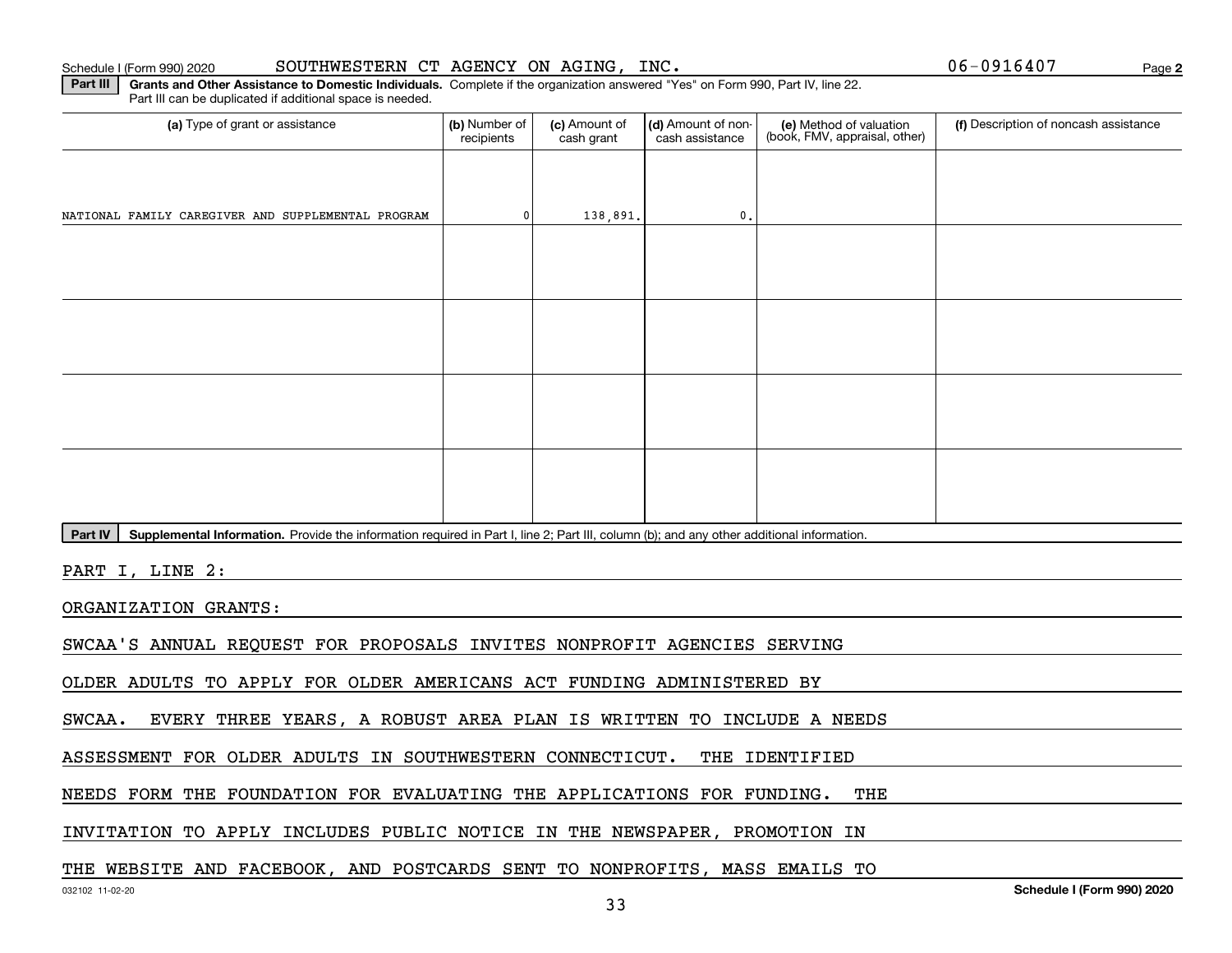06-0916407 Page 2 Schedule I (Form 990) SOUTHWESTERN CT AGENCY ON AGING, INC. 06-0916407 page **Part IV** | Supplemental Information ORGANIZATIONS WITHIN SWCAA'S DISTRIBUTION LIST AND THE DISTRIBUTION LISTS OF OTHER MEMBER ORGANIZATIONS SUCH AS THE UNITED WAY. APPLICATION MATERIALS ARE POSTED ON THE SWCAA WEBSITE ALONG WITH OTHER RESOURCES TO GUIDE THE APPLICANT. ALL APPLICATIONS RECEIVED BY DEADLINE ARE SUBJECT TO REVIEW BY THE GRANTS MANAGER FOR MINIMAL REQUIREMENTS. SWCAA BOARD OF DIRECTORS AND ADVISORY COUNCIL EVALUATE APPLICATIONS USING A STANDARDIZED EVALUATION TOOL. AWARDS ARE MADE BASED ON THE EXISTING LEVEL OF FUNDS, THE ANTICIPATED ABILITY OF THE APPLICANT TO MEET THE IDENTIFIED NEEDS AND THE APPLICANT'S ABILITY TO COMPLY WITH ALL REQUIREMENTS.

NATIONAL FAMILY CAREGIVER AND SUPPLEMENTAL PROGRAM:

FAMILY CAREGIVERS AND CARE RECIPIENTS APPLY FOR FUNDING FOLLOWING AN APPLICATION FORM FILING. CARGIVERS MUST: (1) BE OVER 18 AND CARING FOR A PERSON AGED 60 YEARS OR OLDER, OR (2) BE A RELATIVE CAREGIVER AGE 55 OR OLDER, WHO IS NOT A PARENT AND IS CARING FULL-TIME FOR AN ADULT AGE 19-59 WITH DISABILITIES. THE CARE RECIPIENT MUST: (1) NEED ASSISTANCE WITH AT LEAST TWO ACTIVITIES OF DAILY LIVING (ADLS). ADLS INCLUDE BATHING, DRESSING, TOILETING, EATING, WALKING WITHOUT SUBSTANTIAL HUMAN ASSISTANCE, OR (2) HAVE A COGNITIVE OR OTHER MENTAL IMPAIRMENT THAT REQUIRES SUBSTANTIAL SUPERVISION. PRIORITY WILL BE GIVEN TO OLDER INDIVIDUALS WITH THE GREATEST SOCIAL AND ECONOMIC NEED, WITH PARTICULAR ATTENTION TO LOW-INCOME OLDER ADULTS; OR OLDER INDIVIDUALS PROVIDING FULL-TIME CARE AND SUPPORT TO ADULTS WITH SEVERE DISABILITIES.

**Schedule I (Form 990)**

032291 04-01-20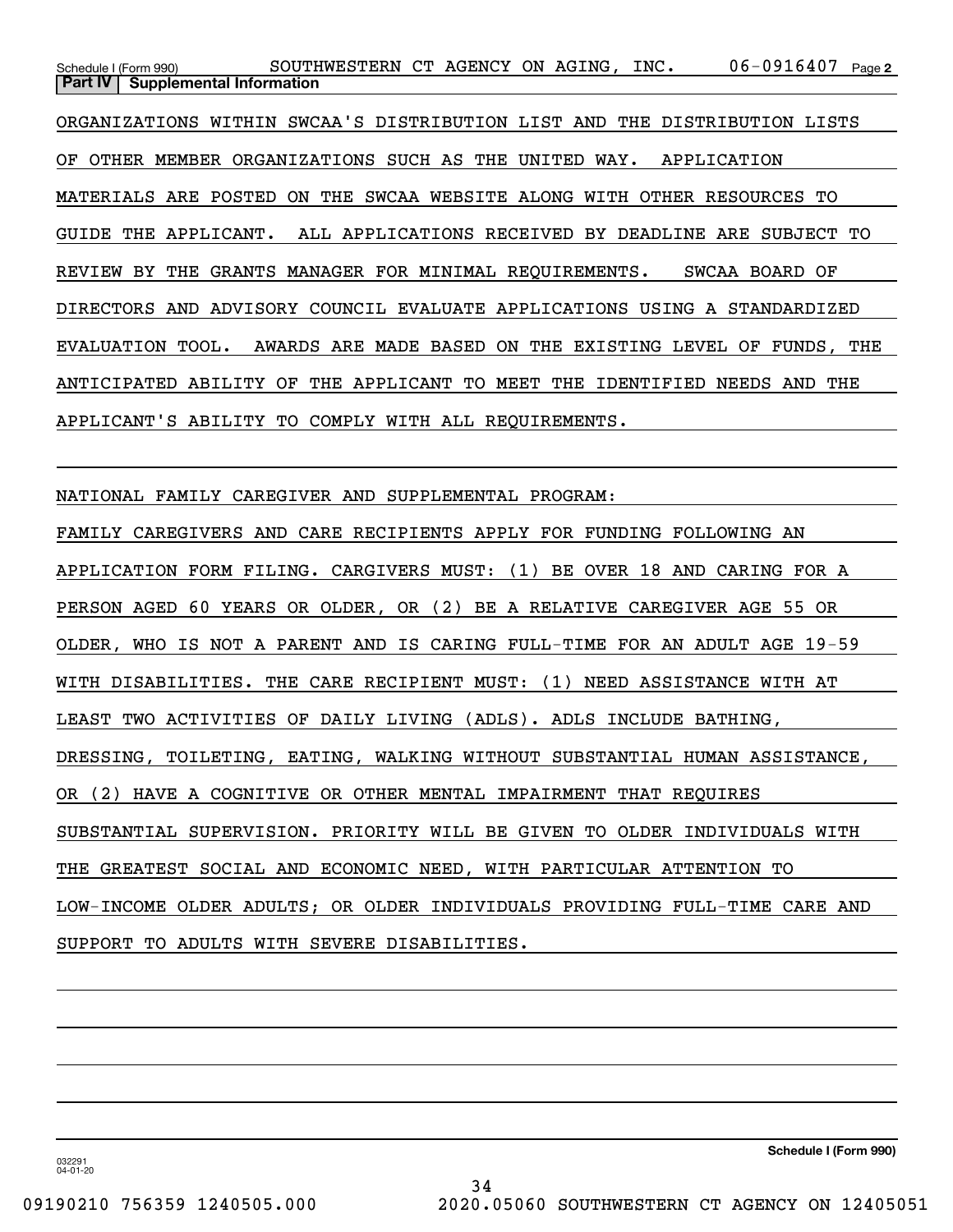|    | <b>SCHEDULE J</b>                                                                                                                                       |                                                                            | <b>Compensation Information</b>                              |                                                   |                                       | OMB No. 1545-0047 |     |                                            |  |  |
|----|---------------------------------------------------------------------------------------------------------------------------------------------------------|----------------------------------------------------------------------------|--------------------------------------------------------------|---------------------------------------------------|---------------------------------------|-------------------|-----|--------------------------------------------|--|--|
|    | (Form 990)                                                                                                                                              |                                                                            |                                                              |                                                   |                                       |                   |     |                                            |  |  |
|    | For certain Officers, Directors, Trustees, Key Employees, and Highest<br><b>Compensated Employees</b>                                                   |                                                                            |                                                              |                                                   |                                       | 2020              |     |                                            |  |  |
|    |                                                                                                                                                         | Complete if the organization answered "Yes" on Form 990, Part IV, line 23. |                                                              |                                                   |                                       |                   |     |                                            |  |  |
|    | Attach to Form 990.<br>Department of the Treasury<br>Go to www.irs.gov/Form990 for instructions and the latest information.<br>Internal Revenue Service |                                                                            |                                                              |                                                   |                                       |                   |     | <b>Open to Public</b><br><b>Inspection</b> |  |  |
|    | Name of the organization                                                                                                                                |                                                                            |                                                              |                                                   | <b>Employer identification number</b> |                   |     |                                            |  |  |
|    |                                                                                                                                                         | SOUTHWESTERN CT AGENCY ON AGING, INC.                                      |                                                              |                                                   | $06 - 0916407$                        |                   |     |                                            |  |  |
|    | <b>Questions Regarding Compensation</b><br>Part I                                                                                                       |                                                                            |                                                              |                                                   |                                       |                   |     |                                            |  |  |
|    |                                                                                                                                                         |                                                                            |                                                              |                                                   |                                       |                   | Yes | No                                         |  |  |
|    | 1a Check the appropriate box(es) if the organization provided any of the following to or for a person listed on Form 990,                               |                                                                            |                                                              |                                                   |                                       |                   |     |                                            |  |  |
|    | Part VII, Section A, line 1a. Complete Part III to provide any relevant information regarding these items.                                              |                                                                            |                                                              |                                                   |                                       |                   |     |                                            |  |  |
|    | First-class or charter travel                                                                                                                           |                                                                            |                                                              | Housing allowance or residence for personal use   |                                       |                   |     |                                            |  |  |
|    | Travel for companions                                                                                                                                   |                                                                            |                                                              | Payments for business use of personal residence   |                                       |                   |     |                                            |  |  |
|    | Tax indemnification and gross-up payments                                                                                                               |                                                                            |                                                              | Health or social club dues or initiation fees     |                                       |                   |     |                                            |  |  |
|    | Discretionary spending account                                                                                                                          |                                                                            |                                                              | Personal services (such as maid, chauffeur, chef) |                                       |                   |     |                                            |  |  |
|    |                                                                                                                                                         |                                                                            |                                                              |                                                   |                                       |                   |     |                                            |  |  |
|    | <b>b</b> If any of the boxes on line 1a are checked, did the organization follow a written policy regarding payment or                                  |                                                                            |                                                              |                                                   |                                       |                   |     |                                            |  |  |
|    | reimbursement or provision of all of the expenses described above? If "No," complete Part III to explain                                                |                                                                            |                                                              |                                                   |                                       | 1b                |     |                                            |  |  |
| 2  | Did the organization require substantiation prior to reimbursing or allowing expenses incurred by all directors,                                        |                                                                            |                                                              |                                                   |                                       |                   |     |                                            |  |  |
|    | trustees, and officers, including the CEO/Executive Director, regarding the items checked on line 1a?                                                   |                                                                            |                                                              |                                                   |                                       | $\mathbf{2}$      |     |                                            |  |  |
|    |                                                                                                                                                         |                                                                            |                                                              |                                                   |                                       |                   |     |                                            |  |  |
| з  | Indicate which, if any, of the following the organization used to establish the compensation of the organization's                                      |                                                                            |                                                              |                                                   |                                       |                   |     |                                            |  |  |
|    | CEO/Executive Director. Check all that apply. Do not check any boxes for methods used by a related organization to                                      |                                                                            |                                                              |                                                   |                                       |                   |     |                                            |  |  |
|    | establish compensation of the CEO/Executive Director, but explain in Part III.                                                                          |                                                                            |                                                              |                                                   |                                       |                   |     |                                            |  |  |
|    | $X$ Compensation committee                                                                                                                              |                                                                            | Written employment contract                                  |                                                   |                                       |                   |     |                                            |  |  |
|    | Independent compensation consultant                                                                                                                     |                                                                            | $X$ Compensation survey or study                             |                                                   |                                       |                   |     |                                            |  |  |
|    | Form 990 of other organizations                                                                                                                         |                                                                            | $\mathbf{X}$ Approval by the board or compensation committee |                                                   |                                       |                   |     |                                            |  |  |
|    |                                                                                                                                                         |                                                                            |                                                              |                                                   |                                       |                   |     |                                            |  |  |
|    | During the year, did any person listed on Form 990, Part VII, Section A, line 1a, with respect to the filing                                            |                                                                            |                                                              |                                                   |                                       |                   |     |                                            |  |  |
|    | organization or a related organization:                                                                                                                 |                                                                            |                                                              |                                                   |                                       |                   |     |                                            |  |  |
| а  | Receive a severance payment or change-of-control payment?                                                                                               |                                                                            |                                                              |                                                   |                                       | 4a                |     | х                                          |  |  |
| b  | Participate in or receive payment from a supplemental nonqualified retirement plan?                                                                     |                                                                            |                                                              |                                                   |                                       | 4b                |     | $\overline{\texttt{x}}$                    |  |  |
| с  | Participate in or receive payment from an equity-based compensation arrangement?                                                                        |                                                                            |                                                              |                                                   |                                       | 4c                |     | $\overline{\text{x}}$                      |  |  |
|    | If "Yes" to any of lines 4a-c, list the persons and provide the applicable amounts for each item in Part III.                                           |                                                                            |                                                              |                                                   |                                       |                   |     |                                            |  |  |
|    |                                                                                                                                                         |                                                                            |                                                              |                                                   |                                       |                   |     |                                            |  |  |
|    | Only section 501(c)(3), 501(c)(4), and 501(c)(29) organizations must complete lines 5-9.                                                                |                                                                            |                                                              |                                                   |                                       |                   |     |                                            |  |  |
|    | For persons listed on Form 990, Part VII, Section A, line 1a, did the organization pay or accrue any compensation                                       |                                                                            |                                                              |                                                   |                                       |                   |     |                                            |  |  |
|    | contingent on the revenues of:                                                                                                                          |                                                                            |                                                              |                                                   |                                       |                   |     |                                            |  |  |
| a  |                                                                                                                                                         |                                                                            |                                                              |                                                   |                                       | 5а                |     | x                                          |  |  |
|    |                                                                                                                                                         |                                                                            |                                                              |                                                   |                                       | <b>5b</b>         |     | $\overline{\text{x}}$                      |  |  |
|    | If "Yes" on line 5a or 5b, describe in Part III.                                                                                                        |                                                                            |                                                              |                                                   |                                       |                   |     |                                            |  |  |
| 6. | For persons listed on Form 990, Part VII, Section A, line 1a, did the organization pay or accrue any compensation                                       |                                                                            |                                                              |                                                   |                                       |                   |     |                                            |  |  |
|    | contingent on the net earnings of:                                                                                                                      |                                                                            |                                                              |                                                   |                                       |                   |     |                                            |  |  |
| a  |                                                                                                                                                         |                                                                            |                                                              |                                                   |                                       | 6а                |     | x                                          |  |  |
|    |                                                                                                                                                         |                                                                            |                                                              |                                                   |                                       | 6b                |     | $\overline{\text{x}}$                      |  |  |
|    | If "Yes" on line 6a or 6b, describe in Part III.                                                                                                        |                                                                            |                                                              |                                                   |                                       |                   |     |                                            |  |  |
|    | 7 For persons listed on Form 990, Part VII, Section A, line 1a, did the organization provide any nonfixed payments                                      |                                                                            |                                                              |                                                   |                                       |                   |     |                                            |  |  |
|    |                                                                                                                                                         |                                                                            |                                                              |                                                   |                                       | 7                 | X   |                                            |  |  |
| 8  | Were any amounts reported on Form 990, Part VII, paid or accrued pursuant to a contract that was subject to the                                         |                                                                            |                                                              |                                                   |                                       |                   |     |                                            |  |  |
|    | initial contract exception described in Regulations section 53.4958-4(a)(3)? If "Yes," describe in Part III                                             |                                                                            |                                                              |                                                   |                                       | 8                 |     | х                                          |  |  |
| 9  | If "Yes" on line 8, did the organization also follow the rebuttable presumption procedure described in                                                  |                                                                            |                                                              |                                                   |                                       |                   |     |                                            |  |  |
|    |                                                                                                                                                         |                                                                            |                                                              |                                                   |                                       | 9                 |     |                                            |  |  |
|    |                                                                                                                                                         | Reperserved Reduction Act Notice, and the Instructions for Ferm 000        |                                                              |                                                   | Schodule 1/Form 00012000              |                   |     |                                            |  |  |

LHA For Paperwork Reduction Act Notice, see the Instructions for Form 990. Schedule J (Form 990) 2020

032111 12-07-20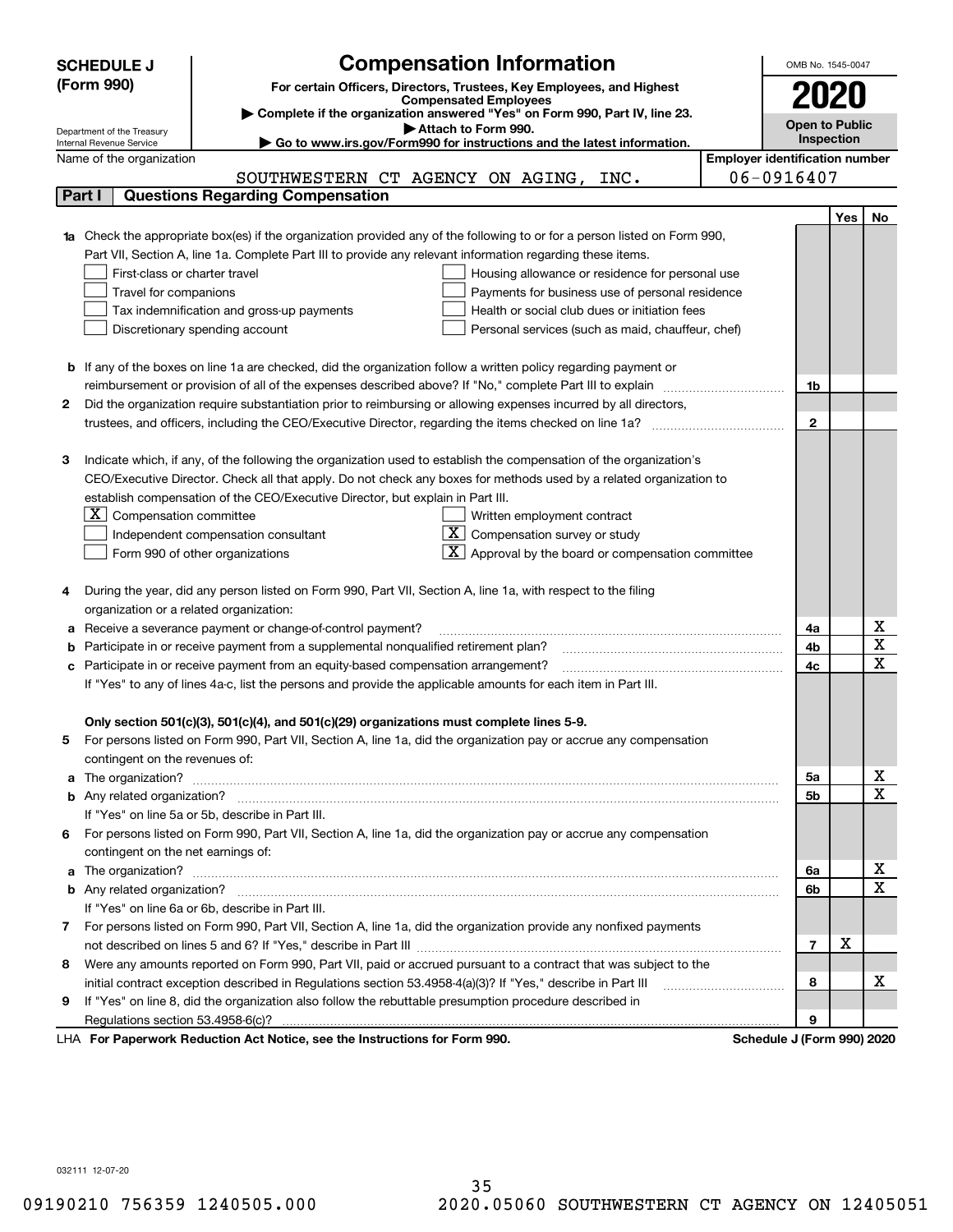#### SOUTHWESTERN CT AGENCY ON AGING, INC. 06-0916407

# **Part II Officers, Directors, Trustees, Key Employees, and Highest Compensated Employees.**  Schedule J (Form 990) 2020 Page Use duplicate copies if additional space is needed.

For each individual whose compensation must be reported on Schedule J, report compensation from the organization on row (i) and from related organizations, described in the instructions, on row (ii). Do not list any individuals that aren't listed on Form 990, Part VII.

**Note:**  The sum of columns (B)(i)-(iii) for each listed individual must equal the total amount of Form 990, Part VII, Section A, line 1a, applicable column (D) and (E) amounts for that individual.

|                    |                              |                                                                                                    | (B) Breakdown of W-2 and/or 1099-MISC compensation |                  | (C) Retirement and             | (D) Nontaxable   | (E) Total of columns | (F) Compensation                                           |
|--------------------|------------------------------|----------------------------------------------------------------------------------------------------|----------------------------------------------------|------------------|--------------------------------|------------------|----------------------|------------------------------------------------------------|
| (A) Name and Title |                              | (i) Base<br>(ii) Bonus &<br>(iii) Other<br>incentive<br>reportable<br>compensation<br>compensation |                                                    | compensation     | other deferred<br>compensation | benefits         | $(B)(i)-(D)$         | in column (B)<br>reported as deferred<br>on prior Form 990 |
| (1) MARIE ALLEN    | (i)                          | 152,825.                                                                                           | 1,000.                                             | $\overline{0}$ . | 7,694.                         | 8,756.           | 170, 275.            | 0.                                                         |
| PRESIDENT / CEO    | (ii)                         | $\overline{0}$ .                                                                                   | $\overline{0}$ .                                   | $\overline{0}$ . | $\overline{0}$ .               | $\overline{0}$ . | $\overline{0}$ .     | $\overline{0}$ .                                           |
|                    | $\qquad \qquad \textbf{(i)}$ |                                                                                                    |                                                    |                  |                                |                  |                      |                                                            |
|                    | (ii)                         |                                                                                                    |                                                    |                  |                                |                  |                      |                                                            |
|                    | (i)                          |                                                                                                    |                                                    |                  |                                |                  |                      |                                                            |
|                    | (ii)                         |                                                                                                    |                                                    |                  |                                |                  |                      |                                                            |
|                    | (i)                          |                                                                                                    |                                                    |                  |                                |                  |                      |                                                            |
|                    | (ii)                         |                                                                                                    |                                                    |                  |                                |                  |                      |                                                            |
|                    | (i)                          |                                                                                                    |                                                    |                  |                                |                  |                      |                                                            |
|                    | (ii)                         |                                                                                                    |                                                    |                  |                                |                  |                      |                                                            |
|                    | $\qquad \qquad \textbf{(i)}$ |                                                                                                    |                                                    |                  |                                |                  |                      |                                                            |
|                    | (ii)                         |                                                                                                    |                                                    |                  |                                |                  |                      |                                                            |
|                    | $\qquad \qquad \textbf{(i)}$ |                                                                                                    |                                                    |                  |                                |                  |                      |                                                            |
|                    | (ii)                         |                                                                                                    |                                                    |                  |                                |                  |                      |                                                            |
|                    | $\qquad \qquad \textbf{(i)}$ |                                                                                                    |                                                    |                  |                                |                  |                      |                                                            |
|                    | (ii)                         |                                                                                                    |                                                    |                  |                                |                  |                      |                                                            |
|                    | (i)<br>(ii)                  |                                                                                                    |                                                    |                  |                                |                  |                      |                                                            |
|                    | (i)                          |                                                                                                    |                                                    |                  |                                |                  |                      |                                                            |
|                    | (ii)                         |                                                                                                    |                                                    |                  |                                |                  |                      |                                                            |
|                    | $\qquad \qquad \textbf{(i)}$ |                                                                                                    |                                                    |                  |                                |                  |                      |                                                            |
|                    | (ii)                         |                                                                                                    |                                                    |                  |                                |                  |                      |                                                            |
|                    | $\qquad \qquad \textbf{(i)}$ |                                                                                                    |                                                    |                  |                                |                  |                      |                                                            |
|                    | (ii)                         |                                                                                                    |                                                    |                  |                                |                  |                      |                                                            |
|                    | $(\sf{i})$                   |                                                                                                    |                                                    |                  |                                |                  |                      |                                                            |
|                    | (ii)                         |                                                                                                    |                                                    |                  |                                |                  |                      |                                                            |
|                    | (i)                          |                                                                                                    |                                                    |                  |                                |                  |                      |                                                            |
|                    | (ii)                         |                                                                                                    |                                                    |                  |                                |                  |                      |                                                            |
|                    | (i)                          |                                                                                                    |                                                    |                  |                                |                  |                      |                                                            |
|                    | (ii)                         |                                                                                                    |                                                    |                  |                                |                  |                      |                                                            |
|                    | $(\sf{i})$                   |                                                                                                    |                                                    |                  |                                |                  |                      |                                                            |
|                    | (ii)                         |                                                                                                    |                                                    |                  |                                |                  |                      |                                                            |

**Schedule J (Form 990) 2020**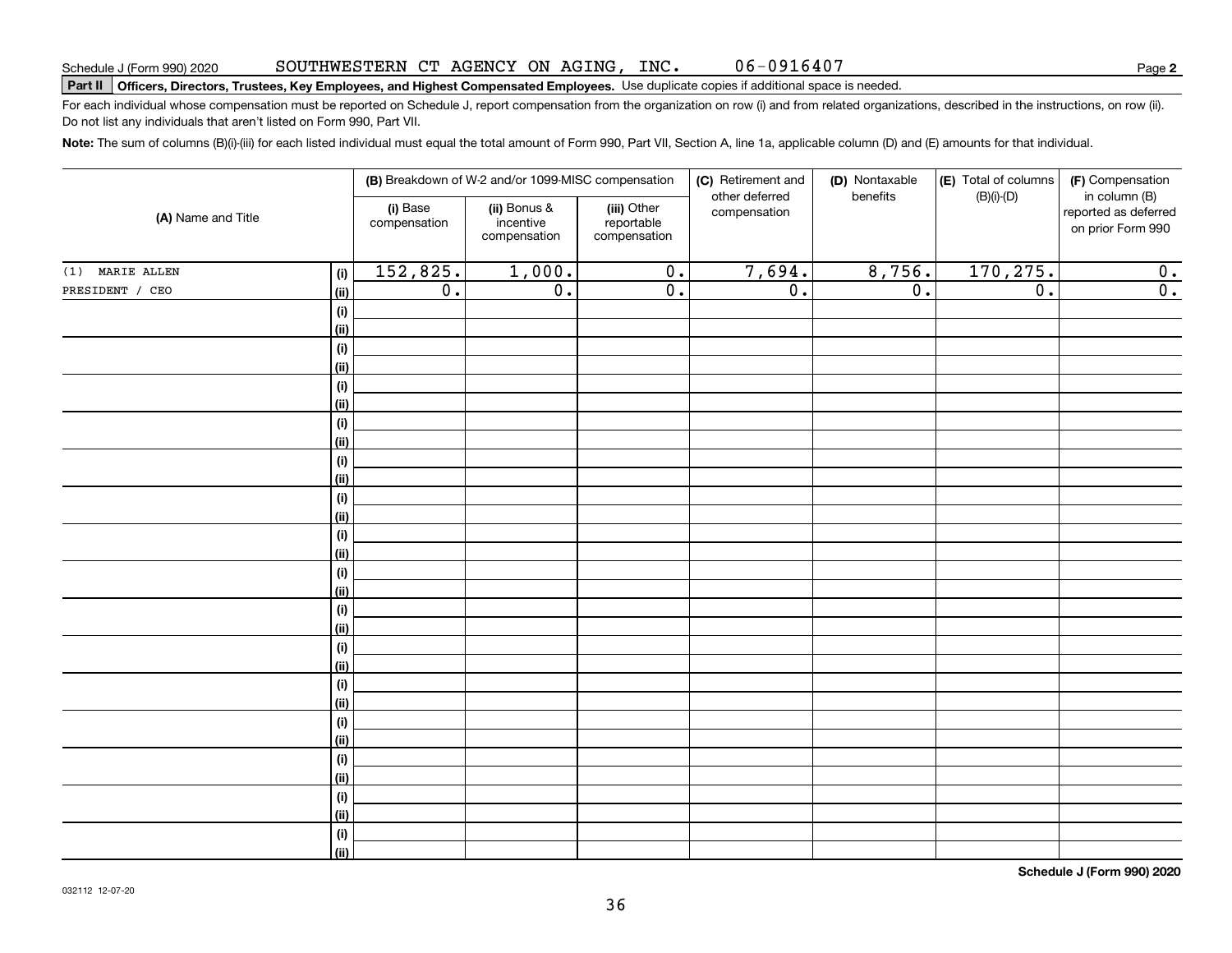#### **Part III Supplemental Information**

Schedule J (Form 990) 2020 SOUTHWESTERN CT AGENCY ON AGING, INC. 06-0916407<br>Part III Supplemental Information<br>Provide the information, explanation, or descriptions required for Part I, lines 1a, 1b, 3, 4a, 4b, 4c, 5a, 5b,

#### PART I, LINE 7:

#### MARIE L. ALLEN, MARY DONNELLY AND RACHEL HARVEY RECEIVED A BOARD-APPROVED

### LONGEVITY BONUS IN 2020, WHICH IS INCLUDED IN THEIR REPORTABLE

#### COMPENSATION.

**Schedule J (Form 990) 2020**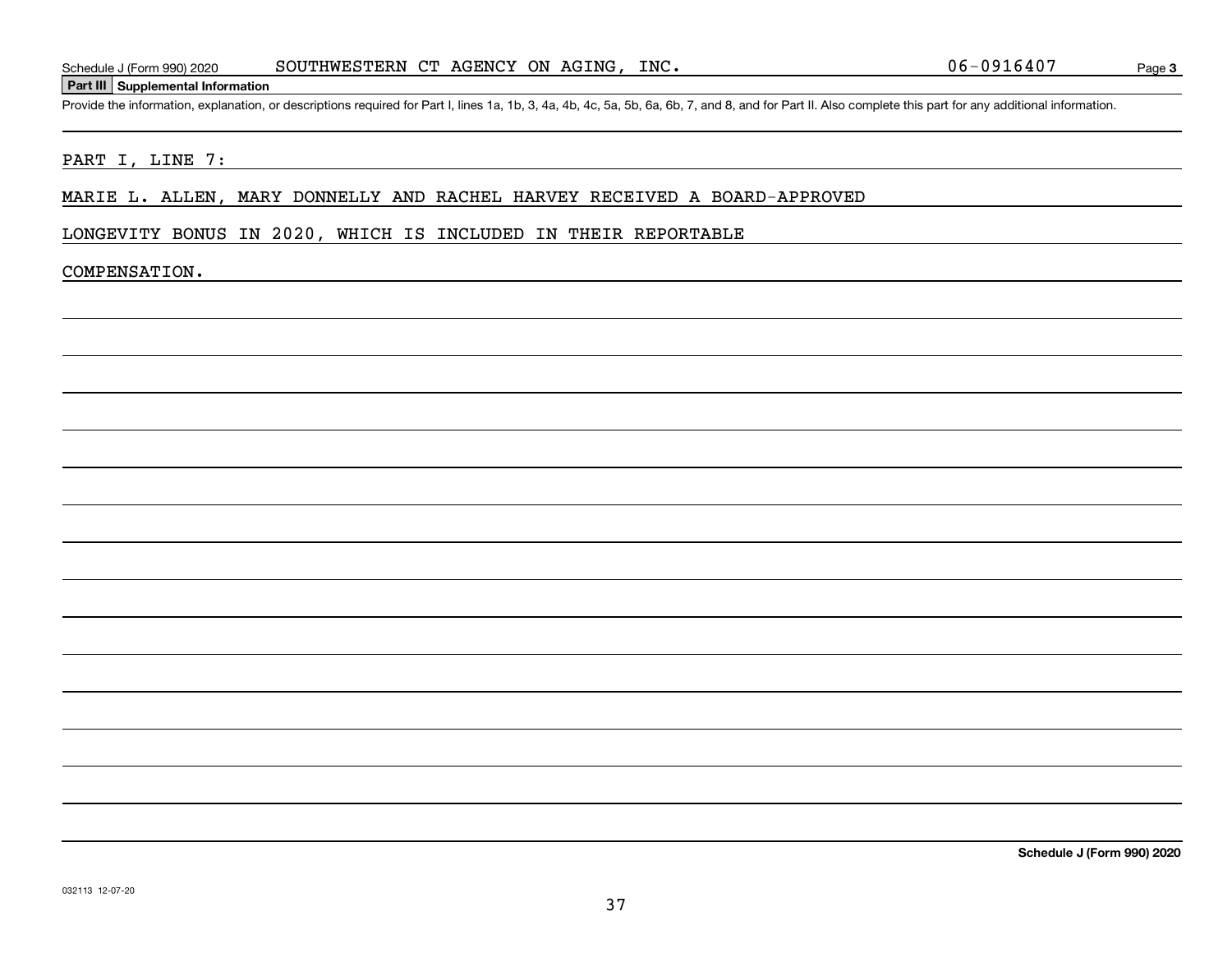**(Form 990 or 990-EZ)**

Department of the Treasury Internal Revenue Service Name of the organization

**SCHEDULE O Supplemental Information to Form 990 or 990-EZ**

**Complete to provide information for responses to specific questions on Form 990 or 990-EZ or to provide any additional information. | Attach to Form 990 or 990-EZ.**

**| Go to www.irs.gov/Form990 for the latest information.**



**Employer identification number** SOUTHWESTERN CT AGENCY ON AGING, INC. | 06-0916407

FORM 990, PART I, LINE 1, DESCRIPTION OF ORGANIZATION MISSION:

POPULATION AND TO MAINTAIN AND IMPROVE THE QUALITY OF LIFE AND

INDEPENDENCE OF OLDER PERSONS AND PERSONS WITH DISABILITIES.

FORM 990, PART III, LINE 4A, PROGRAM SERVICE ACCOMPLISHMENTS:

THIS ENSURES THAT SWCAA MAINTAIN FIDUCIARY RESPONSIBILITY FOR FUNDS

UNTIL THE SERVICES ARE PROVIDED IN THE MANNER DESCRIBED IN THE

APPLICATION. CONTRACTS WITH NUTRITION PROVIDERS ALLOW FOR THE PAYMENT

OF HOME-DELIVERED AND COMMUNITY MEALS TO SUPPORT THE NUTRITIONAL NEEDS

OF THE COMMUNITY. ALL APPLICANTS UNDERGO A MID-YEAR SITE VISIT

INCLUDING A REVIEW OF PROGRAM OUTCOMES AND EXPENDITURES. THE SITE VISIT

EVALUATIONS ARE INCLUDED IN ANY FUTURE REQUEST FOR AWARD. A PERCENTAGE

OF FUNDS REMAINS IN-HOUSE FOR SERVICES THAT CAN BE PROVIDED MORE

EFFECTIVELY BY SWCAA THAN BY DISTRIBUTING SMALL AWARDS TO EACH OF THE

FOURTEEN COMMUNITIES IN THE DESIGNATED REGION. THESE FUNDS FOCUS ON

INFORMATION TO HELP OLDER ADULTS AND CAREGIVERS NAVIGATE THE COMPLEX

SYSTEMS OF MEDICARE, MEDICAID AND LONG TERM CARE SUPPORTS.

FORM 990, PART III, LINE 4B, PROGRAM SERVICE ACCOMPLISHMENTS: MANDATORY HOME VISITS AND MONTHLY MONITORING ARE DOCUMENTED IN A CLIENT MANAGEMENT SYSTEM. SWCAA IS REIMBURSED BASED ON THE CENSUS AND COMPLETION OF REQUIRED ACTIVITIES.

FORM 990, PART VI, SECTION A, LINE 4:

THE BY-LAWS HAVE BEEN AMENDED IN ORDER TO UPDATE AND EXPAND ON THE

ORGANIZATION'S CONFLICT OF INTEREST POLICY.

032211 11-20-20 LHA For Paperwork Reduction Act Notice, see the Instructions for Form 990 or 990-EZ. Schedule O (Form 990 or 990-EZ) 2020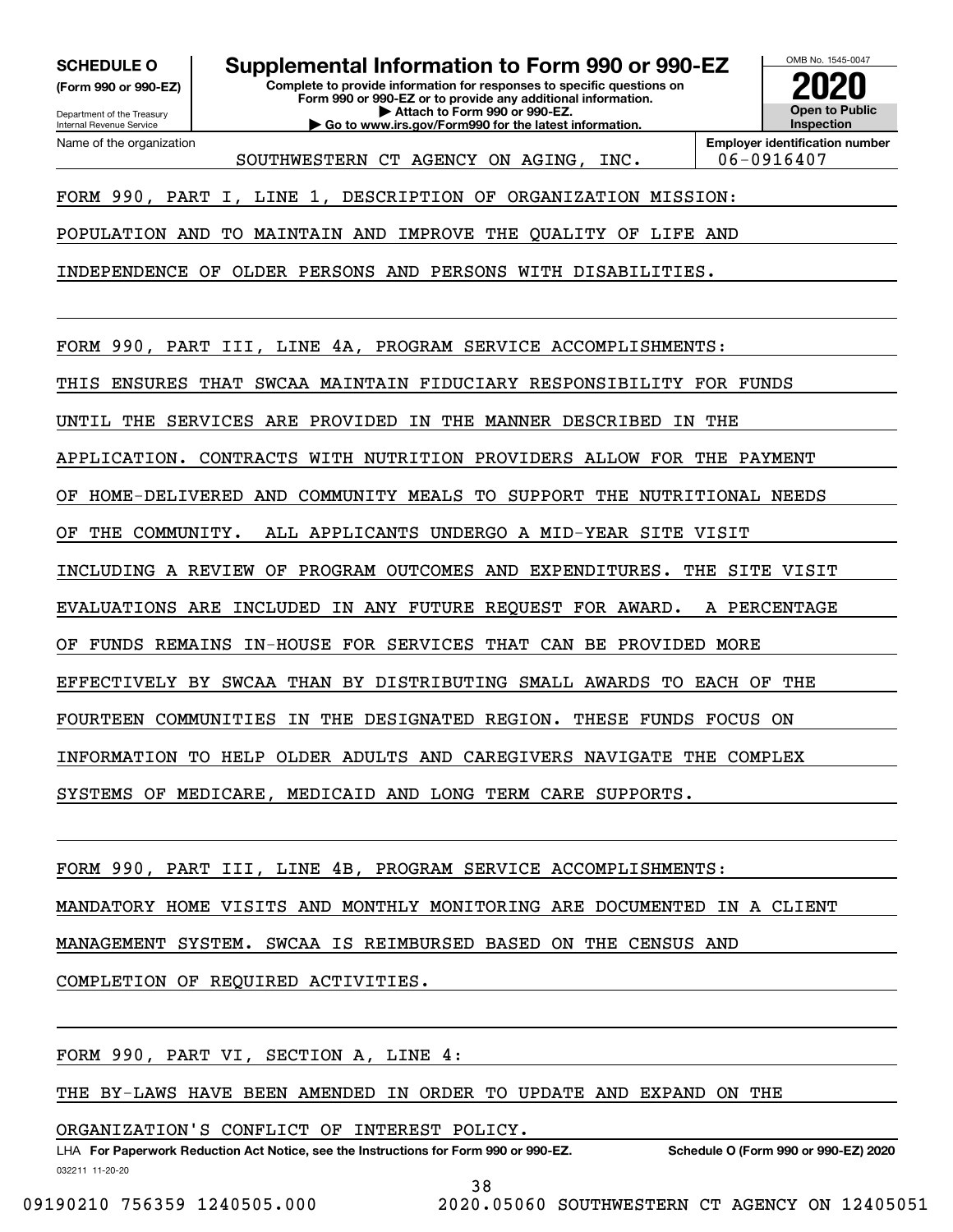| Schedule O (Form 990 or 990-EZ) 2020<br>Page 2 |                                       |  |  |  |  |  |  |
|------------------------------------------------|---------------------------------------|--|--|--|--|--|--|
| Name of the organization                       | <b>Employer identification number</b> |  |  |  |  |  |  |
| SOUTHWESTERN CT AGENCY ON AGING,<br>INC.       | 06-0916407                            |  |  |  |  |  |  |

FORM 990, PART VI, SECTION B, LINE 11B:

SWCAA HAS ITS FORM 990 PREPARED BY AN OUTSIDE ACCOUNTING FIRM AND HAS ESTABLISHED THE FOLLOWING REVIEW PROCESS TO ENSURE THAT THE INFORMATION REPORTED IS COMPLETE AND ACCURATE. AFTER THE FORM 990 HAS BEEN PREPARED, IT IS PRESENTED TO AND REVIEWED BY THE FINANCE & AUDIT COMMITTEE. AFTER THEIR REVIEW, A COPY IS PRESENTED BY THE FINANCE CHAIR TO THE BOARD FOR APPROVAL. ONCE THE BOARD HAS APPROVED THE RETURN IT IS FILED WITH THE INTERNAL REVENUE SERVICE.

FORM 990, PART VI, SECTION B, LINE 12C:

ALL BOARD MEMBERS AND STAFF MEMBERS WILL BE ASKED TO SIGN AN ANNUAL DECLARATORY STATEMENT WHICH DISCLOSES EMPLOYMENT OR PARTICIPATION IN ALL OTHER ORGANIZATIONS, BOARDS AND COMMISSIONS ON WHICH THEY CURRENTLY SERVE. A SIGNATURE ACKNOWLEDGING RECEIPT OF AND ACCEPTANCE OF THE ETHICS POLICY IS ALSO REQUIRED AND DECLARES THEIR INTENT TO AVOID PARTICIPATION IN DISCUSSION OR IN VOTING ON ANY ISSUE AFFECTING ONE OF THOSE BOARDS OR COMMISSIONS OR THAT DOES NOT SERVE THE BEST INTEREST OF THE SOUTHWESTERN CT AGENCY ON AGING.

BOARD MEMBERS, EMPLOYEES AND OFFICERS OF PRIVATE AGENCIES OR OTHER COMMUNITY AGENCIES OR OF ANY MUNICIPAL OR GOVERNMENT BODY MAY SERVE ON THE BOARD OF DIRECTORS; BUT MAY NOT VOTE OR PARTICIPATE IN DISCUSSION OF MATTERS RELATED TO THE FINANCIAL OR CONTRACTUAL AFFAIRS OF THEIR AGENCY OR BODY.

39

## ALL VOTES TAKEN BY THE BOARD MEMBERS ARE REVIEWED AND ANYONE HAVING A

POTENTIAL CONFLICT OF INTEREST IS RECUSED.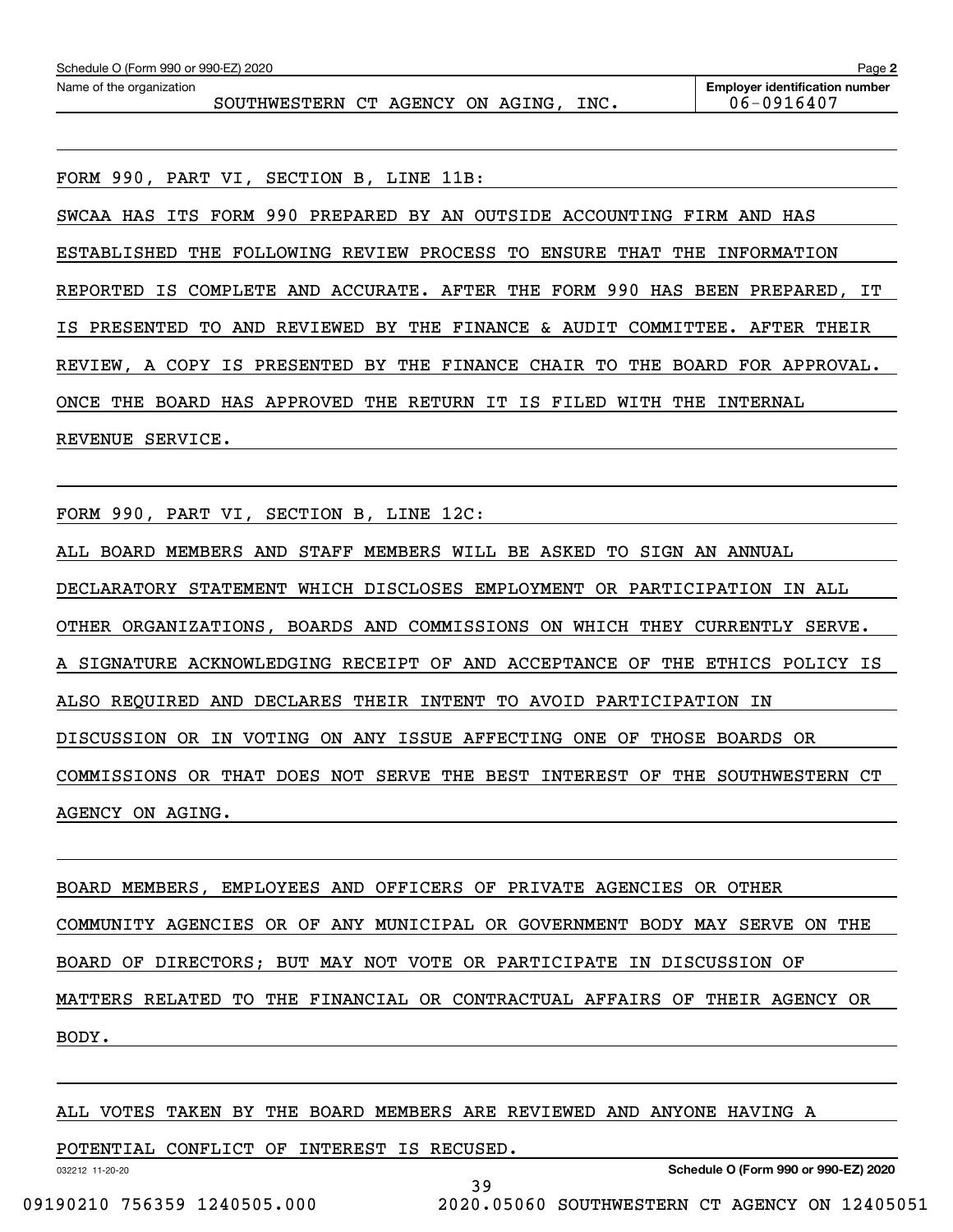| Schedule O (Form 990 or 990-EZ) 2020 |                                  |  |  |  |  |      | Page 2                                |
|--------------------------------------|----------------------------------|--|--|--|--|------|---------------------------------------|
| Name of the organization             |                                  |  |  |  |  |      | <b>Employer identification number</b> |
|                                      | SOUTHWESTERN CT AGENCY ON AGING. |  |  |  |  | INC. | 06-0916407                            |

FORM 990, PART VI, SECTION B, LINE 15: EXECUTIVE DIRECTOR COMPENSATION - THE EXECUTIVE DIRECTOR RECEIVED THE SAME COST OF LIVING INCREASE AS ALL OTHER STAFF MEMBERS. THE COST OF LIVING INCREASE IS RECOMMENDED BY THE FINANCE COMMITTEE AND VOTED ON AS PART OF THE BOARD'S BUDGET APPROVAL PROCESS IN SEPTEMBER OF EACH YEAR FOR THE FISCAL YEAR BEGINNING OCTOBER 1. THE EXECUTIVE DIRECTOR'S COMPENSATION WAS EVALUATED WITH MEMBERS OF THE PERSONNEL COMMITTEE REVIEWING COMPARABILITY DATA FROM OTHER AREA AGENCIES ON AGING AND NONPROFIT LEADER SALARY. A FORMAL RECOMMENDATION WENT FROM THE PERSONNEL COMMITTEE TO THE FINANCE COMMITTEE AND WAS APPROVED BY THE FULL BOARD. THIS APPROVAL IS DOCUMENTED IN A PERSONNEL MEMO FROM THE BOARD CHAIRMAN AND THE BOARD'S APPROVAL IS DOCUMENTED IN THE BOARD MINUTES.

FINANCE DIRECTOR - SALARIES WERE ESTABLISHED UPON HIRE BASED ON COMPARABILITY DATA AND HISTORICAL SALARY DATA. IN SUBSEQUENT YEARS, THE FINANCE DIRECTOR RECEIVED THE SAME COST OF LIVING INCREASE AS ALL OTHER STAFF MEMBERS. THE COST OF LIVING INCREASE IS RECOMMENDED BY THE FINANCE COMMITTEE AND VOTED ON AS PART OF THE BOARD'S BUDGET APPROVAL PROCESS IN SEPTEMBER OF EACH YEAR FOR THE FISCAL YEAR BEGINNING OCTOBER 1.

FORM 990, PART VI, SECTION C, LINE 19:

GOVERNING DOCUMENTS, CONFLICT OF INTEREST POLICY, AND FINANCIAL STATEMENTS

40

ARE MADE AVAILABLE TO THE PUBLIC UPON REQUEST.

FORM 990, PART XII, LINE 2C:

THE ORGANIZATION HAS A FINANCE & AUDIT COMMITTEE THAT IS RESPONSIBLE

FOR THE OVERSIGHT OF THE AUDIT OF ITS FINANCIAL STATEMENTS AND

032212 11-20-20

**Schedule O (Form 990 or 990-EZ) 2020**